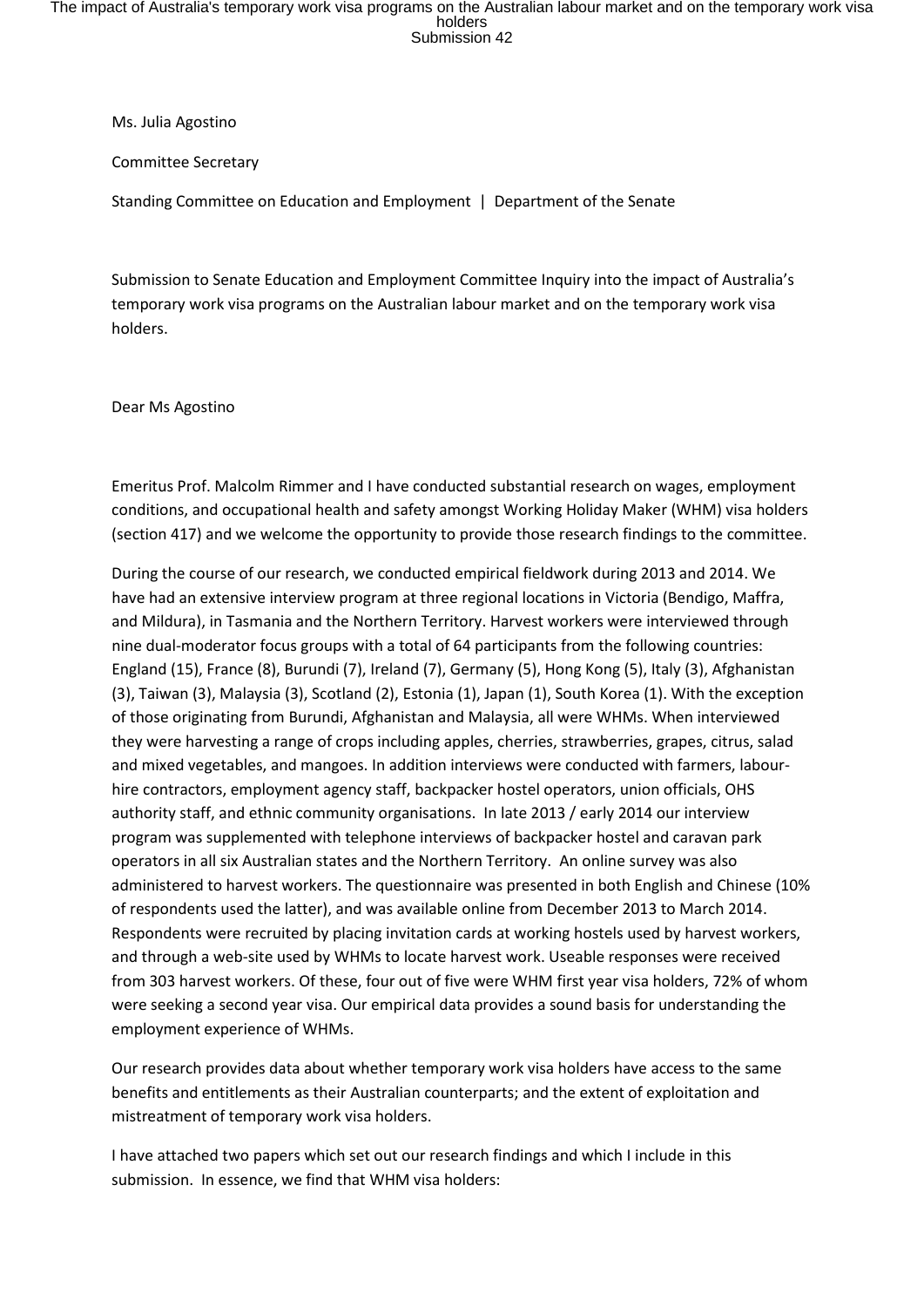- experience significant vulnerability in accessing jobs in the harvesting sector in Australia;
- experience below award average hourly rates of pay;
- experience very low rates of pay when paid piece rates a situation exacerbated by the Horticultural Award clause on piece rates which refers to 'the average competent worker'. Growers and contractors pay piece rates which do NOT allow the average competent worker to earn an amount which approximates that set out in the award. Replicating the British system of providing a specified floor, equal to the minimum hourly rate of pay, would overcome the intense exploitation experienced by piece workers in horticulture;
- experience a level of work intensification which enhances their risk of workplace injury a situation exacerbated by piece rate payments which encourage workers to take to earn a living wage;
- experience low level but constant exposure to injury; and
- do not receive adequate information and training about the health and safety risks which they are likely to encounter at work.

Many of these problems are intensified when WHMs are employed by contractors rather than growers. The absence of a licensing system for contractors and labour hire agencies increases the risks of low and non-payment of wages experienced by WHMs. They are poorly placed to locate a contractor to chase lost or underpaid wages, including referring their complaints to the Fair Work Ombudsman, when there is no registration process that could otherwise require contractors to at least have an official address and meet minimum employment and ethical standards.

A related issue is the rapid spread of undocumented workers who compete for work with WHMs. Whilst data is anecdotal, contractors supplying undocumented workers are believed to undercut the rates of pay paid by legitimate contractors and growers, and place downward pressure on the rates of pay and conditions experienced by WHMs. If this continues, there is a risk the WHM visa programme will be undermined as legitimate harvesting jobs dry up. Again, an absence of licencing for contractors has allowed 'shonky' contractors to flourish. Almost all countries from which Australia draws WHMs have already regulated labour hire agencies through licensing systems intended to minimise the kind of problems which we have identified in our research.

I would be pleased to add verbal evidence to my written submission if requested by the Committee.

Elsa Underhill (PhD.NSW, M.Comm Melb) Deakin School of Business, Melbourne

Attached:

**(1) Layered vulnerability: Temporary migrants in Australian horticulture** 

**(2) Itinerant Foreign Harvest Workers in Australia: The Impact of Precarious Employment upon Occupational Health and Safety.**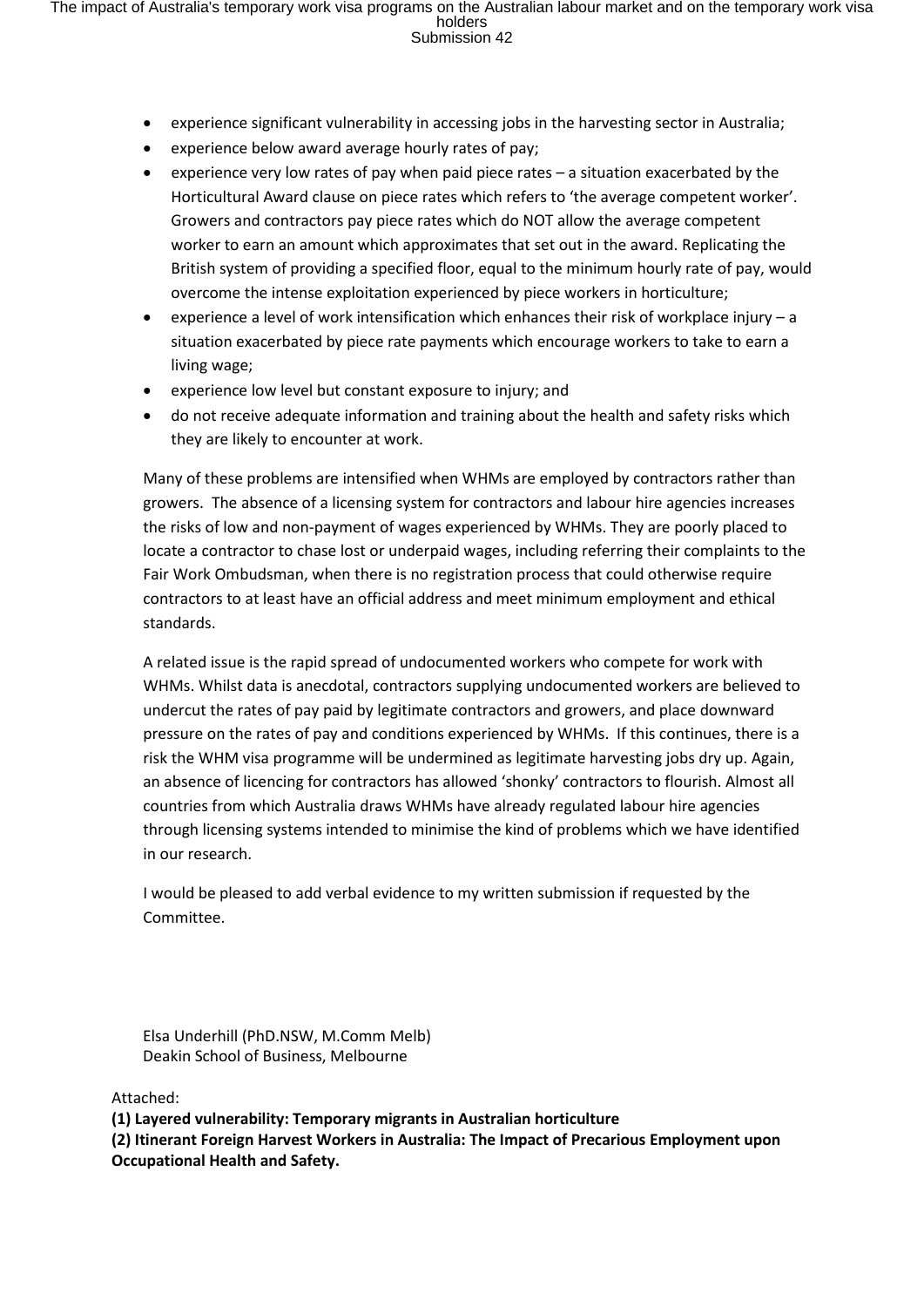### **Layered vulnerability: Temporary migrants in Australian horticulture**

#### **Dr. Elsa Underhill\* and Prof. Malcolm Rimmer\*\***

#### **Abstract**

Australian horticulture (fruit and vegetable production) relies upon a seasonal harvest workforce, much of which now consist of temporary migrant workers. This paper argues that the composition of this workforce and the character of the work lead towards layered vulnerability, some groups being more exposed to low pay and substandard working conditions than others. Formally at least, employment conditions are generally protected by the federal Horticulture Award (2010). But are decent employment standards observed consistently? The paper explores this question, examining three issues. First, does analysis of workforce composition reveal different tiers in the workforce, some more vulnerable than others? Second, do the casual nature of harvest work and the job search processes used by temporary migrant workers create disadvantaged groups? Third, does evidence upon pay, working hours, and work intensity reveal some workers to be more vulnerable than others? The paper concludes with an examination of some factors that appear to be associated with layered vulnerability in the harvest workforce, and considers some policy implications.

\*Senior Lecturer, Deakin School of Business, Deakin University Melbourne, [Elsa.Underhill@deakin.edu.au](mailto:Elsa.Underhill@deakin.edu.au)

<sup>\*\*</sup> Emeritus Professor, School of Business, LaTrobe University Melbourne.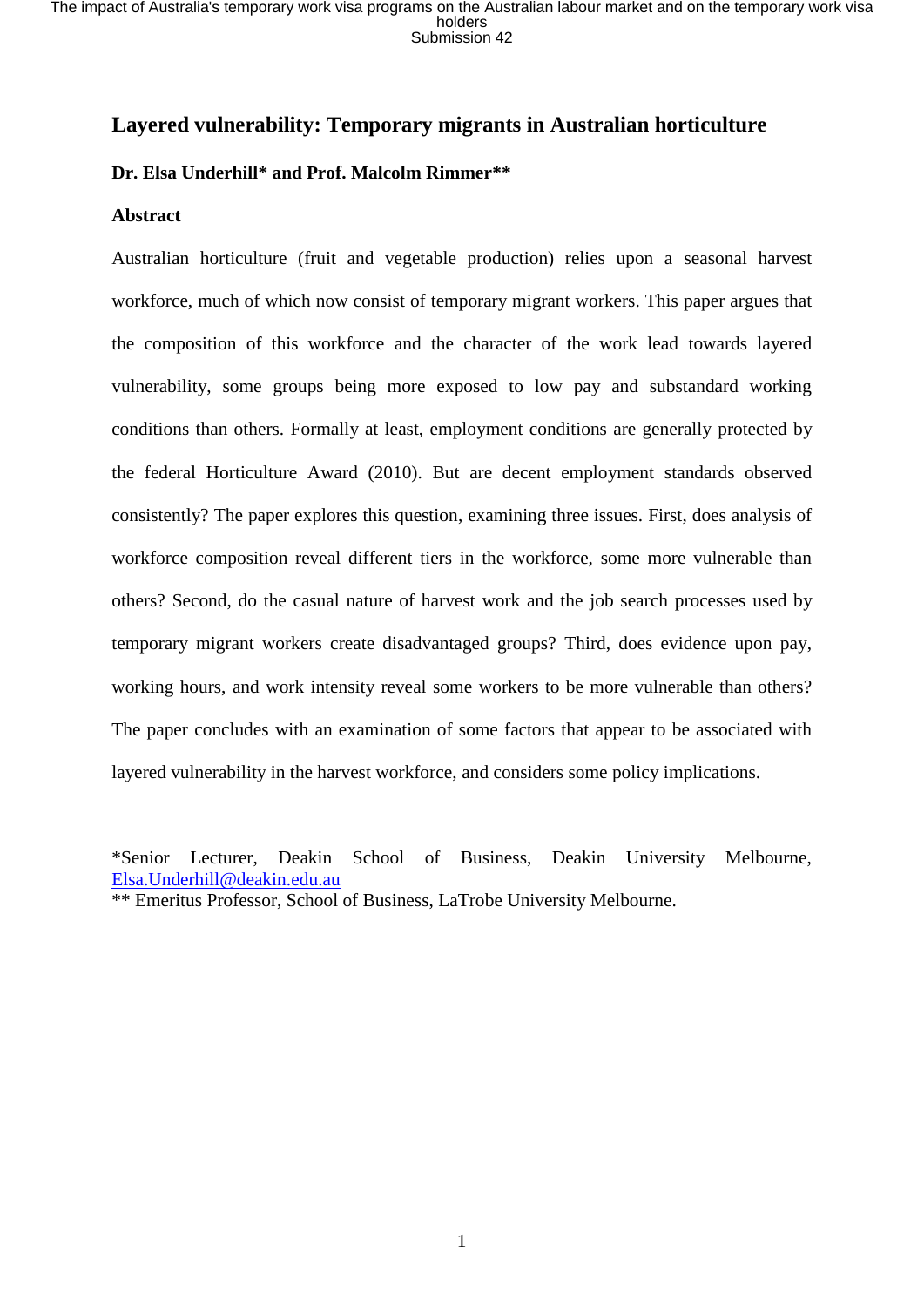#### **1. Introduction**

On 4 August 2014 the Fair Work Ombudsman announced a review of the wages and conditions of young working holiday makers (WHMs) in recognition that 'overseas workers can be vulnerable and/or require special assistance' (Fair Work Ombudsman (FWO), 2014a). A substantial literature exists showing the vulnerability of migrant workers in Australia and other countries (Anderson and Rogaly 2008; Anderson 2010; Preibisch 2010; Refslund 2014; Rogaly 2008; Mares 2012). Studies also show temporary migrants to be especially vulnerable in horticultural jobs where they may be disadvantaged by undocumented status (Martin 2003; Pena 2010), being bonded to a single employer (Preibisch 2010), social exclusion (Preibisch 2004), poor English skills (Sargeant and Tucker 2009) and precarious employment (Kroon and Paauwe, 2013; Potter and Hamilton, 2014) – factors which generally combine to render unenforceable local (and international) labour rights (Fudge, 2011; Campbell and Tham, 2013).

This paper aims to add to this literature focusing upon Australian horticulture. However, it goes further by considering the diversity of the harvest workforce and the ways in which vulnerability is multi-layered rather than homogenous. The concept of layered vulnerability has been associated with a range of factors that cause disparities in migrant workers' working conditions. Sargeant and Tucker (2009) divide these factors into three groups – migration factors (including migration status and whether bonded to an employer); migrant worker characteristics (especially language, education and skill level) and receiving country conditions (including union and regulatory protection and social exclusion). Because these factors do not necessarily apply evenly to all temporary migrant workers, vulnerability may be layered producing differential degrees of disadvantage. Previous studies of layered vulnerability have focused on macro- or meso- level analysis (Sargeant and Tucker 2009) to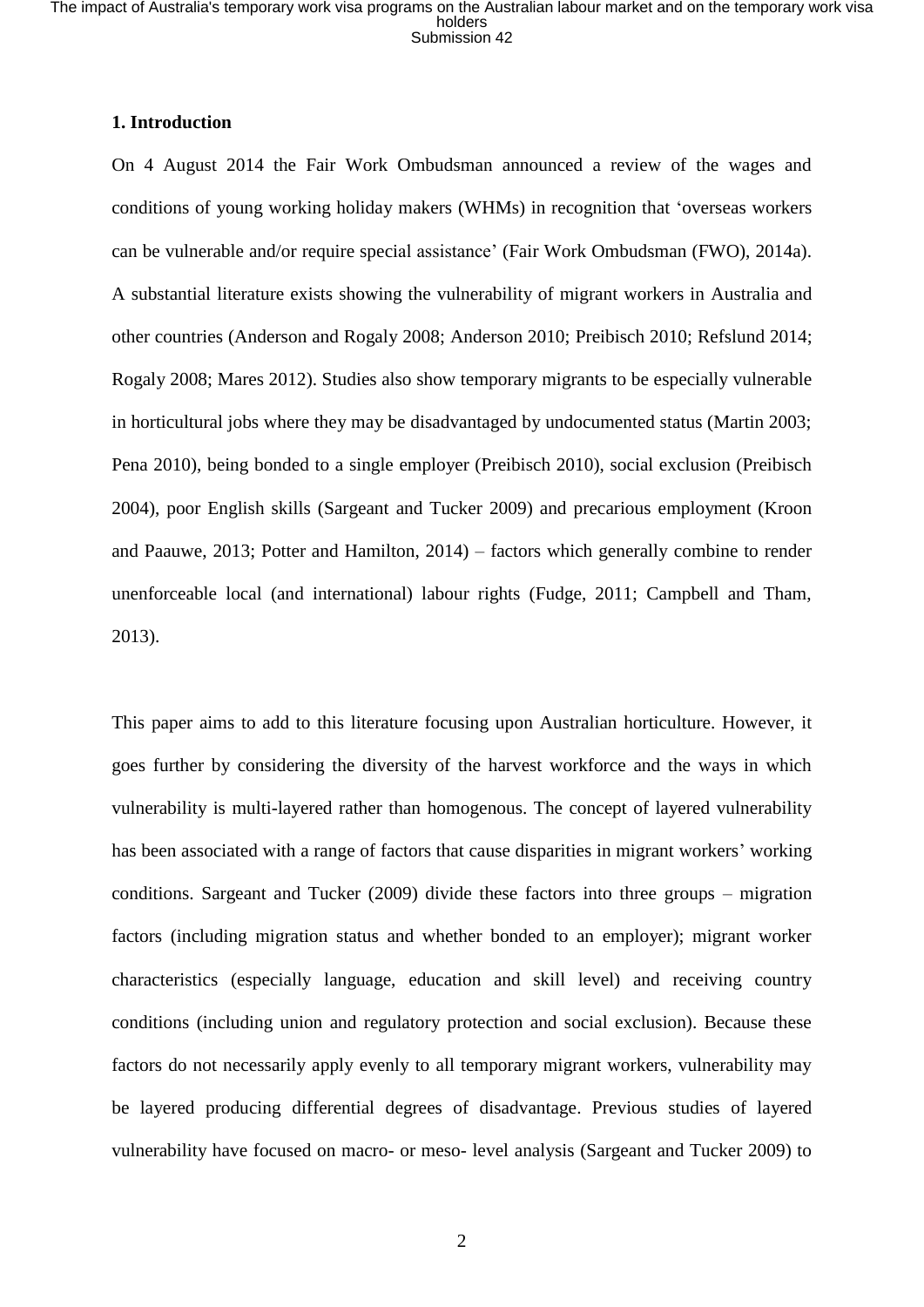assist analysis of political, economic, and institutional influences. This paper focuses instead upon micro-analysis, examining layered vulnerability in the specific context of Australian horticulture to identify the immediate causes of layered vulnerability and the implications for policy.

Horticulture in Australia until the 1990s was distinctive because few temporary migrants were used for harvest work. Since then reliance has grown on two different types. First are WHMs. These are young travellers, without dependents, who can apply for a second 12 month working visa in Australia once they have completed 88 days work in horticulture (or a limited range of other specified industries). Doyle and Howes (2015:15) found that nearly half of the growers they surveyed reported that backpackers (WHMs) were the main type of worker they employed. The second important group of temporary migrant workers are undocumented workers. While little is certain about their number, the evidence available suggests they have grown recently to form a significant part of the harvest workforce. Drawn largely from Asian countries outside of the WHM program, their exposure to exploitation appears to be very high (Howells 2010; Hall & Partners 2012) in part because they have no right to work in Australia and cannot claim legal protection for their employment conditions (Clibborn 2015).

In contrast all other horticultural workers, whether Australians or WHMs, nominally enjoy legally enforceable employment conditions under the modern federal award (the Horticulture Award 2010) which fixes minimum hourly wages, an additional 25% casual loading, and a 15% loading that must allow the 'average competent worker' on piecework to earn more than the hourly rate. While the award prescribes a 38 hour week for full-time workers, most harvest workers are hired on a casual basis and are only paid for the hours they work. Piece-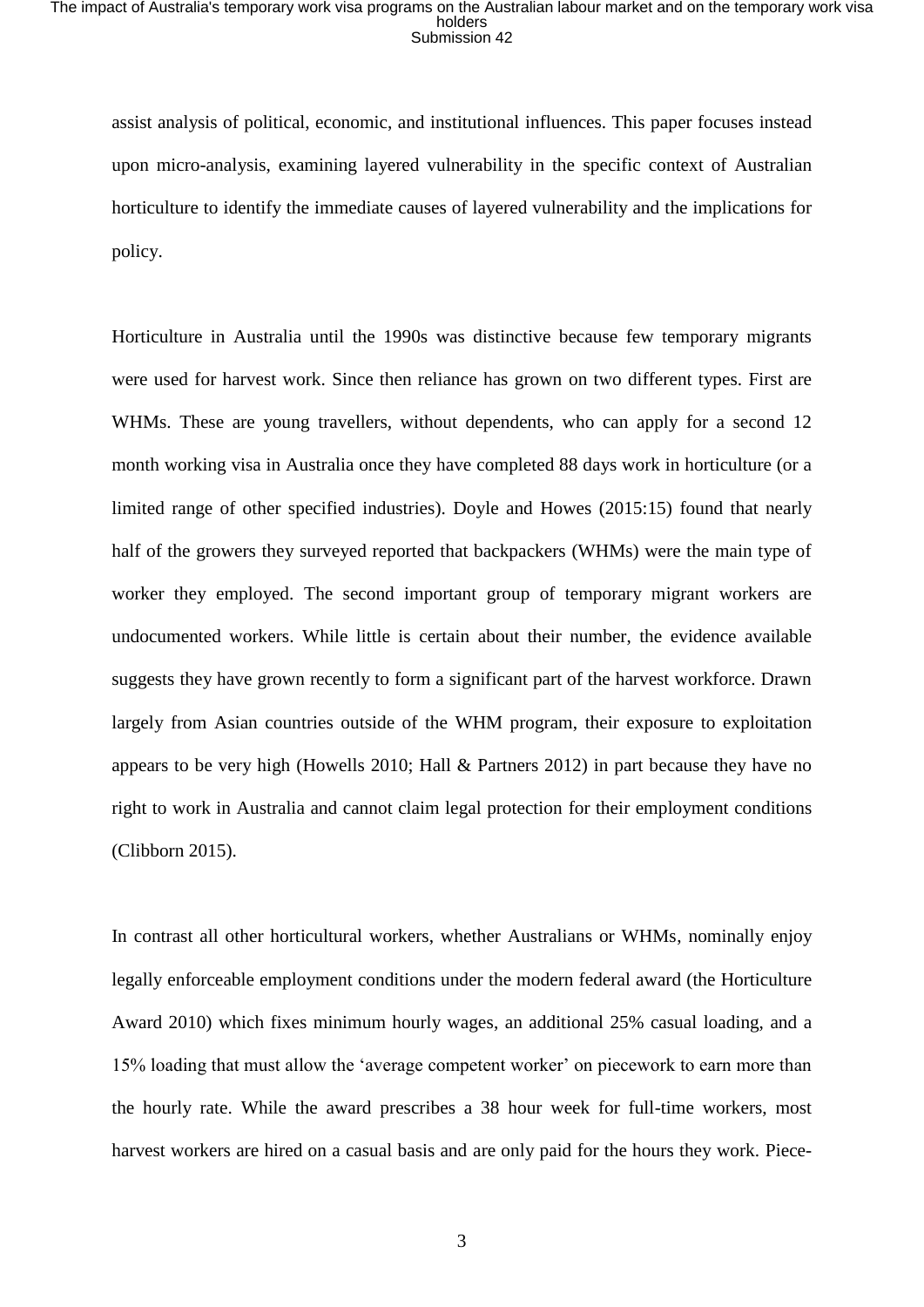rates must be voluntarily agreed between the employer and the harvest worker. Clause 15.9 of the award suggests there is no floor to actual piecework earnings, stating 'nothing in this award guarantees an employee on a piecework rate will earn at least the minimum ordinary time wage….as the employee's earnings are contingent on their productivity' (Fair Work Commission, 2010). Piece-workers are paid only for what they pick. Thus the award clearly provides scope for some variance in piecework earnings and casual hours. Notwithstanding the casual and piecework conditions in the award, it provides a 'floor of rights' which are legally enforceable. Whether this floor of rights is observed in practice, and which layers of the workforce are most vulnerable to substandard conditions, are issues explored below.

The remainder of the paper is divided into five parts. The first describes the research methods used to collect data. The second section looks at the layered composition of the harvest workforce. The third describes the short-term, casual nature of harvest work, and the processes of job search, exploring how uncertain employment exacerbates vulnerability. The fourth section considers evidence upon pay, working hours and work intensity to show which harvest workers experience the most exploitative employment conditions. The final section reviews the paper's findings upon layered vulnerability and then considers policy issues.

#### **2. Methodology**

The paper is based upon data collected from empirical fieldwork conducted in three stages during 2013 and 2014. First, an extensive interview program was undertaken at three regional locations in Victoria (Bendigo, Maffra, and Mildura), in Tasmania and the Northern Territory. Harvest workers were interviewed through nine dual-moderator focus groups with a total of 64 participants from the following countries: England (15), France (8), Burundi (7), Ireland (7), Germany (5), Hong Kong (5), Italy (3), Afghanistan (3), Taiwan (3), Malaysia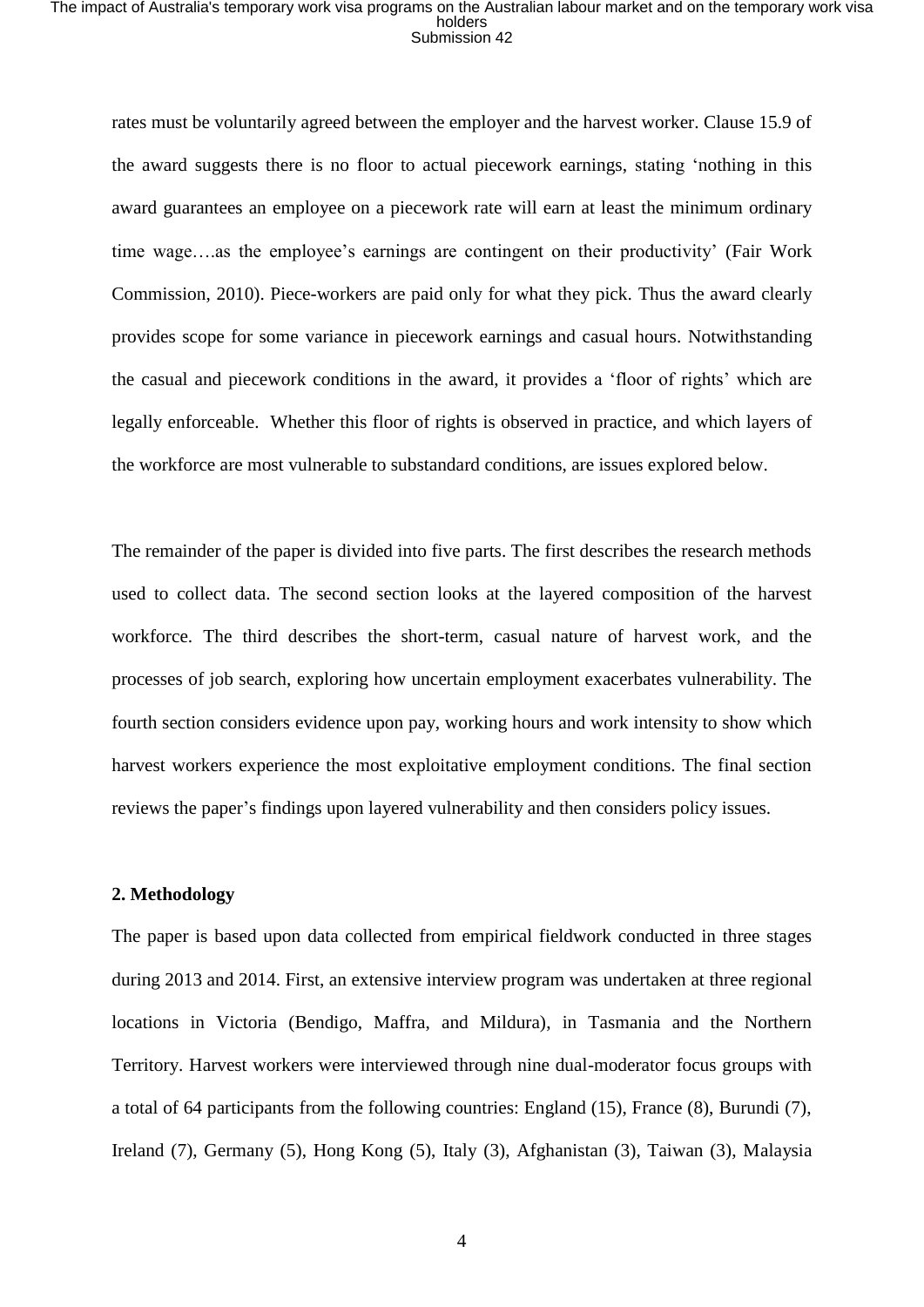(3), Scotland (2), Estonia (1), Japan (1), South Korea (1). With the exception of those originating from Burundi, Afghanistan and Malaysia, all were WHMs. When interviewed they were harvesting a range of crops including apples, cherries, strawberries, grapes, citrus, salad and mixed vegetables, and mangoes. In addition interviews were conducted with farmers, labour-hire contractors, employment agency staff, backpacker hostel operators, union officials, OHS authority staff, and ethnic community organisations. Second, in late 2013 / early 2014 the interview program was supplemented with telephone interviews of backpacker hostel and caravan park operators in all six Australian states and the Northern Territory.

Third, a survey was administered on-line to harvest workers. The questionnaire was presented in both English and Chinese (10% of respondents used the latter), and was available online from mid-December 2013 to mid-March 2014. Respondents were recruited by placing invitation cards at working hostels used by harvest workers, and through a web-site used by WHMs to locate harvest work. Data cleaning reduced the initial 417 responses to 303 useable responses. Of these, 58.1% were male and 41.9% female, while the mean age was 24 years. Current crops or tasks included grapes (20.8%), vegetables (18.2%), berries (12.9%), stone fruit (12.5%), and citrus (8.5%). Four out of five were WHM first year visa holders, 72% of whom were seeking a second year visa. Other respondents included Australians, New Zealanders and international students. Table 1 shows the distribution of respondents into demographic categories. No respondents were known to be undocumented workers – a group beyond the reach of a survey distributed through hostels and websites. Also, some degree of response bias should be acknowledged, skewing findings towards dissatisfied workers.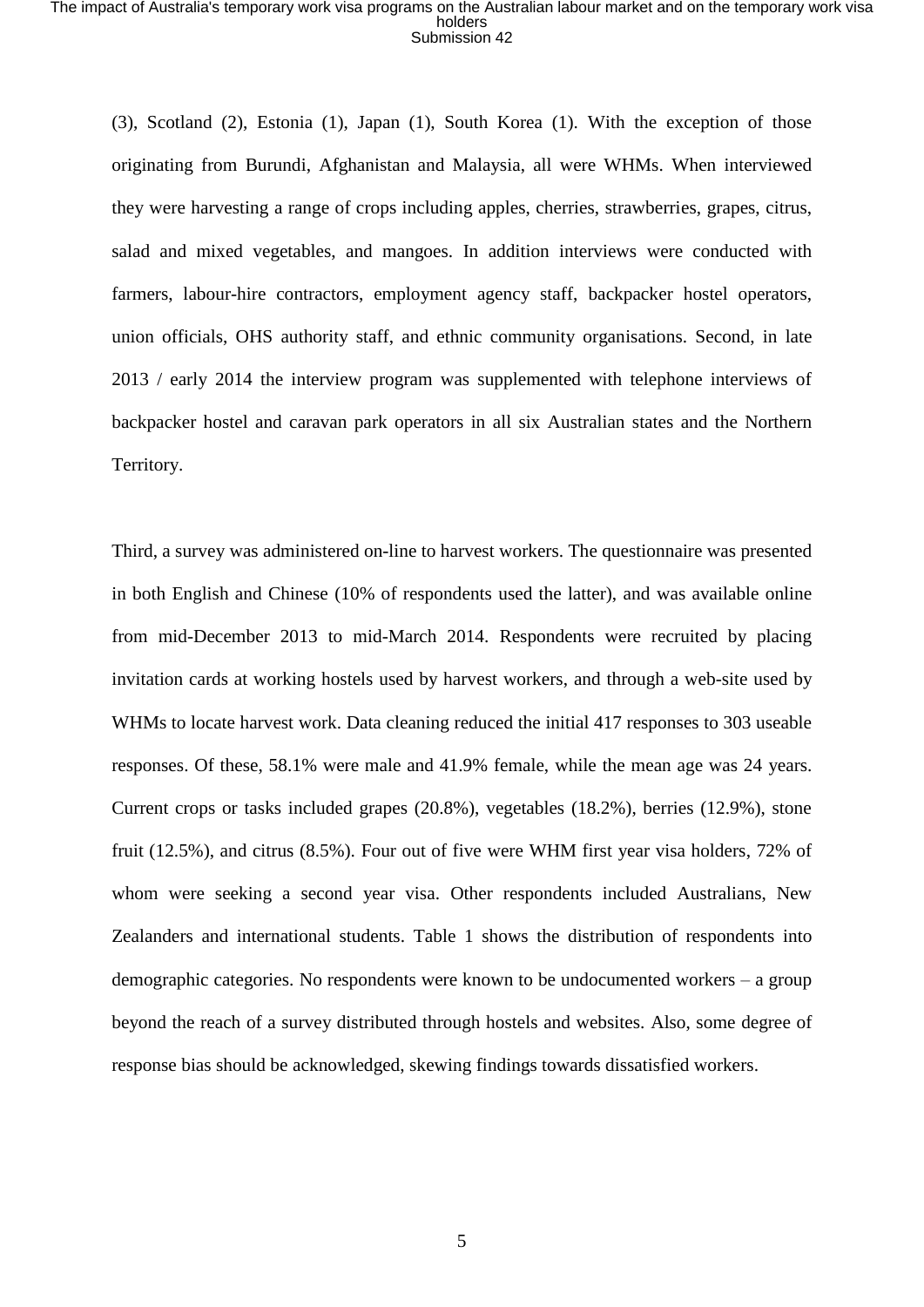| Nationality/Region (n=303)            | $\%$ |
|---------------------------------------|------|
| European Union (excluding UK/Ireland) | 33.3 |
| Asia                                  | 23.1 |
| UK/Ireland                            | 21.8 |
| Australia/NZ                          | 15.5 |
| Other                                 | 6.3  |
| Total                                 | 100  |
| <b>Current Job Location (n=303)</b>   | $\%$ |
| Victoria                              | 39.3 |
| Queensland                            | 19.8 |
| <b>NSW</b>                            | 19.1 |
| Tasmania                              | 6.3  |
| South Australia                       | 5.9  |
| West Australia                        | 5.9  |
| Northern Territory                    | 3.6  |
| Total                                 | 100  |
| Visa (n=259, excluding Australian/NZ) | $\%$ |
| Subclass 417 year 1                   | 81.5 |
| Subclass 417 year 2                   | 10.8 |
| Student visa                          | 3.9  |
| Other visa                            | 3.9  |
| Total                                 | 100  |
|                                       |      |

#### **Table 1: Survey respondents by nationality, state location, and visa type**

### **3. Layered vulnerability: the structure of the harvest workforce**

Analysis of the size and composition of the horticultural workforce is complicated by seasonality, the involvement of family members, and the unquantifiable use of undocumented workers. Seasonal workers are not identified separately in official employment statistics, and their movement between harvesting locations impedes an accurate count (Hanson and Bell 2007). Nevertheless, estimates have claimed there are about 30,000 growers and 130,000 employees in Australian horticulture (FWO, 2011). The harvest workforce is made up of several groups. In this section, we focus on three – Australian residents, WHMs and undocumented workers. While some international students (Knight 2011), subclass 457 visa holders (Birrell and Healey, 2013; Deegan, 2008; Toh and Quinlan, 2009), Pacific seasonal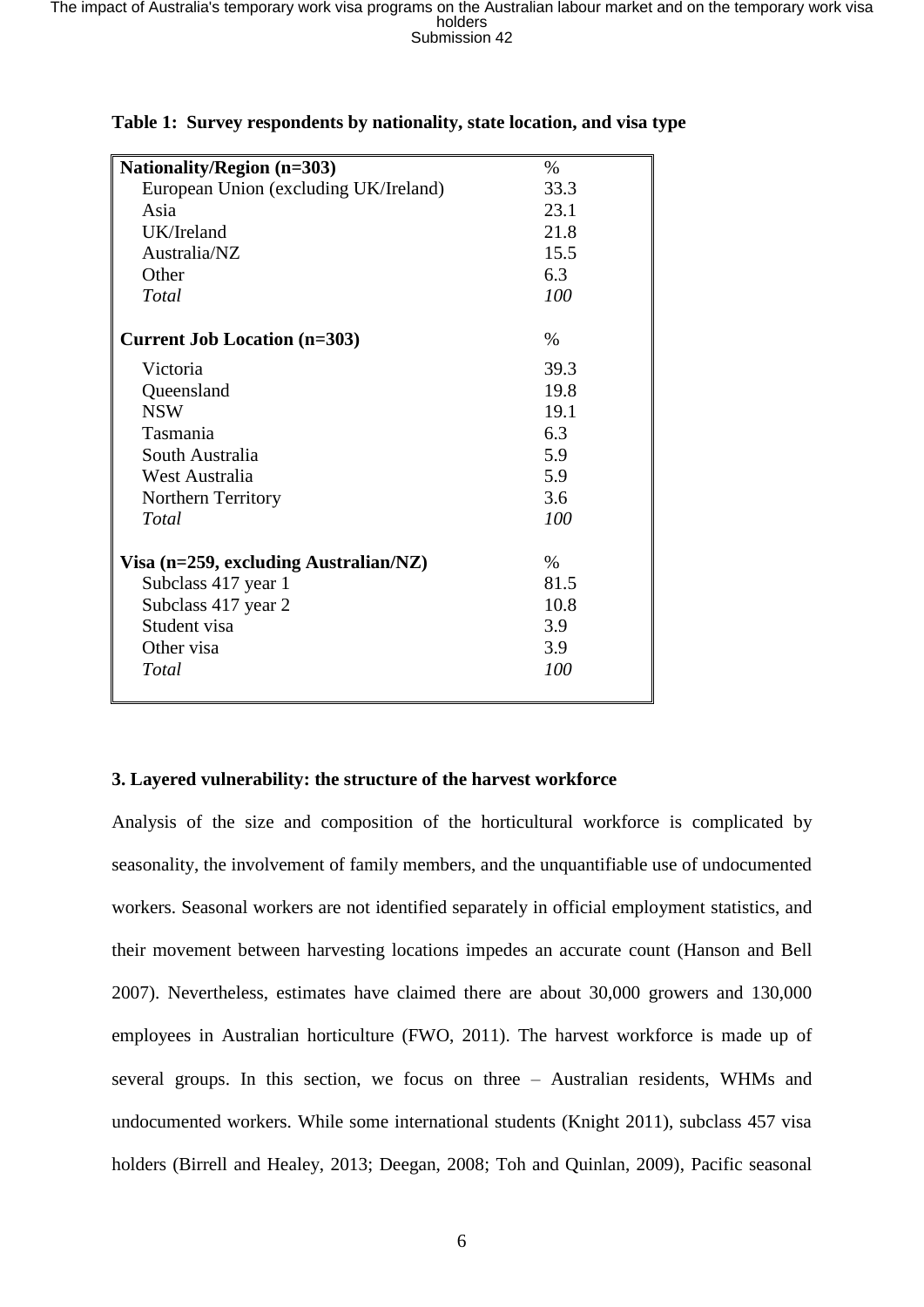workers (Doyle and Howes 2015) and workers on organic farms work in horticulture, they are numerically insignificant and shall be excluded. Harvest workers of all kinds are nominally covered by the Australian Workers' Union but almost never organised: union presence in horticulture rarely extends beyond packing sheds and processing plants where the National Union of Workers is sometimes active (Union official interview, 8 February 2013; ABC 2015).

The composition of the harvesting workforce has changed considerably over the past twenty years. Until the late 1990s, Australian residents were numerically dominant. These included permanent itinerants, local farm labourers, working class families that spent their annual holidays picking, and semi-skilled rural workers that abandoned their regular employment each year for the higher paid picking work (Mares 2005; Hanson and Bell 2007). Hanson and Bell (2007) categorised the harvest workforce in 2003 into four somewhat different groups. Most important were 'permanent itinerants' (40-50% of the workforce); second were WHMs (20-30% of the workforce); next were Australian retirees (15-25%), and the balance consisted of Australian working holidays makers and students (5-10% of the workforce). Since the 1990s, permanent itinerants have declined in number (Hanson and Bell 2007). A grower in Mundubbera reported that whilst 90% of his workforce used to be permanent itinerants; by 2003 they made up only half (Hansen and Bell 2007). Hugo (2001) suggests that low wages, poor working conditions, and changing attitudes towards travel to remote locations for uncertain employment all contributed to this decline. The labour force gap left by the exodus of permanent itinerants was initially filled in part by WHMs (Doyle and Howes 2015).

Introduced in 1975, subclass 417 (WHM) visas offered young travellers from the UK, Ireland and Canada the right to work during their 12 month stay in Australia. Supported by inter-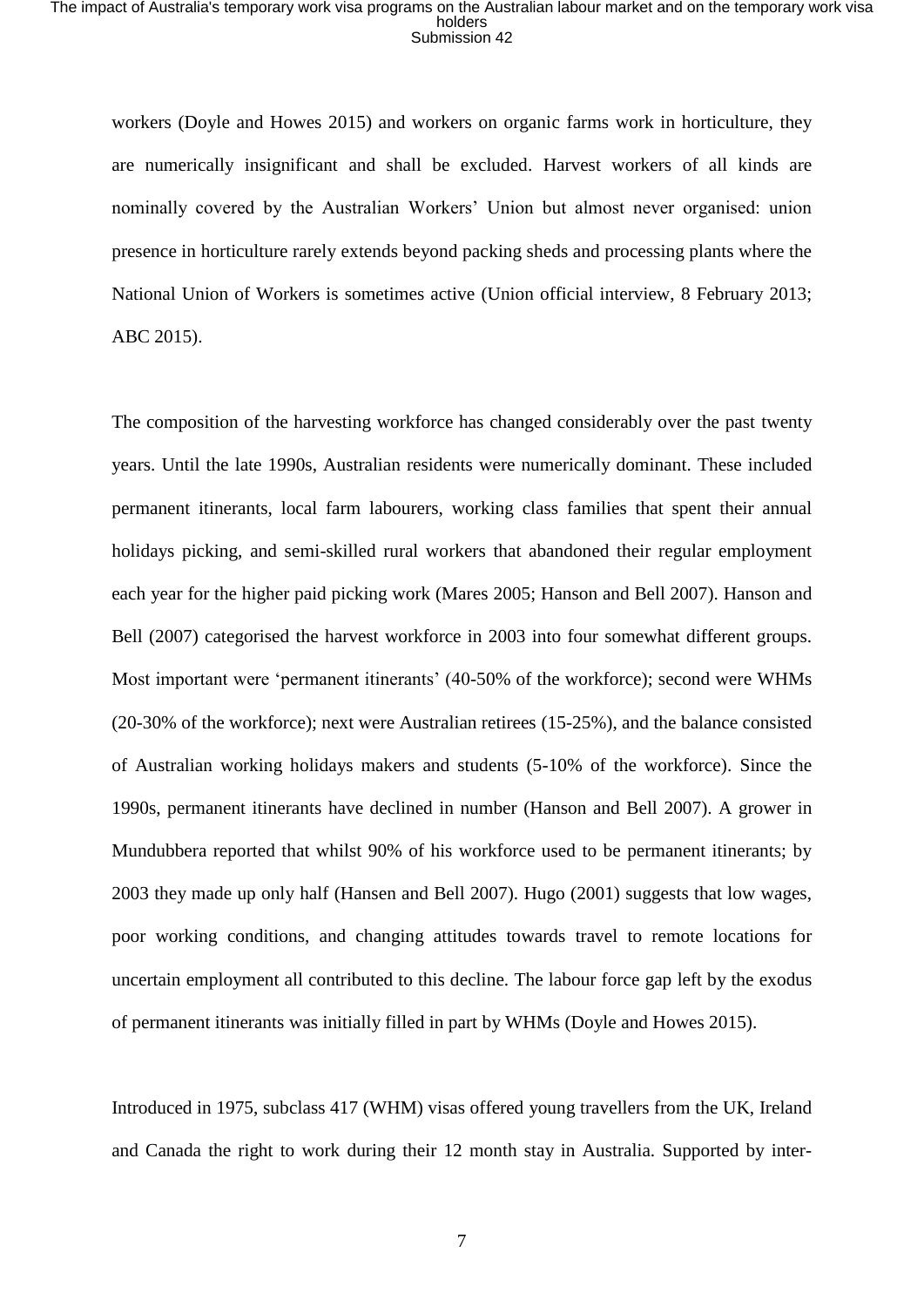country reciprocal agreements, WHM visas were intended to provide for employment incidental to travel, and to facilitate cultural exchange and understanding. The visa was available to young people without dependents, and no English language proficiency standard was necessary at that time (Hugo 2001). By 1995, reciprocal agreements had been reached with three more countries and the number of WHMs had expanded so rapidly that a cap of 33,000 visas per annum (adjusted annually) was introduced (Hugo 2001). In 1997 a Senate enquiry was held following up concerns that WHMs were limiting labour market opportunities for Australian youth (Parliament of the Commonwealth of Australia 1997). Evidence presented to that enquiry pointed to the critical role WHMs had come to fulfil in seasonal harvesting, noting a preference by growers for WHMs over local youth. The Federal government accepted the committee's recommendations that the cap on visa numbers remain. Reflecting community antagonism to guest workers at that time, the committee stated 'Above all, the Committee wishes to avoid…the working holiday program being used as a form of guest labour' (Parliament of the Commonwealth of Australia 1997: xxvi).

By 2005, concerns about WHMs being pseudo guest workers were outweighed by labour market needs. Following a period of extreme labour shortage in horticulture, and lobbying by the National Farmers Federation, the Federal government amended WHM visas to grant a second year visa for those who completed 88 days rural work during their first 12 months in Australia. That work had to be performed in three industries: agriculture, mining or construction. The purpose of the changes were expressed clearly by the Minister for Immigration and Multicultural Affairs: 'the changes to the visa do provide, I think, a significant incentive to people to get out there and help us bring in the crops. That in turn will provide farmers with a wealth of fit, mobile and enthusiastic workers when they are most needed for farm labour' (Parliament of the Commonwealth of Australia, 2005:29). By this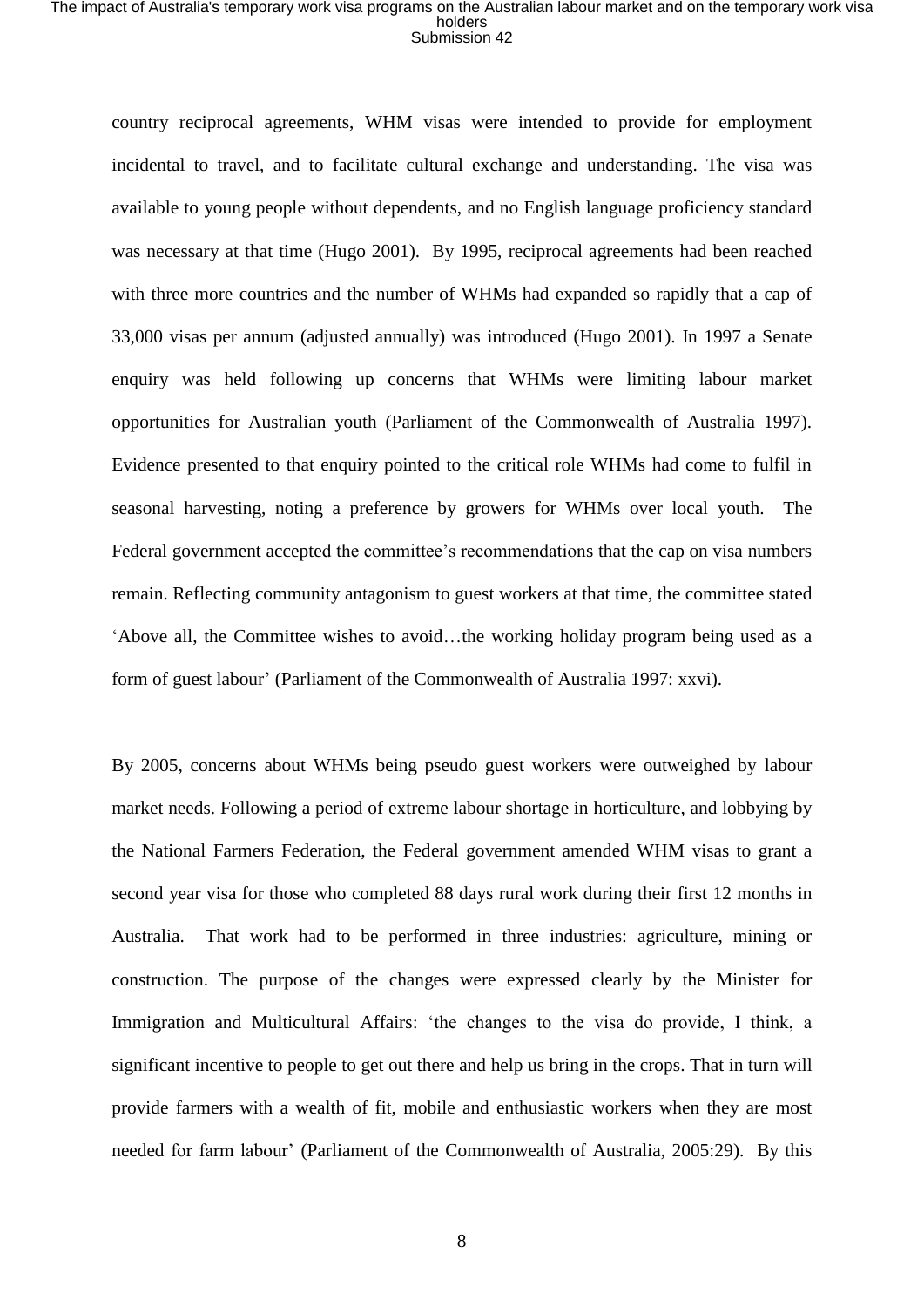time Australia held reciprocal agreements with 19 countries, including most of the EU, Korea, Taiwan and Japan (Brennan 2014). Whilst English is not the mother tongue in many of these countries, English language proficiency continued to be omitted from the visa requirements. Since the second year visa was introduced, the number of WHM visas issued increased from 96,479 in 2003/4 to 249,231 in 2012/13. In 2013/14, 45,950 second year visas were granted, with the largest groups of recipients coming from Taiwan (24%) and Britain (18%) (DIBP 2014a: 20).

The incentive of a second year visa mostly attracted WHMs into harvest work, DIBP statistics showing that 90% of those who received a second visa completed the qualifying 88 days work in horticulture (DIBP 2014a, 2014b). Grower reliance upon WHMs for harvest work remains high. However, the 2015 Doyle and Howes Report (2015) for the World Bank shows a decline from 73% of growers four years earlier to less than half at the time of their study.

One reason for falling reliance on WHMs may be increased use of a third group undocumented workers. They are defined by the Department of Immigration and Border Protection (DIBP) as 'non-Australian citizens who are working in Australia without a visa (mostly "over-stayers") or who are in Australia lawfully but working in breach of their visa conditions' (mostly holders of a visitor or "tourist" visa) (DIAC, 2009). Over-stayers (predominantly Chinese, American, Malaysian and British) tend to be international students, as well as skilled, high paid, urban workers (DIBP 2012). Those breaking their visa conditions by doing harvesting or other unskilled work mostly come from low wage, developing countries in Asia. Because undocumented workers are deported for working illegally they are elusive and difficult to count. In 2011 the Department estimated that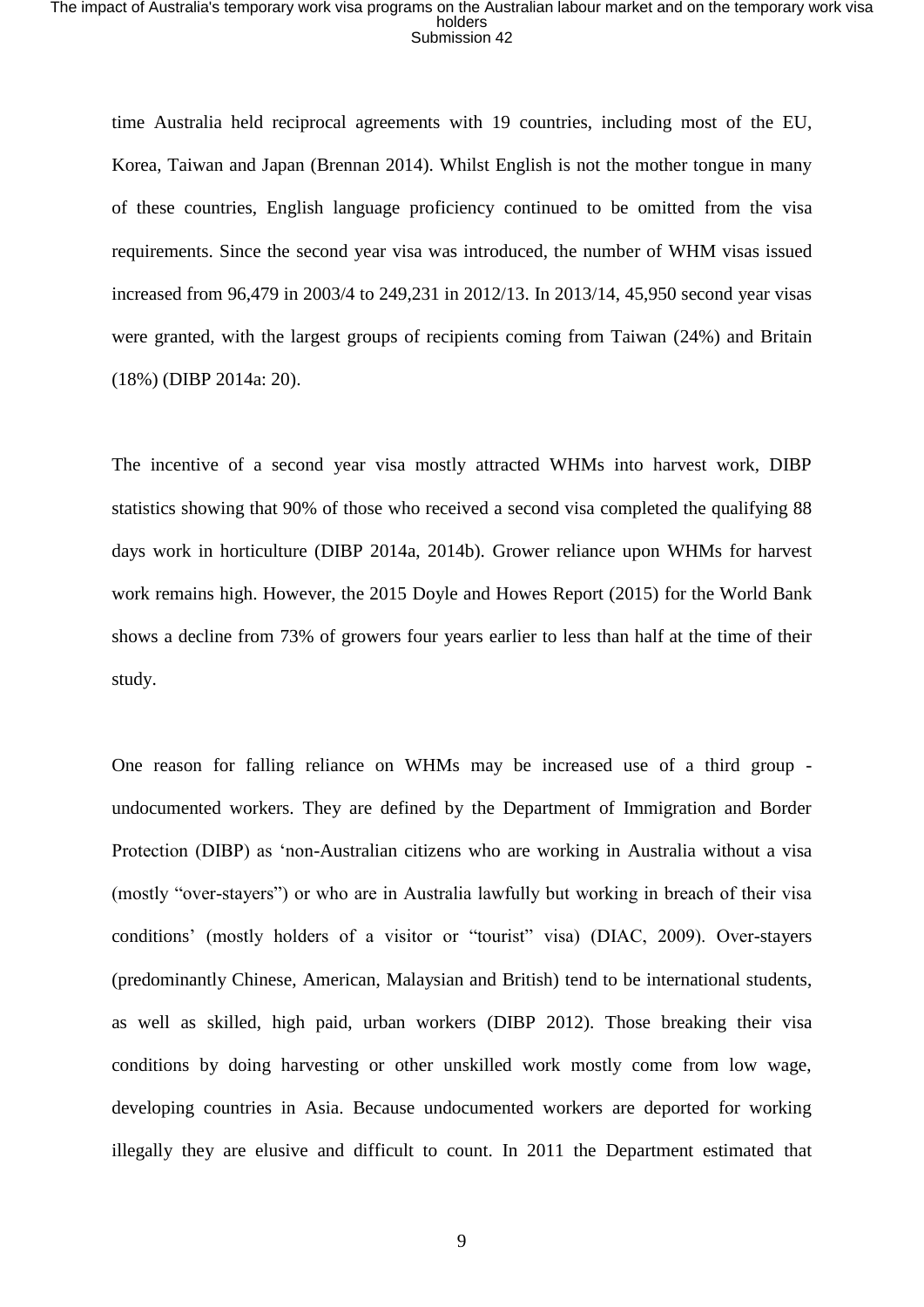between 40,000 and 90,000 illegal workers were working in all industries (DIAC, 2011). Checks to identify and deport illegal workers in 2010/11 located 1,788 people of whom about a third worked in agriculture. This is likely to be the tip of a large iceberg.

While quantification is not possible, these workers may now account for between a quarter and a third of the harvest workforce. This development appears to be recent. While the presence of undocumented workers was observed in the past, it was of marginal concern to the Senate enquiry into WHMs of 1997 (Parliament of the Commonwealth of Australia 1997). Yet in 1999 the Department of Immigration and Multicultural Affairs found significant numbers of undocumented workers and was examining tougher sanctions on employers – a step opposed by horticulturalists on the grounds that 'it was not always possible to attract sufficient legal workers during the harvest' (DIMIA,1999: 27). By 2005, Mares (2005: 5) reported that 'unless labour-supply problems in the horticultural industry are addressed, there is the potential for a growing number of jobs to be filled by undocumented workers…creating an increasingly antagonistic relationship between primary producers and immigration officials'. His survey of 176 growers in the Murray Valley found that 28% admitted to using undocumented workers at least some of the time (Mares 2006). Three years later a study in a NSW regional centre also reported widespread but unquantifiable exploitation of undocumented workers (Segrave 2009). In some Victorian regions, undocumented workers are now believed to make up the majority of horticultural workers (Hostel manager interviews, January 23: 2013; January 15: 2014).

Accompanying the growing number of undocumented workers are allegations of other illegal practices and the erosion of employment standards. The most authoritative evidence comes from the Howells Report arising from an enquiry commissioned by the Federal Government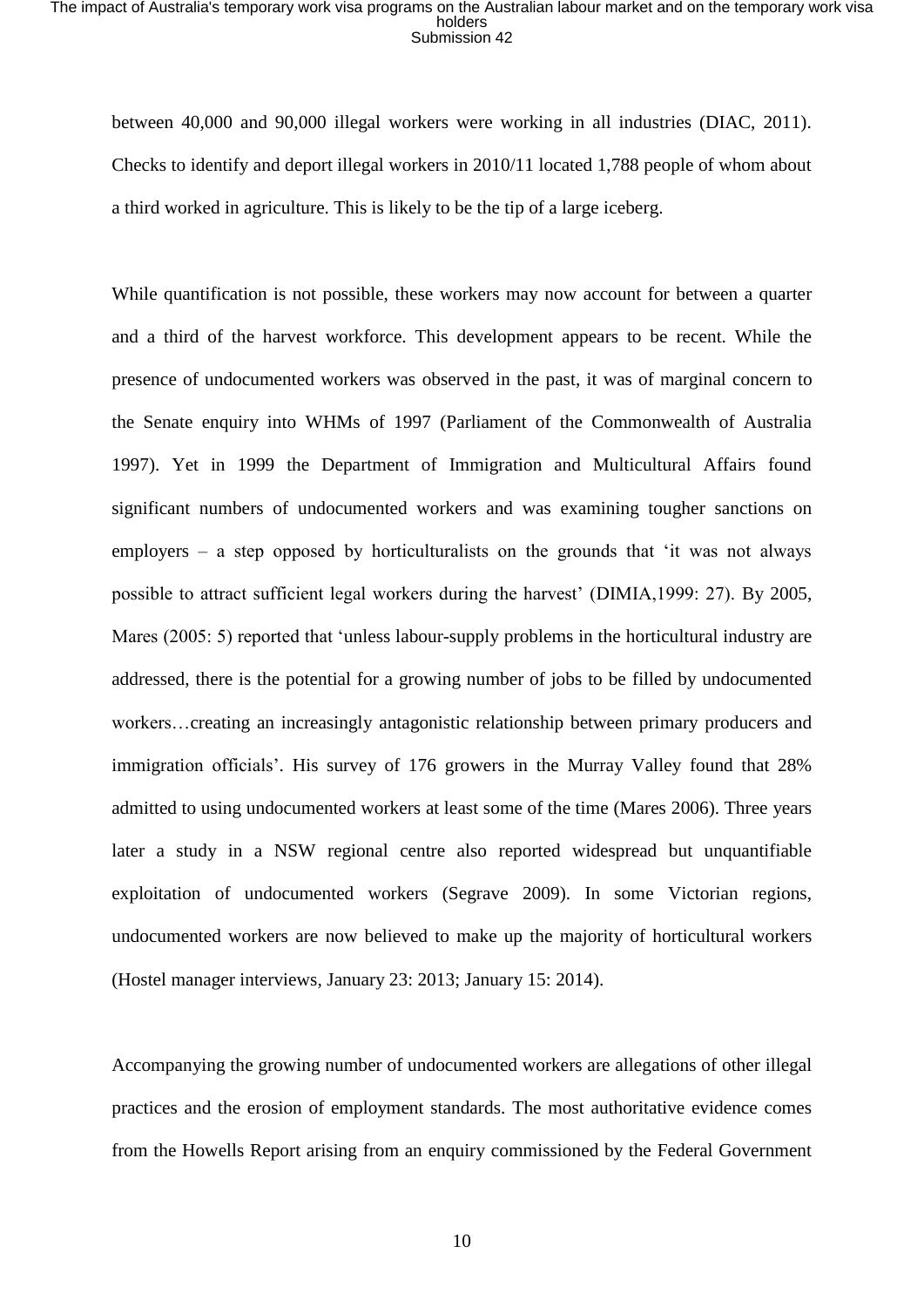in 2010 to explore the effectiveness of those provisions in the Migration Amendment (Employer Sanctions) Act 2007 intended to deter the employment of non-citizens and those without permission to work. The Howells Report criticised growing reliance on this source of labour, saying the presence of these workers 'is very often organised by intermediaries (contractors) who abuse and exploit these workers…these intermediaries are often involved in tax and welfare fraud and breaches of industrial, health and safety and other laws' (Howells, 2010: 22). Howells criticised the effectiveness of existing measures to clamp down on undocumented workers by deporting them and prosecuting employers. Until 2011 prosecuting employers was difficult because hiring undocumented workers was a criminal offence. Since the main witnesses (the workers) were deported, the proof necessary for criminal conviction could not be presented and successful prosecutions were rare. Since 2011 more accessible penalties such as infringement notices and civil action have been introduced (DIAC 2011).

The Howells Report went on to claim undocumented workers are frequently 'underpaid, misled about what they are doing, undernourished, beaten and threatened' (Howells, 2010: 56). The nature of these threats is illustrated by a Goulburn Valley hostel operator who described being raided by the Department of Immigration after 'a contractor "dobbed in" an undocumented worker who complained about being paid AUD\$7.00 (nearly AUD\$10 below the award rate) - not AUD\$12.00 an hour. He told her: "if you can't work for me you can't work for anyone"' (Hostel Manager interview, 15 January 2014). Another case involved a Chinese worker in Tasmania who asked his supervisor for back-pay and 'three from the company physically attacked him causing the police to be brought in' (Hostel Manager interview, January 14: 2014). Another case from Mildura revealed both poor living conditions as well as the violence that can be bred in these situations. In 2012 a fruit picking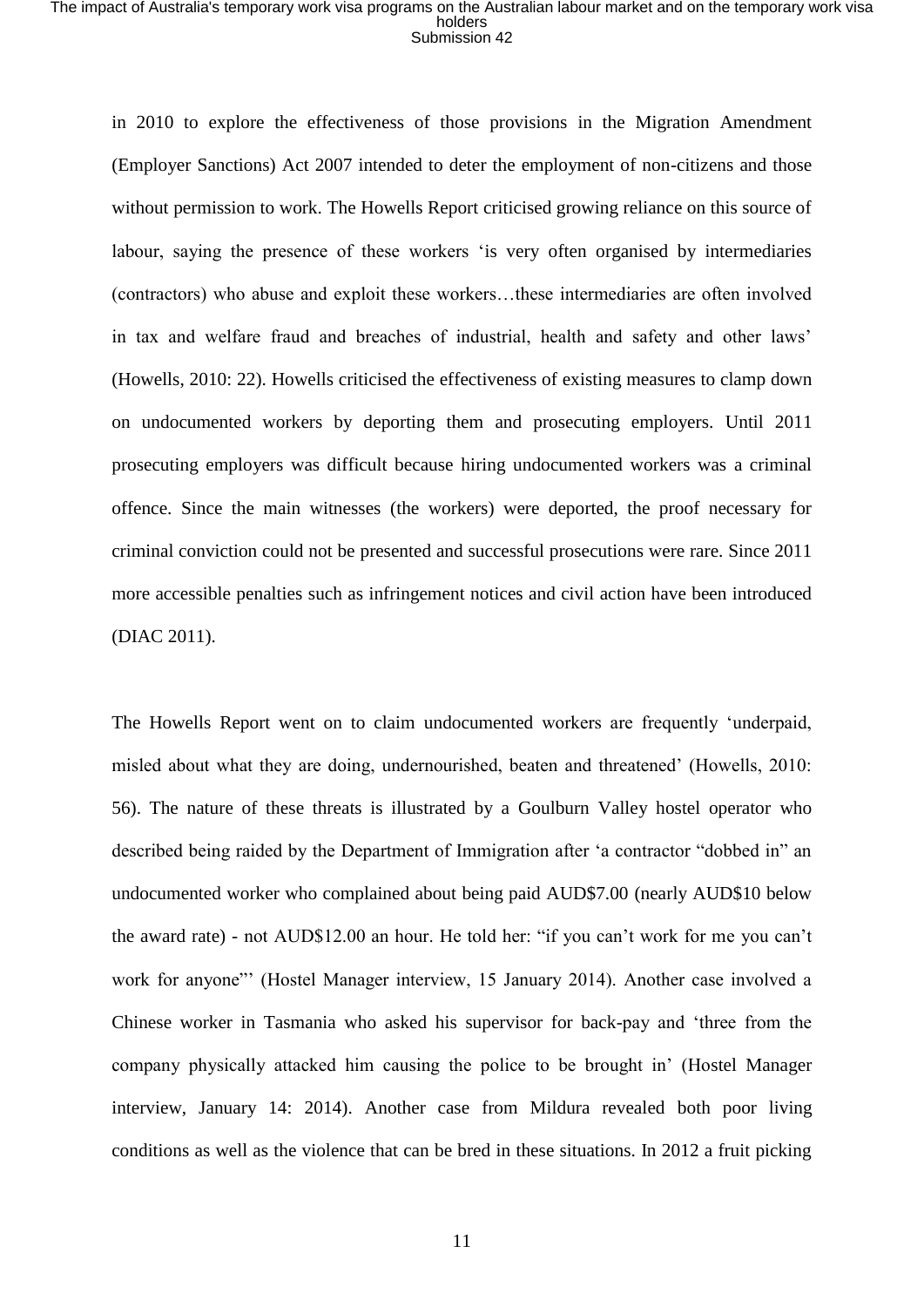contractor – Pardeep Kumar – was bundled into a car outside the town library and found two weeks later in NSW with his throat cut. The coroner's enquiry exposed some of his business practices. He was:

paid by farmers to supply Indian nationals and kept a percentage of what he received….He had up to 45 people living in a four bedroom house who he charged \$50 a week in rent and \$5 a day to be transported to and from farms…..In the days before his death he was carrying \$18,000 which he had withheld from his workers' wages because he needed to show the money up front to obtain a new contract (Murphy, 2012).

Undocumented workers employed by such contractors appear to be the most vulnerable segment in the harvest workforce. The available evidence (mainly anecdotal) suggests this vulnerability rests upon a set of interlocking characteristics – their lack of any legal right to work (and to claim employment rights); total dependence on contractors to supply work; social isolation from other workers and the wider community; disorientation created by moving from job to job; and the lack of English language skills that might help them understand and break from their conditions of bondage. Australian horticulture workers share none of these characteristics. Nor do many WHMs, although the growing numbers of non-Anglophone WHMs can suffer the social isolation and total reliance on contractors that typify undocumented workers. It is reasonable to conclude that the compositional changes outlined above have created layered vulnerability, with undocumented workers most disadvantaged.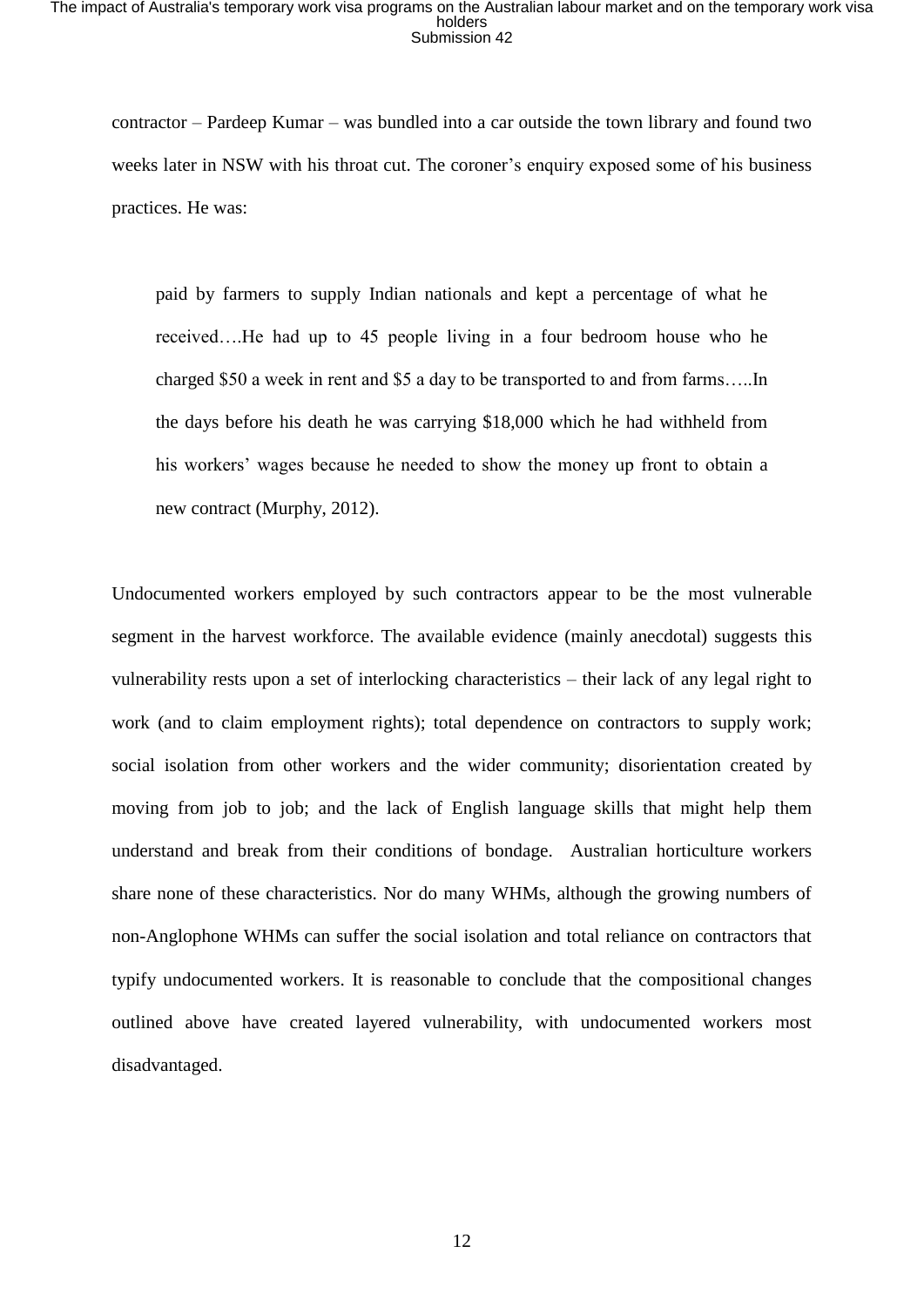#### **4. Harvest work: vulnerability in a casual labour market**

Harvest jobs are generally short-term and unpredictable linked to the vagaries of harvest conditions. This creates a challenge for horticulturalists who must recruit casual workers in the correct number and at the right time. The scale of this army of harvest workers is evident in Bowen, where a population of 12,000 swells to 17,000 over the harvesting season (Hanson and Bell 2007). Job search under these conditions poses challenges for harvest workers who must locate work, pay for travel and accommodation, and minimise idle time between jobs. Hiring is done by growers (performing the normal legal duties of an employer) and by contractors (who relieve growers of these duties, charging an all-in rate to cover labour costs and their profit), both of whom depend upon the efficient circulation of job vacancy information. This can occur in several ways.

First, formal assistance for job search is provided by the National Harvest Labour Information Service (NHLIS), created in 2003 when the government contracted the Mildura and District Educational Cooperative to coordinate and distribute information about harvest jobs. This task is accomplished through a booklet (National Harvest Guide, 2014) which provides general information about the harvesting cycle for crops around Australia, the 'harvest trail' website, and a free-call telephone service. In larger regional centres job search is also assisted by agencies funded by the government for each placement.

Second job search is aided by communication through the internet and social media. Several websites carry advertisements for harvest jobs. Amongst these are *Gumtree, FruitPickingJobs, Harvest Trail, Harvest Bites Labour,* and *Workabout Australia* as well as some websites in Asian languages. Also popular with WHMs are backpacker hostel websites which advertise both jobs and accommodation (WHM interviews, 2013). Backpacker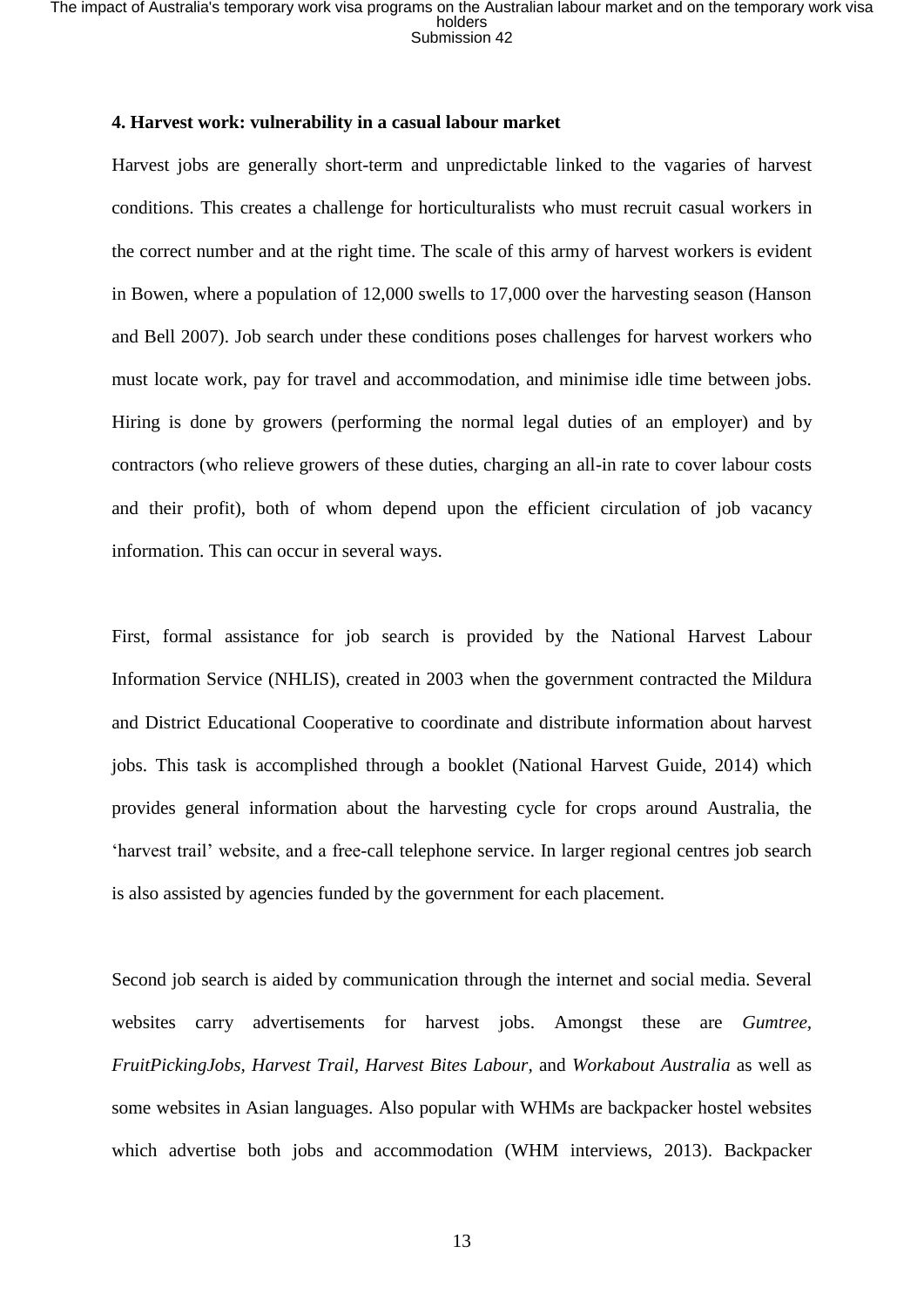websites also exist, some carrying hostile reviews of poor hostels. One reviewer attacked the Lazy Lizard Lodge in Ayr, Queensland, stating 'I found out that that Lazy Lizard hardly ever gets any work because all the farmers in town hate the owner because he is that much of a horrible, rude, arrogant guy' (The Backpacker, 2013). Reviews of this kind are commonplace in travellers' blogs and websites. WHMs also establish groups to exchange job information using social media. One group of 30 female Taiwanese harvest workers operated an exclusive face-book site to pool news about available work (WHM interview, April 29: 2013). Most often WHMs alert friends informally as their travels take them to places where work is available. Mobile phones and wi-fi access are essential on the harvest trail.

A third source of job information is the network of working hostels and caravan parks (Jarvis and Peel 2013). Many hostels act as information brokers between horticulturalists and WHMs, sourcing jobs from growers so they can fill their beds. One hostel operator in Victoria described his business model as 'being about building relationships with growers' (Hostel Manager interview, Feb, 7: 2013). He had acquired his hostel with a telephone sim card and spreadsheet allegedly plotting farm contacts. Most had lapsed so the network had to be rebuilt. Most hostel income is earned by charging from \$120.00 to \$180.00 a week for accommodation, and sometimes a daily fee of \$5.00 to \$8.00 for transport to farms. Driven by the imperative to fill beds, hostels sometimes advertise work when it is not available. One WHM described a Victorian hostel as 'a..holes because they have a big website, but only want to fill rooms not jobs' (WHM interview, February, 6: 2013). More conscientious was a Victorian hostel which guaranteed work and was inundated with about 20 phone calls a day from WHMs. High demand allowed it to screen WHMs to ensure that growers received good workers and would provide repeat business. Another hostel in Queensland guaranteed worker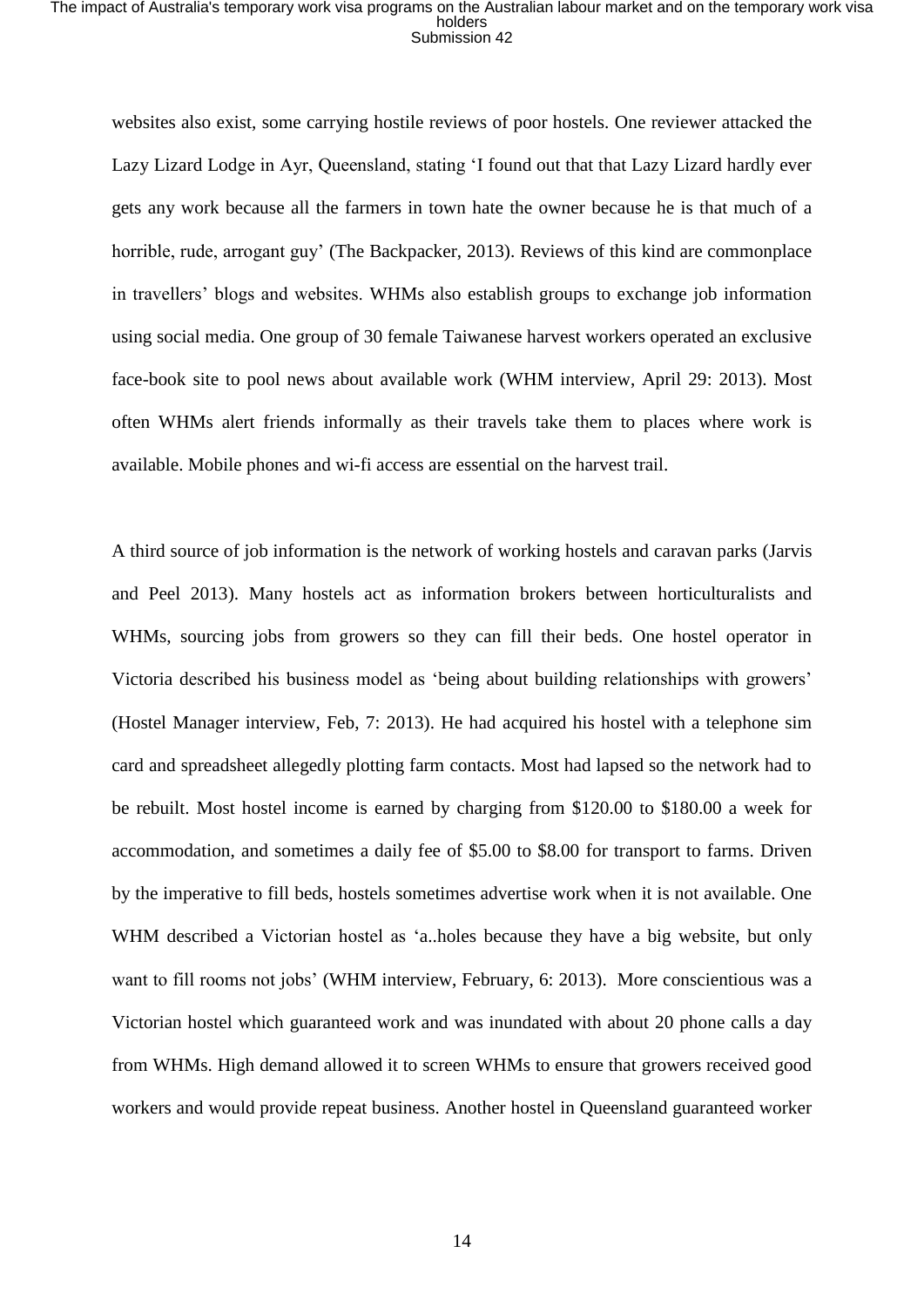reliability by restricting on-site alcohol consumption to ensure WHMs were fit for early morning work starts (Hostel Manager interview, November 25: 2013).

Some contractors and labour-hire agencies recruit temporary migrants directly from overseas agents (ABC, 2015). Since Australia, unlike some other countries, does not regulate contractors or require them to be registered (Underhill 2013), little systematic information exists about them. However recent studies reveal several levels of labour-hire contractors in horticulture. One study observed 'at the highest level there are legitimate labour hire agents who provide a full labour hire service to their clients, many using backpacker labour…at the other end of the spectrum illegal contractors work with agents/facilitators overseas to recruit workers…and farmers are very willing to abrogate responsibilities to these labour hire contractors including with regard to the extent to which they employ illegal workers' (Hall and Partners / Open Mind 2012). Contractors and agencies are attractive to farmers because they remove the problems of workforce recruitment and management. Importantly, growers can delegate to contractors the duty of checking the visa status of their workers, thus abrogating responsibility for the use of undocumented workers (DIBP 2015).

The three workforce layers outlined in the previous section experience job search differently. Australian workers, including permanent itinerants, generally have regular work habits, returning to the same growers every year to perform seasonal work. Local knowledge provides them with the most reliable information about recurrent job vacancies.

Unlike Australian residents, WHMs rarely obtain repeat work and depend upon the job search processes outlined above. These processes create risk for WHMs because they are racing against time to record 88 days work in one year to gain a visa renewal. One danger of lost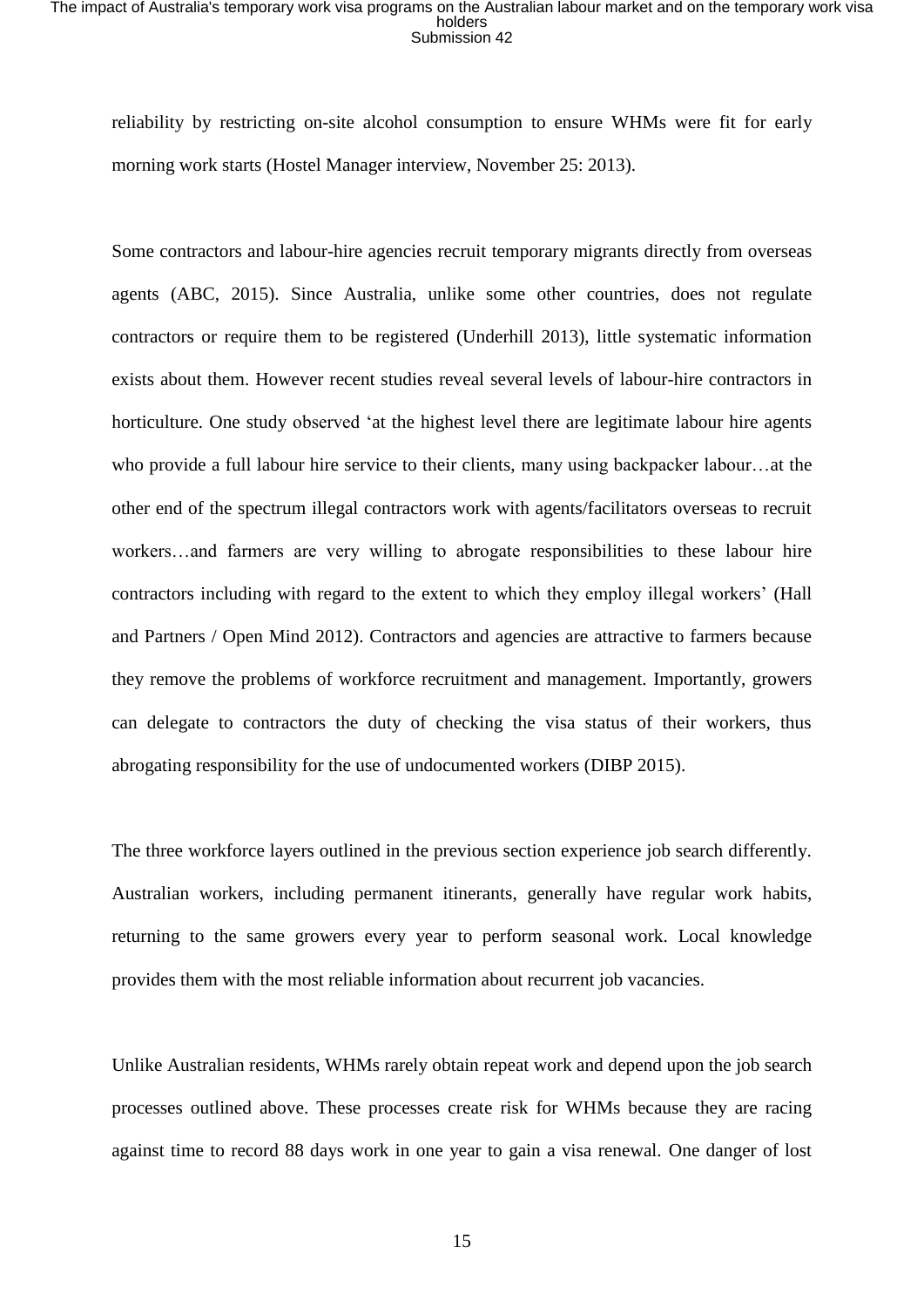time between jobs was highlighted in 2011 when tropical cyclone Yasi stranded two WHMs in Atherton (Queensland) just short of the 88 working days target required for a visa extension, rendering them unable to remain in Australia. As their hostel manager observed 'the Department (of Immigration) can be very strict' (Hostel Manager interview, November 25: 2013). Most WHMs need multiple jobs to achieve the 88 day target. The study reported here found average job tenure was just 20 days, forcing WHMs into constant job search. While interstate travel remained rare (73% worked in only one State) moving between districts was almost universal creating dislocation and lost work time. Exacerbating job search problems is the lack of useful and reliable job vacancy information. Only 4.7% of survey respondents used the NHLIS website (a poor source of detailed information), relying instead upon working hostels (32.8%), the internet (29.7%) and friends and other travellers (24.6%) for job information. These sources can be unreliable. Indeed false job vacancy information is endemic, reported by half of survey respondents and in focus groups. Those focus group participants who travelled to the Northern Territory for the 2013/14 mango harvest, for example, made an expensive journey only to discover the harvest had failed (WHM interview, October 17: 2013). Most vulnerable to untrustworthy job information are Asian WHMs who are further disadvantaged by language barriers. Of the Asian WHMs surveyed, almost 40% relied upon friends and other travellers for job information, and 63% complained about false job information.

Third are undocumented workers. Available reports suggest they are almost entirely reliant upon contractors who bring them into Australia, place them with growers, and organise their return journeys. The conditions under which they are recruited overseas and hired in Australia resemble bonded servitude rather than informed participation in a free labour market, placing them in the bottom layer of the harvest workforce.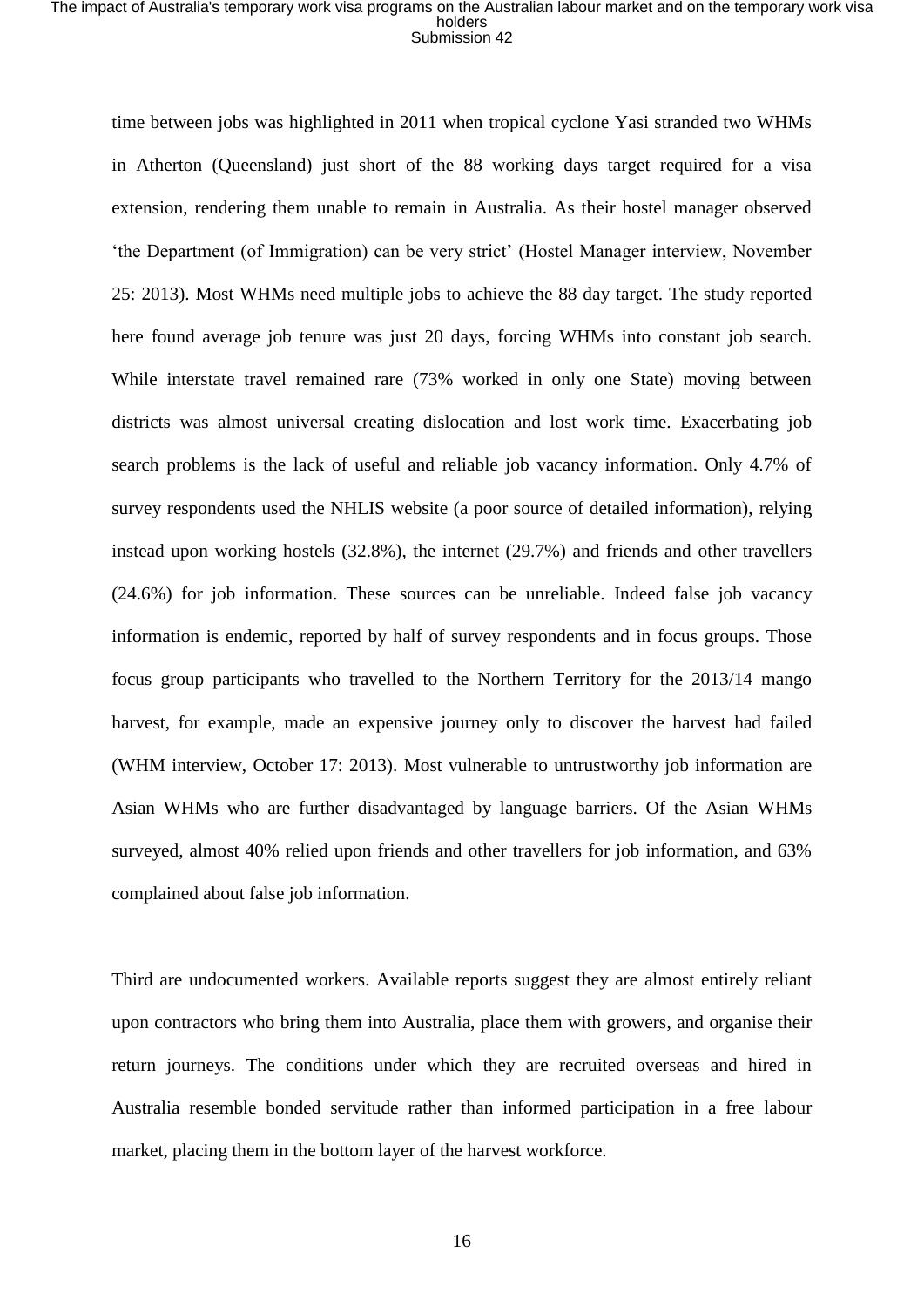#### **5. Pay, working time and work intensity: three dimensions of vulnerability**

The Fair Work Ombudsman (FWO), who is responsible for award enforcement repeatedly reports compliance problems in horticulture. In 2009/10 a shared industry compliance program was pioneered by the FWO alongside unions and employers to both audit compliance and educate horticulturalists about their obligations (Hardy, 2011). The audit found 36% of farmers in contravention of the award, a quarter of these for underpayment but most often for not keeping pay records or giving payslips (FWO, 2011: 7). In August 2014, inspectors found that strawberry farms around Caboolture (Queensland) had underpaid pickers and packers by \$134,000, and were failing to make written agreements with pieceworkers (FWO, 2014b). Award non-compliance and poor employment record keeping appear widespread in Australian horticulture (Tan and Lester 2012; Mares 2005; Doyle and Howes 2015). This section examines survey and focus group evidence upon earnings, working hours and work intensity to throw light upon whether employment conditions comply with the award and which subgroups are most vulnerable to sub-standard conditions.

Earnings information was provided by 278 survey respondents. Of these 158 were currently paid by the hour and 120 by piece-wages while 198 were paid by farmers/growers and 75 by contractors. Asian WHMs made up almost half of the number of contractor employees. In contrast to the award hourly wage of AUD\$16.87 for a level 1 employee (as of August 2014), mean hourly earnings for workers paid by farmers was AUD\$14.86 (SD 5.13) while contractor employees were paid a mean of AUD\$12.66 (SD 5.74). Table 2 shows hourly earnings for hourly paid workers and piece-workers.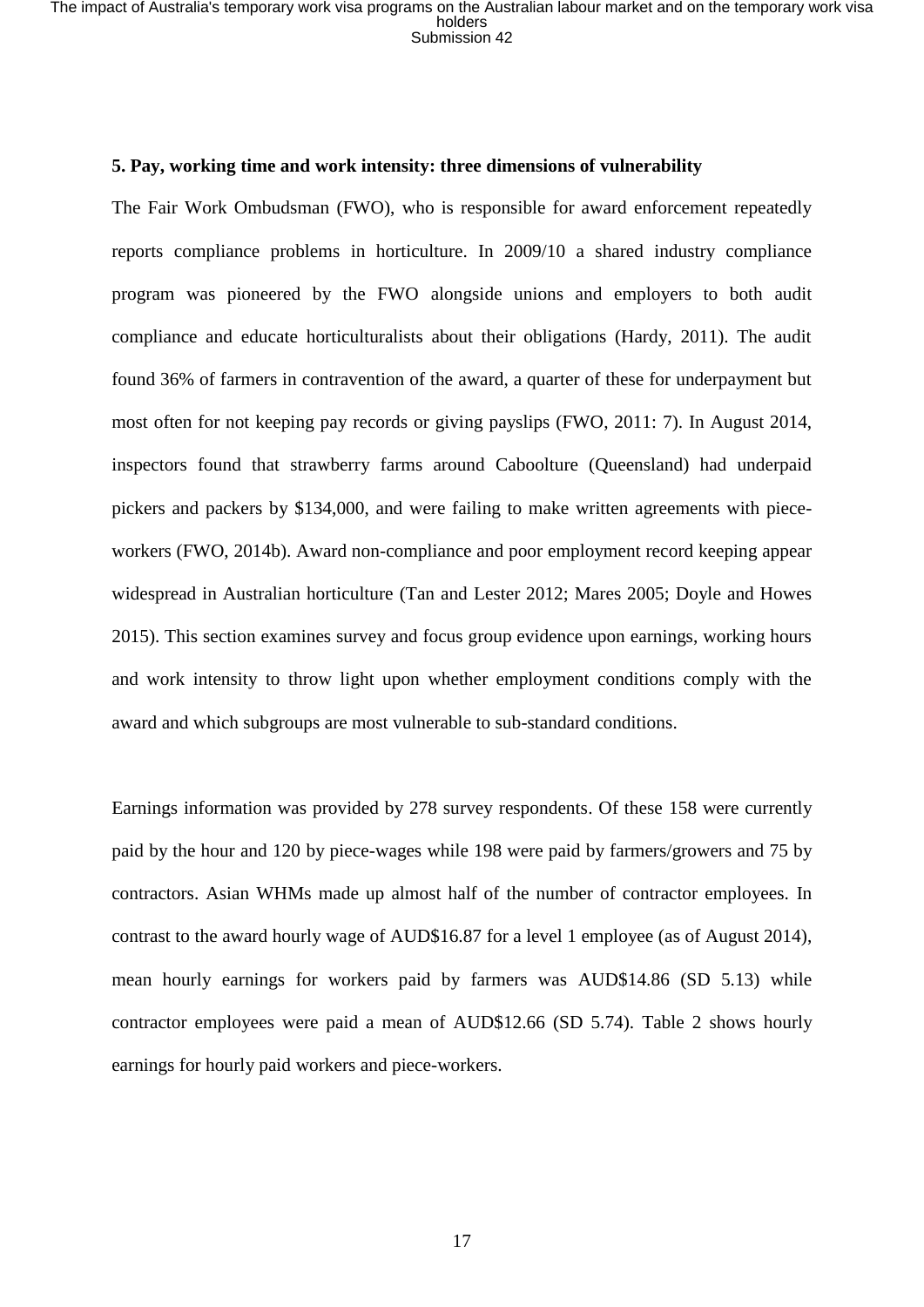| <b>Payment method</b>                      | <b>Mean</b> | <b>Median</b> | <b>Minimum</b> | <b>Maximum</b> | <b>Standard</b><br><b>Deviation</b> |
|--------------------------------------------|-------------|---------------|----------------|----------------|-------------------------------------|
| Paid by the hour (time<br>wages) $(n=158)$ | \$16.20     | \$18.00       | \$3.00         | \$28.25        | 4.833                               |
| Paid piece rates $(n=120)$                 | \$11.69     | \$12.00       | \$2.00         | \$30.00        | 5.01                                |
|                                            |             |               |                |                |                                     |

#### **Table 2: Hourly earnings (AUD\$) for harvest workers (n=278)**

 $t(276)= 7.589, p = 0.000$ 

This data reveals several points. First, farmers pay better than contractors, who average about AUD\$4.00 below the award hourly minimum. Second, Table 2 shows that piece rate hourly earnings also average well below the award hourly minimum wage by about AUD\$5. Third, piece-rate earnings average AUD\$4.51 less an hour than time-wage earnings despite the award provision that the 'average competent worker' on piece rates should be able to earn 15% more. This evidence points strongly towards widespread non-compliance with the award – a finding that resonates with focus group complaints such as 'long hours for terrible pay' and 'awful pay for hard work'.

This earnings data also reveals a fourth point - high variance in hourly earnings. While this is found amongst all sub-groups, we shall focus on variance in individual piecework earnings. One common explanation is the level of worker experience – an argument illustrated by new fruit pickers who complained that experienced counterparts take the 'low hanging fruit' in orchards, leaving them to climb higher and earn less. Second, ethnic stereotypes about worker capability deserve note. The view persists amongst growers and contractors that Asian workers are quicker and more careful than European or Australian counterparts. One Mildura farmer described Vietnamese orange pickers 'running up ladders filling 20kg bags and running down without using their hands - Circe de Soleil stuff… backpackers cannot compete and earn a third as much' (Farmer interview, 8 February 2013). Despite their alleged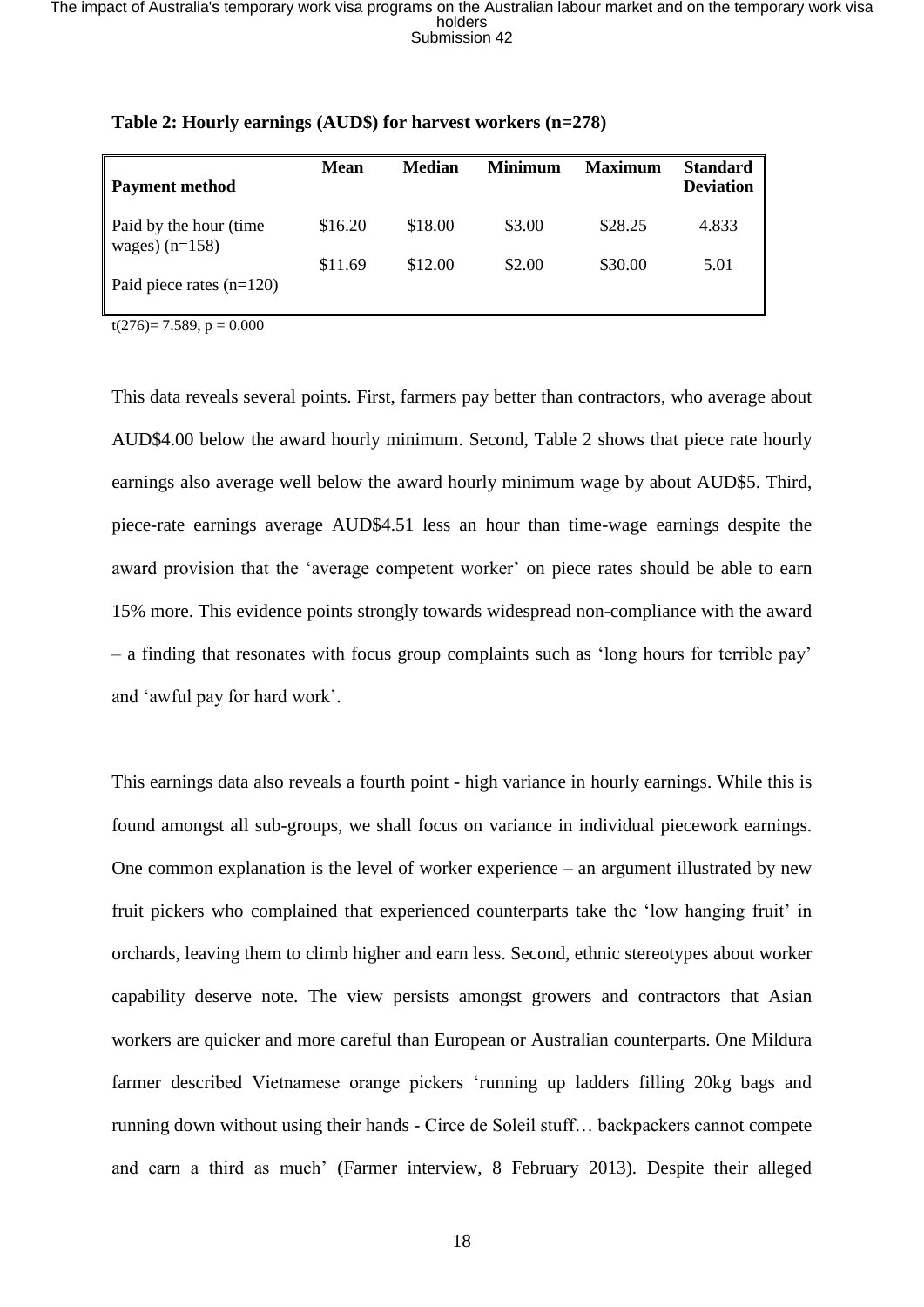capabilities, we found Asian WHMs averaged the lowest earnings when paid by piece rates (AUD\$9.64 compared to the average of AUD\$11.69). Tan and Lester's (2012) analysis of WHM earnings, based on 2008 data, similarly found a lower average hourly rate for WHMs from Japan and Korea. Third is crop type. Some crops (strawberries and peas) are notorious for yielding low earnings. A Scottish WHM in Mildura reported earning 'only \$110.00 for a full week picking peas ... not enough for the hostel rent of \$180° (WHM interview, 6 February 2013). At the other extreme an Irish WHM in Tasmania 'made over \$1,000 one week picking apples' (WHM interview, 30 April 2013). Clearly a wide range of factors can and do cause variations in the productivity and earnings of individual pieceworkers. But equally, the low average pay of pieceworkers suggests that horticulturalists fix piece-rates too low on the basis of exaggerated performance expectations of the 'average competent worker'.

A separate payment problem concerns non-payment of wages – a problem reported by 40 survey respondents (14.8%). Of these 35 tried to recover their pay but only three were successful. One respondent tried to find the contractor but he had 'skipped with everyone's pay'. Another respondent reported a contractor to the FWO but was then asked to fill in forms which were 'too long and complicated'. After finding that the contractor had since left the district this picker gave up. Recovering lost wages is clearly difficult, but collective action can help. A German WHM recounted how he had 'joined 40 backpackers besieging a house in Mildura for five hours until the contractor inside surrendered, came out, and paid everyone their overdue wages' (WHM interview, 6 February 2013). While growers are sometimes guilty of not paying wages, the survey indicates that working for a contractor doubles the likelihood of this occurring.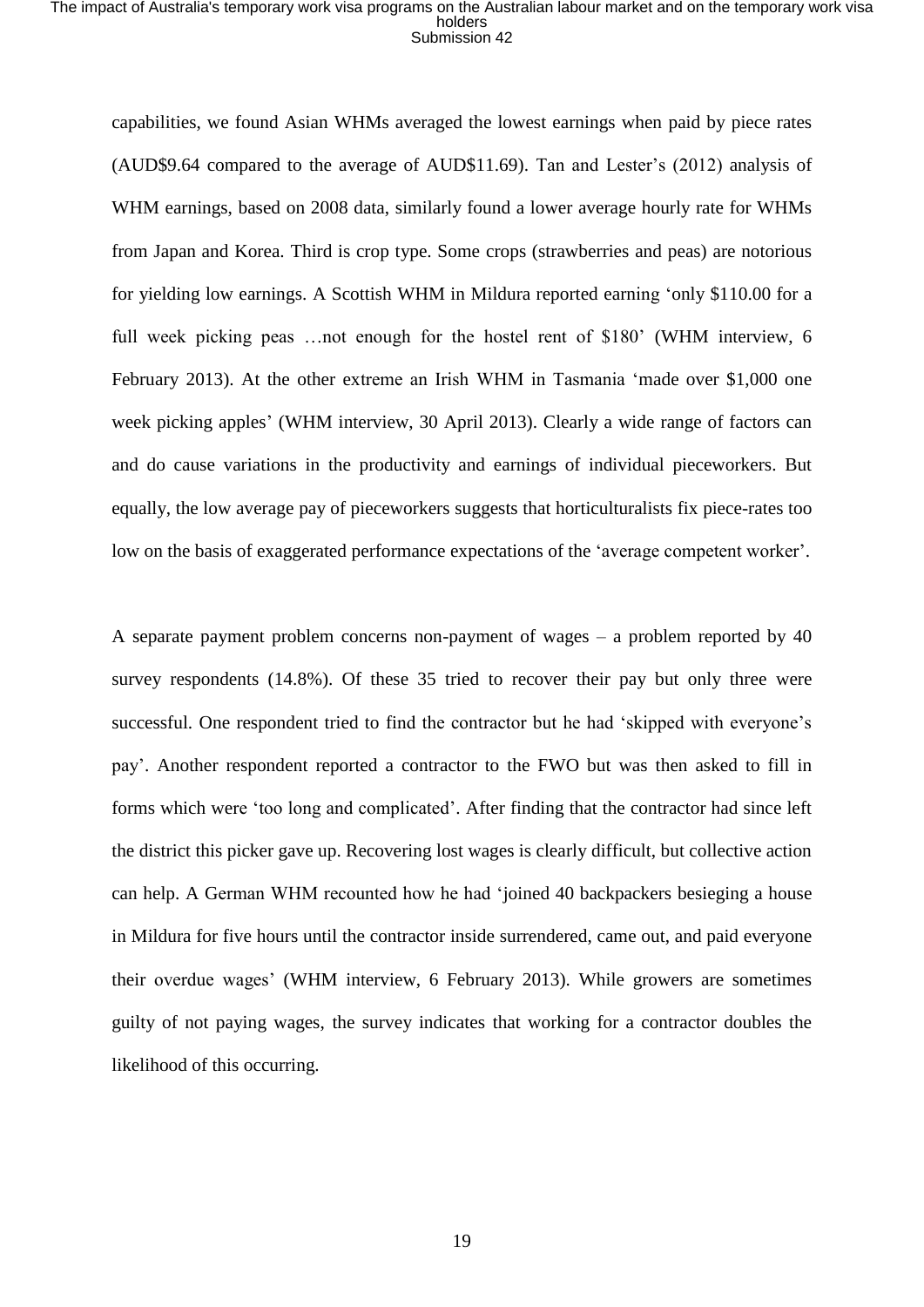Variations in working hours are another important aspect of vulnerability. Since almost all survey respondents were casual, their earnings (whether time wages or piece-rates) depended upon how much work-time they could get. Evidence on working hours was provided by 282 survey respondents. Of these 205 were employed by farmers and 77 by contractors. Figure 1 reveals the average daily hours worked by these two groups. Very short working hours (less than 4) were twice as likely amongst contractor employees while approximately a fifth of both groups reported long hours (more than 8).



**Figure 1: Working hours and paid by farmer or contractor**

Working hours in horticulture can be unpredictable for reasons such as rain interruptions and excessive heat. Not surprisingly then the provision of information about expected working hours is important, but can also be a 'hit and miss' affair. Just over half the survey respondents were informed about expected hours before starting at the farm (51.4%), a third (33.6%) on their first day, but 15.1% were not told at all. Variable working hours create uncertainty about weekly earnings and can cause dissatisfaction. Table 3 contrasts satisfaction with working hours amongst those paid by farmers and those paid by contractors. Two thirds of those paid by farmers (62%) found the number of hours about right, in contrast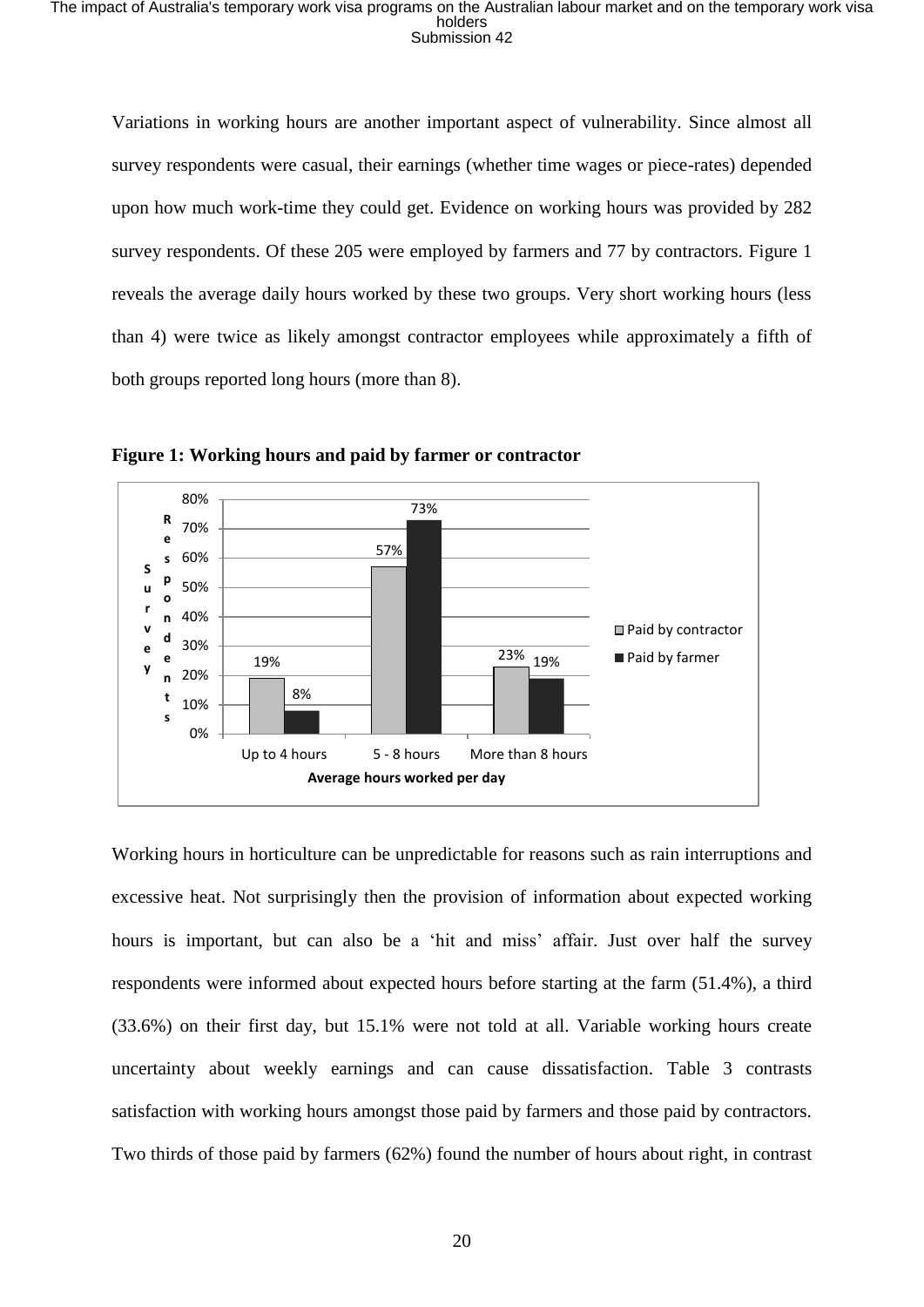to less than half of those paid by contractors (44.2%), while a further 27.3% of contractor employees complained of too few hours. Similar proportions amongst both groups said they would like more hours but the work is too tiring. This raises the question whether workers find the intensity of harvest work is too great.

| Satisfaction with<br>working                        | Paid by farmer |               | Paid by contractor |       |
|-----------------------------------------------------|----------------|---------------|--------------------|-------|
| hours                                               | No.            | $\frac{0}{0}$ | No.                | $\%$  |
| Too few hours                                       | 26             | 12.7%         | 21                 | 27.3% |
| Too many hours                                      | 29             | 14.1%         | 11                 | 14.3% |
| Number is about right                               | 127            | 62%           | 34                 | 44.2% |
| Would like more hours but<br>the work is too tiring | 23             | 11.2%         | 11                 | 14.3% |
| Totals                                              | 205            | 100\%         | 77                 | 100%  |

**Table 3: Satisfaction with working hours and paid by farmer or contractor**

 $\chi^2$  = 10.691 DF 3, *p* < .05

Focus group evidence clearly showed that WHMs find harvest work is exhausting. Nevertheless work intensity does differ between groups. Survey evidence on work intensity was constructed from several indicators – carrying excessive loads, working in extreme heat, and not stopping for drink breaks – all indicators that the employment system may be pushing workers too hard. These indicators are shown in Table 4. Piece workers and hourly paid workers were contrasted on two work intensity measures – carrying heavy loads and working in excessive heat – piece workers encounter more adverse conditions. Similarly, contractor employees were much more likely than farmer employees to work in extreme heat and miss drink breaks. For many WHMs, the reality of harvest work is somewhat different from the 'fit and healthy lifestyle' publicised in harvest trail promotional materials (NHLIS, 2014).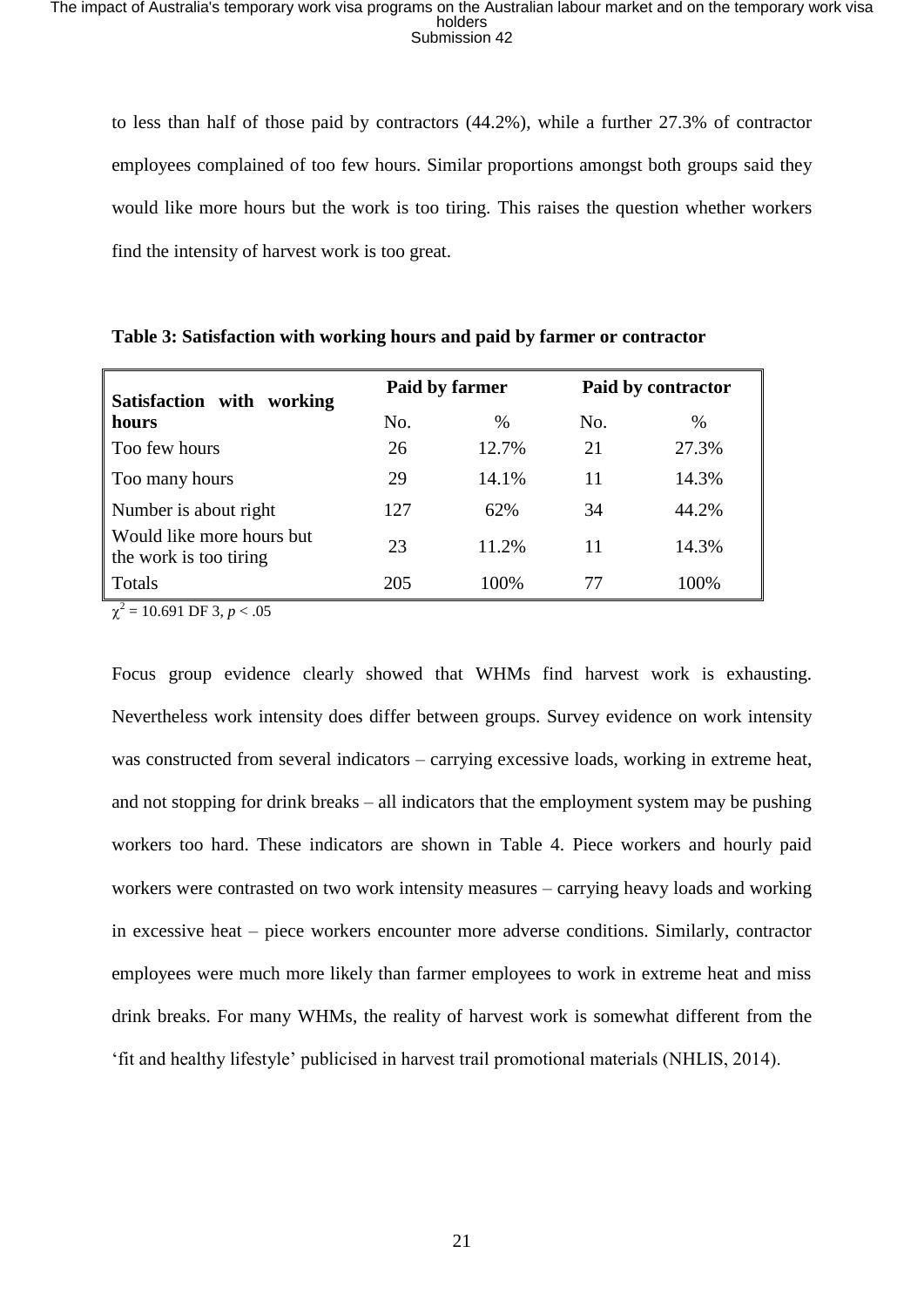| <b>Work practice</b>                                                               | <b>Piece workers</b><br>(% )           | <b>Hourly paid workers</b><br>(% ) |
|------------------------------------------------------------------------------------|----------------------------------------|------------------------------------|
| Often/always carry excessive loads <sup>a</sup>                                    | 31.9                                   | 11.2                               |
| Often/always work in extreme heat<br>(eg. More than 35 degrees Celsius) $b$        | 48.3                                   | 25.0                               |
|                                                                                    | <b>Contractor</b><br>employees<br>(% ) | <b>Farmer employees</b><br>(% )    |
| Often/always work in extreme heat<br>(eg. More than 35 degrees Celsius) $\text{c}$ | 46.7                                   | 30.1                               |
| Often/always missing drink breaks <sup>d</sup>                                     | 24.0                                   | 16.1                               |
| a. $\chi^2$ = 24.176 DF 2, p < .000<br>1. $\sqrt{2}$ 17.220 DEQ $\approx 0.00$     |                                        |                                    |

#### **Table 4: Indicators of work intensity**

b.  $\chi^2 = 17.332$  DF 2, p < .000 c.  $\chi^2$  = 6.614 DF 23, *p* < .05

d.  $\chi^2 = 8.127$ , DF 2,  $p < .05$ .

The evidence presented in this section makes it clear that pay and working conditions vary greatly. Which groups are most vulnerable? While we are unable to make comparisons with undocumented workers, the WHMs who make up four-fifths of our respondents, appear themselves to be layered into different groups, relative vulnerability depending upon several factors, in particular whether they are paid on piece rates (which leads to low pay and intensive work pressures) or engaged by contractors (which leads to low pay, shorter and unsatisfactory hours and more intensive work pressures). WHMs of Asian origin were the most vulnerable, and were more likely than Australians and other nationals, to work for a contractor and receive lower hourly earnings. Limited English language skills often leave this group vulnerable to predatory contractors.

### **6. Conclusion: Layered vulnerability and policy prospects**

The aim of the paper was to explore the vulnerability of temporary migrant harvest workers in Australian horticulture. Our findings reveal layered vulnerability in which different sub-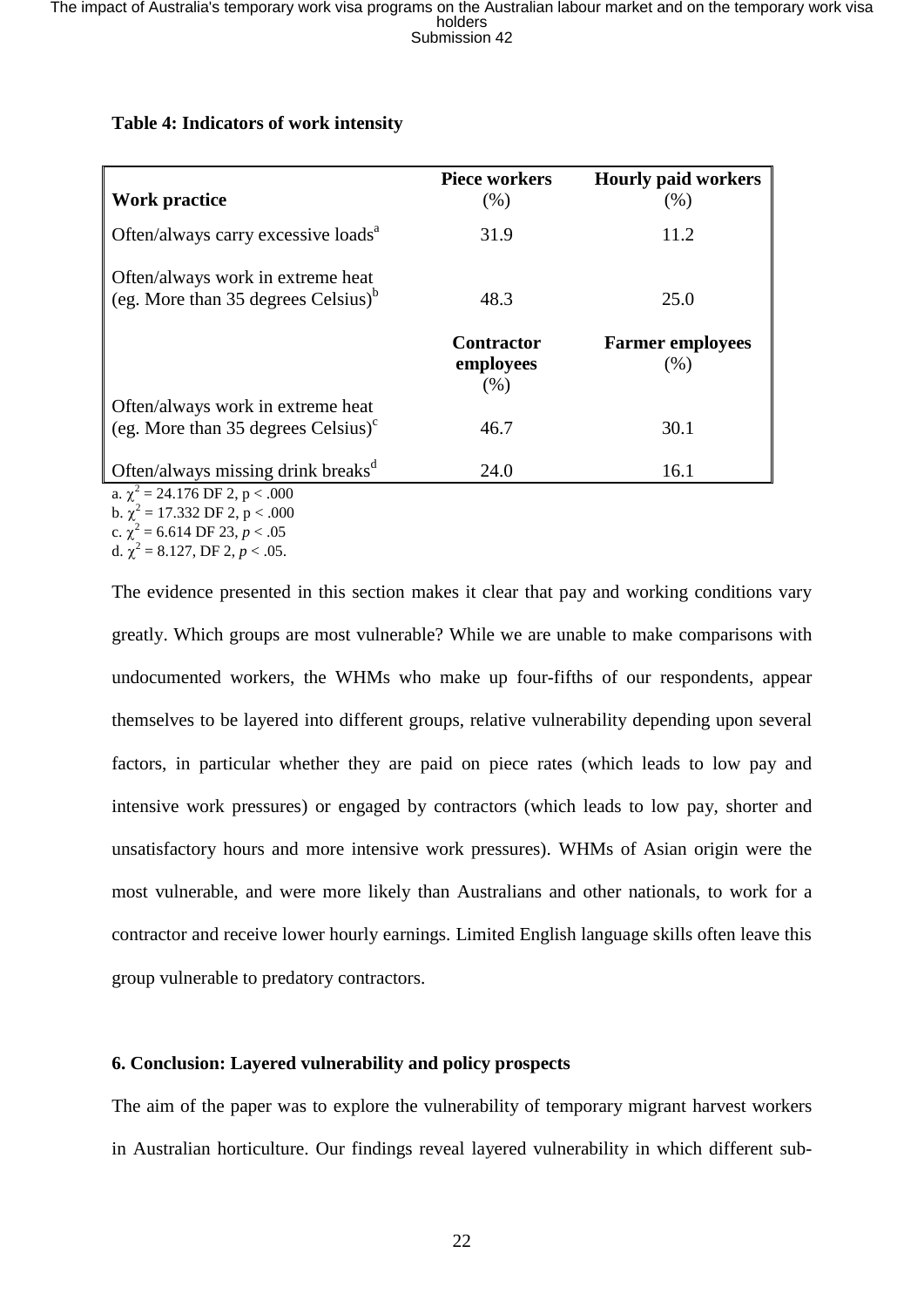groups in the workforce differ in their experience of disadvantage. First of the three major constituent groups in the workforce, undocumented workers, appear especially vulnerable for several reasons that Sargeant and Tucker (2009) would classify as migration factors (undocumented status, dependence upon a single contractor); migrant worker characteristics (especially poor language skills); and receiving country conditions (exclusion from regulatory and union protection, and social exclusion). Second, WHMs appear more vulnerable than Australian residents because lack of labour market knowledge forces them to race the clock to record 88 working days for a visa extension. Third, Asian WHMs experience greater risks than those from other countries. They have fewer sources of reliable job information, and receive lower rates of pay once employed. Fourth, harvest workers hired by contractors (frequently Asian) are more vulnerable than farm-employed workers to below-award pay, short and unsatisfactory working hours and more intense work. Finally, piece workers are more vulnerable than hourly paid employees to low pay and intense work pressures.

Two caveats must be made about the research findings in this paper. First is the need for more research to establish with greater certainty the size and composition of the harvest workforce and to further test findings upon job search, pay, working hours, and work intensity. There is a special need for more research into the numbers and working and living conditions of undocumented workers who are known about only through anecdotal evidence and the records of enforcement agencies.

Second, it can be helpful to place labour market analysis in the context of the growing product market pressures in horticulture (Rogaly 2008). In 2009 the southern states of Australia emerged from an eight year drought that forced up water prices (at great cost to irrigators in the Murray-Darling Basin and elsewhere), restricted water supply, and drove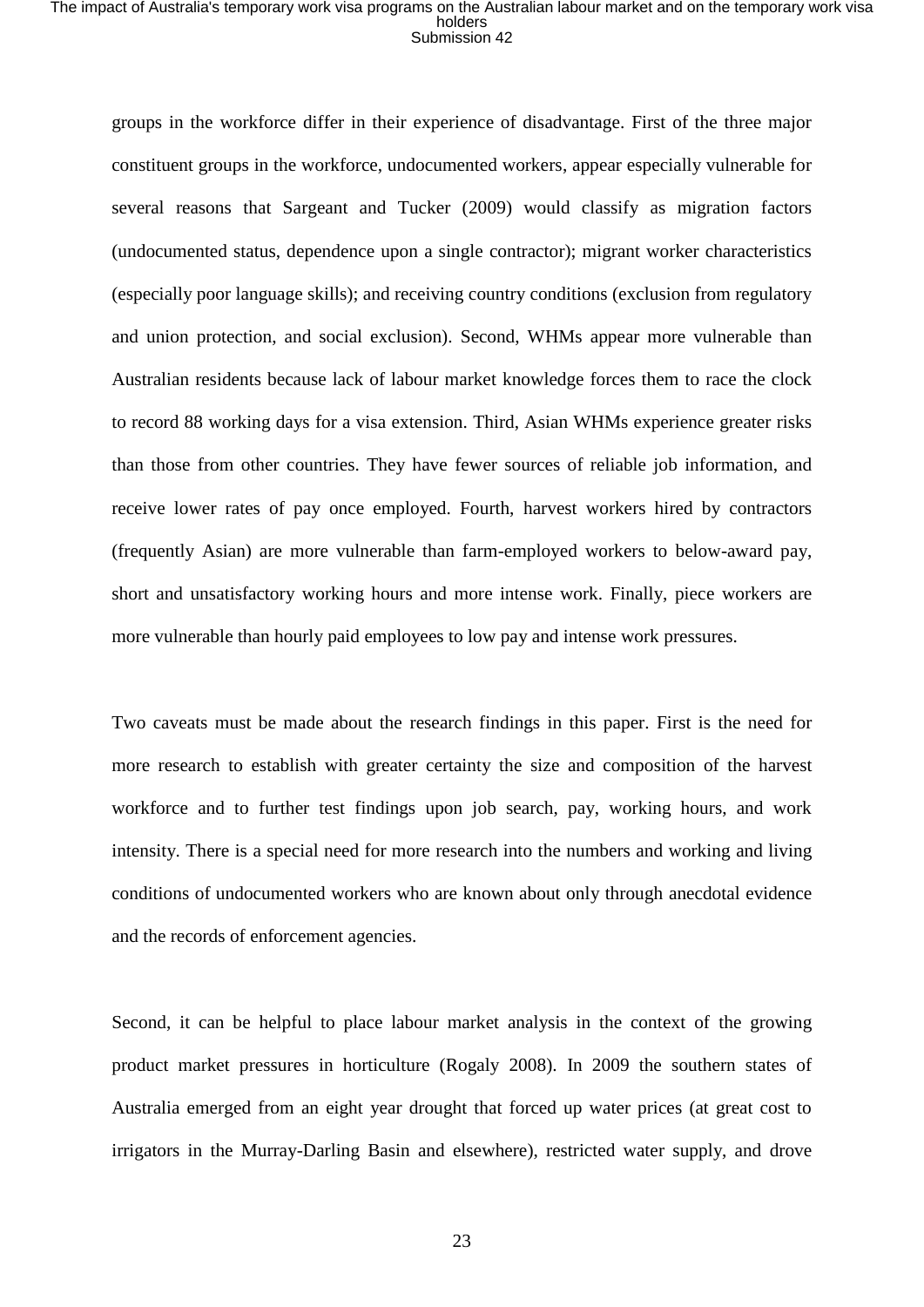many horticulturalists off the land. Even after the drought, more than half of Australia's 6,000 grape growers lost money between 2009 and 2013 and 500 left the industry (Evans, 2014). While this was occurring foreign competition made fresh inroads into Australian markets and the high value of the Australian dollar discouraged exports. At the same time, Australia's two major supermarket chains forced stricter contracts on produce suppliers and processors. Recent movements to curb the abuse of retailer market power have been met with proposals from Woolworths, Coles and the Australian Food and Grocery Council for a voluntary code of conduct which may not solve the problem (Mitchell, 2014). It is likely that growers transmit product market pressures to their workforce.

The multi-layered nature of workforce vulnerability makes it unlikely that any single policy will be sufficient to eliminate disadvantage and support compliance with award standards. Several policy areas need consideration. First, immigration policies need attention to better manage the supply of documented harvest workers and remove the need for an undocumented workforce – a phenomenon that is growing (in spite of legal reforms) and breeds a host of illegal and unethical practices. Second, there is (as one political leader recently recognised) a strong need to license labour-hire companies (contractors) to drive out those engaged in illegal or unethical practices (Victorian Government 2015). Almost all countries from which Australia draws WHMs license labour hire agencies to minimise problems of the kind reported in this study (Underhill 2013). Third, the award requires attention where it prescribes piece-rates be fixed by agreement between the farmer and worker so the 'average competent worker' can earn a certain amount; this process is unrealistic and allows productivity expectations to be fixed too high. In the UK, the national minimum wage fixes a floor to piece rate earnings so that exploitative individual bargaining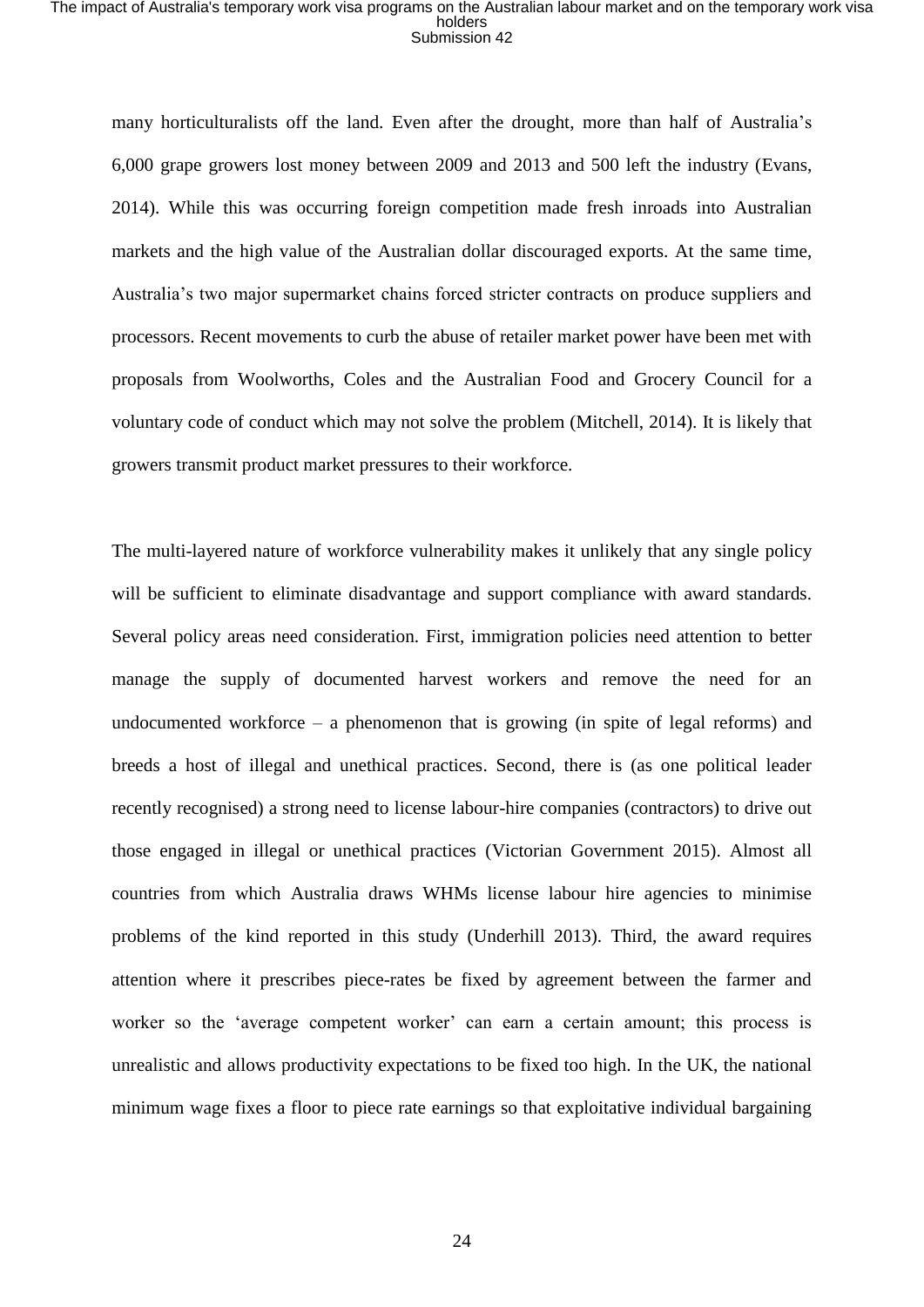cannot occur (Rogaly 2008). Such a floor would eliminate many abuses in Australian horticulture.

#### **References**

- Anderson B and Rogaly B (2008) *Migrant workers and vulnerable employment: a review of existing data*. Centre on Migration, Policy and Society (COMPASS) University of Oxford, Oxford.
- Anderson B (2010) Migration, immigration controls and the fashioning of precarious workers. *Work, Employment & Society* 24(2): 300-17.
- Australian Broadcasting Commission (ABC) (2015) Slaving Away, Documentary, May 4, available at:<http://www.abc.net.au/tv/programs/four-corners/>
- Birrell B and Healey E (2013) *The Impact of Recent Immigration on the Australian Workforce.* Centre for Population and Urban Research, Melbourne: Monash University.
- Brennan C (2014) Backpackers or Working Holiday Makers? Working Tourists in Australia. *Qualitative Sociology Review* X(3): 94-114.
- Campbell I and Tham JC (2013) Labour market deregulation and temporary migrant labour schemes: An analysis of the 457 visa program. *Australian Journal of Labour Law*, 26: 239.
- Clibborn S (2015) *Submission to the Productivity Commission Inquiry into the Workplace Relations Framework*, available at <http://www.pc.gov.au/inquiries/current/workplace-relations/submissions> (accessed 11 May 2015).
- Deegan B (2008) *Visa Subclass 457 Integrity Review: Final Report*. Available at: <http://www.immi.gov.au/skilled/457-integrity.review.htm> (accessed 22 April 2013).
- Department of Immigration and Border Protection (DIBP) (2012) Population flows: Immigration aspects, Available at:

[http://www.immi.gov.au/media/publications/statistics/popflows2008-09/pop-flows](http://www.immi.gov.au/media/publications/statistics/popflows2008-09/pop-flows-chapter3.pdf)[chapter3.pdf](http://www.immi.gov.au/media/publications/statistics/popflows2008-09/pop-flows-chapter3.pdf) (accessed 10 May 2015).

Department of Immigration and Border Protection (DIBP) (2014a) *Working Holiday Maker visa programme report, 30 June 2014.* Available at: <http://www.immi.gov.au/media/statistics/pdf/working-holiday-report-jun14.pdf> (accessed 10 May 2015).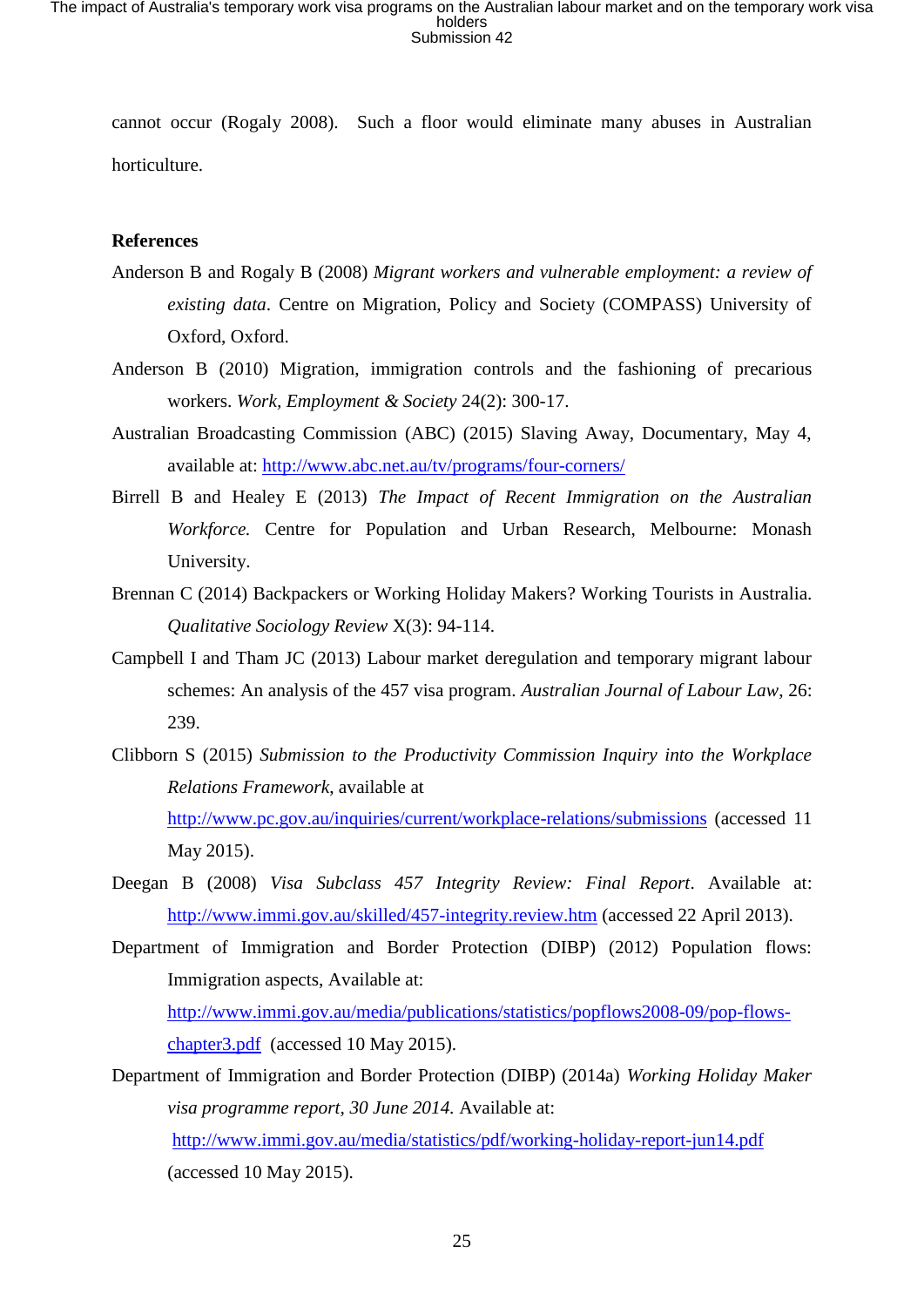- Department of Immigration and Border Protection (DIBP) (2014b) *Working Holiday Maker visa programme report, 31 December 2014.* Available at: [http://www.immi.gov.au/pub-res/Documents/statistics/working-holiday-report](http://www.immi.gov.au/pub-res/Documents/statistics/working-holiday-report-dec14.pdf)[dec14.pdf](http://www.immi.gov.au/pub-res/Documents/statistics/working-holiday-report-dec14.pdf) (accessed 4 May 2015).
- Department of Immigration and Border Protection (DIBP) (2015) *Employing Legal Workers Fact Sheet*, available at: [http://www.immi.gov.au/About/Documents/managing-australias-borders/employing-](http://www.immi.gov.au/About/Documents/managing-australias-borders/employing-legal-workers-factsheet.pdf)

[legal-workers-factsheet.pdf](http://www.immi.gov.au/About/Documents/managing-australias-borders/employing-legal-workers-factsheet.pdf) (accessed 10 May 2015).

Department of Immigration and Citizenship (DIAC) (2009) *Initiatives to Combat Illegal Work in Australia,* Media Fact Sheet 87. Available at:

<http://www.immi.gov.au/media/fact-sheets/87illegal.htm> (accessed 18 April 2013).

- Department of Immigration and Citizenship (2011) *Reform of Employer Sanctions (Howells Review) Regulation Impact Statement*. www.immi.gov.au.
- Department of Immigration and Multicultural Affairs (DIMIA) (1999) *Review of illegal workers in Australia: Improving immigration compliance in the workplace*, Canberra, DIMIA.
- Doyle J & Howes S (2015) *Australia's Seasonal Worker Program: Demand-side Constraints and Suggested Reforms* Wold Bank Group, Washington, DC., Available at: <https://openknowledge.worldbank.org/handle/10986/21491> (accessed 23 February 2015).
- Evans S (2014) Big companies put squeeze on grape growers. *Australian Financial Review,* 10 February: 3.
- Fair Work Commission (2010) *Horticulture Award 2010*. Available at: [http://www.fairwork.gov.au](http://www.fairwork.gov.au/) (accessed 20 August 2014).
- Fair Work Ombudsman (FWO) (2011) *Horticulture Industry Shared Compliance Program 2010: Final Report.* Available at: <http://www.fairwork.gov.au/campaign-results/National/Horticulture> (accessed 24 April 2013).
- Fair Work Ombudsman (2014a) *Fair Work Ombudsman to review entitlements of overseas visa-holders on working holidays*. Press Release. 4 August. Available at: [http://www.fairwork.gov.au/about-us/news-and-media-releases/2014-media](http://www.fairwork.gov.au/about-us/news-and-media-releases/2014-media-releases/august-2014/20140804-working-holiday-entitlements-review)[releases/august-2014/20140804-working-holiday-entitlements-review](http://www.fairwork.gov.au/about-us/news-and-media-releases/2014-media-releases/august-2014/20140804-working-holiday-entitlements-review) (accessed 4 August 2014).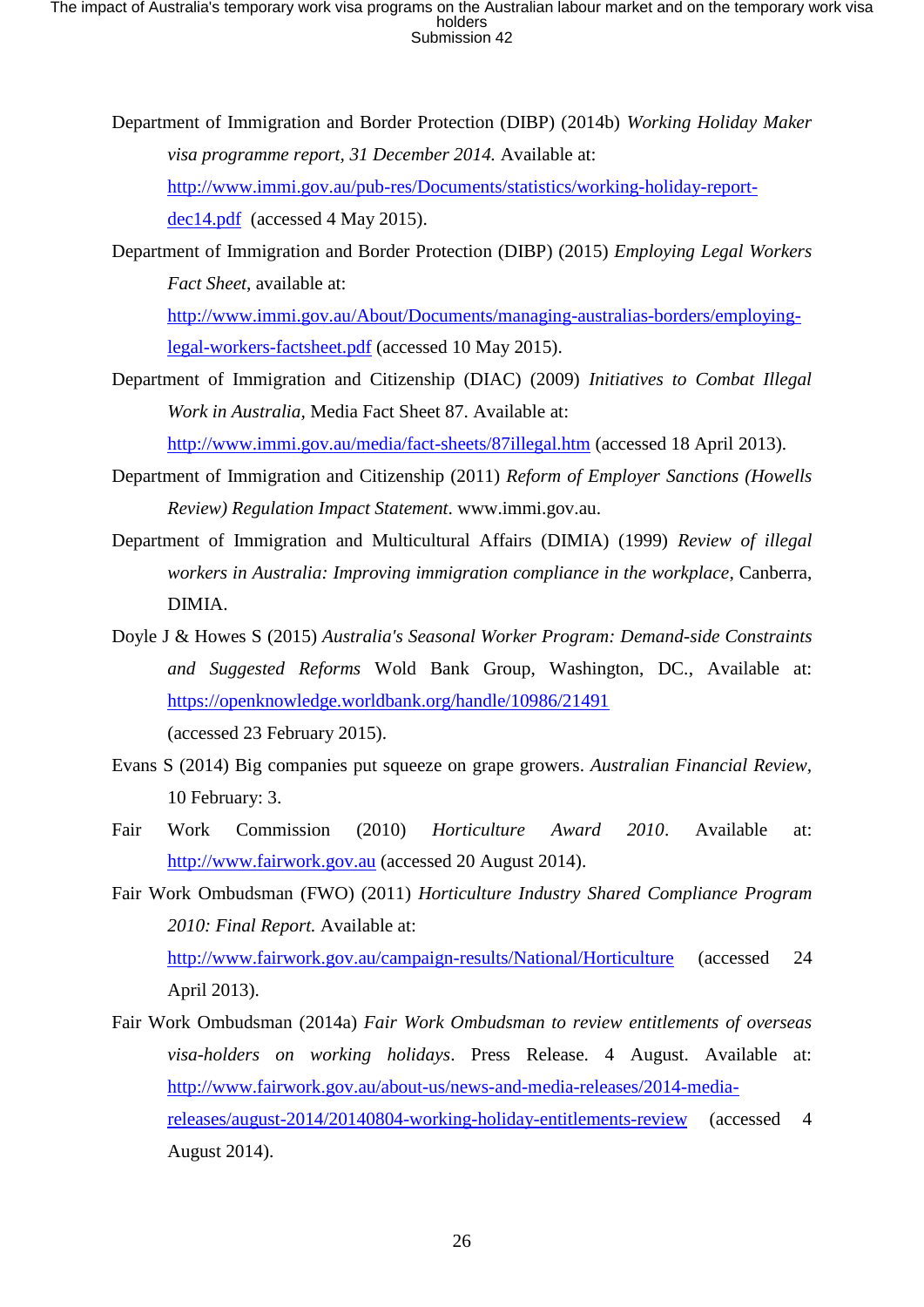- Fair Work Ombudsman (2014b) *Fair Work Inspectors back in Caboolture today*. Press Release. 4 August. Available at: [http://www.fairwork.gov.au/about-us/news-and](http://www.fairwork.gov.au/about-us/news-and-media-releases/2014-media-releases/august-2014/20140804-caboolture)[media-releases/2014-media-releases/august-2014/20140804-caboolture](http://www.fairwork.gov.au/about-us/news-and-media-releases/2014-media-releases/august-2014/20140804-caboolture) (accessed 4 August 2014).
- Fudge J (2011) *The Precarious Migrant Status and Precarious Employment: The Paradox of International Rights for Migrant Workers*. Metropolis British Columbia, Centre of Excellence for Research on Immigration and Diversity, Working Paper Series, No. 11-15.
- Hall & Partners/Open Mind (2012) *A sociological investigation of illegal work in Australia.* A Report submitted to the Department of Immigration and Citizenship, Canberra: Department of Immigration and Citizenship.
- Hanson J & Bell M (2007) Harvest trails in Australia: Patterns of seasonal migration in the fruit and vegetable industry. *Journal of Rural Studies* 23: 101-17.
- Hardy T (2011) Enrolling Non-State Actors to Improve Compliance with Minimum Employment Standards. *The Economic and Labour Relations Review* 22(3): 117-140.
- Howells S (2010) *Report of the 2010 Review of the Migration Amendment (Employer Sanctions) Act 2007*. Available at: [http://www.immi.gov.au/media/publications/compliance/review-employer-sanctions.](http://www.immi.gov.au/media/publications/compliance/review-employer-sanctions) (accessed 18 April 2013)
- Hugo G (2001) *International Migration and Agricultural Labour in Australia* Paper presented to Changing Face Workshop, Imperial Valley, California, January.
- Jarvis J & Peel V (2013) Tourists for hire: International working holidaymakers in a work based destination in regional Australia. *Tourism Management* 37: 114-24.
- Knight M (2013) *Strategic Review of the Student Visa Program 2011*. Available at: [http://www.immi.gov.au/students/knight.](http://www.immi.gov.au/students/knight) (accessed 21 April 2013).
- Kroon B and Paauwe J (2013) Structuration of precarious employment in economically constrained firms: the case of Dutch agriculture. *Human Resource Management Journal* 24(1): 19-37.
- Mares P (2005) *Seasonal migrant labour: a boon for Australian country towns?* Paper presented to 2nd Future of Australia's Country Towns Conference, LaTrobe University Bendigo.
- Mares P (2006) *Labour shortages in Murray Valley horticulture: A survey of growers' needs and attitudes* Institute for Social Research, Swinburne University of Technology, Hawthorn.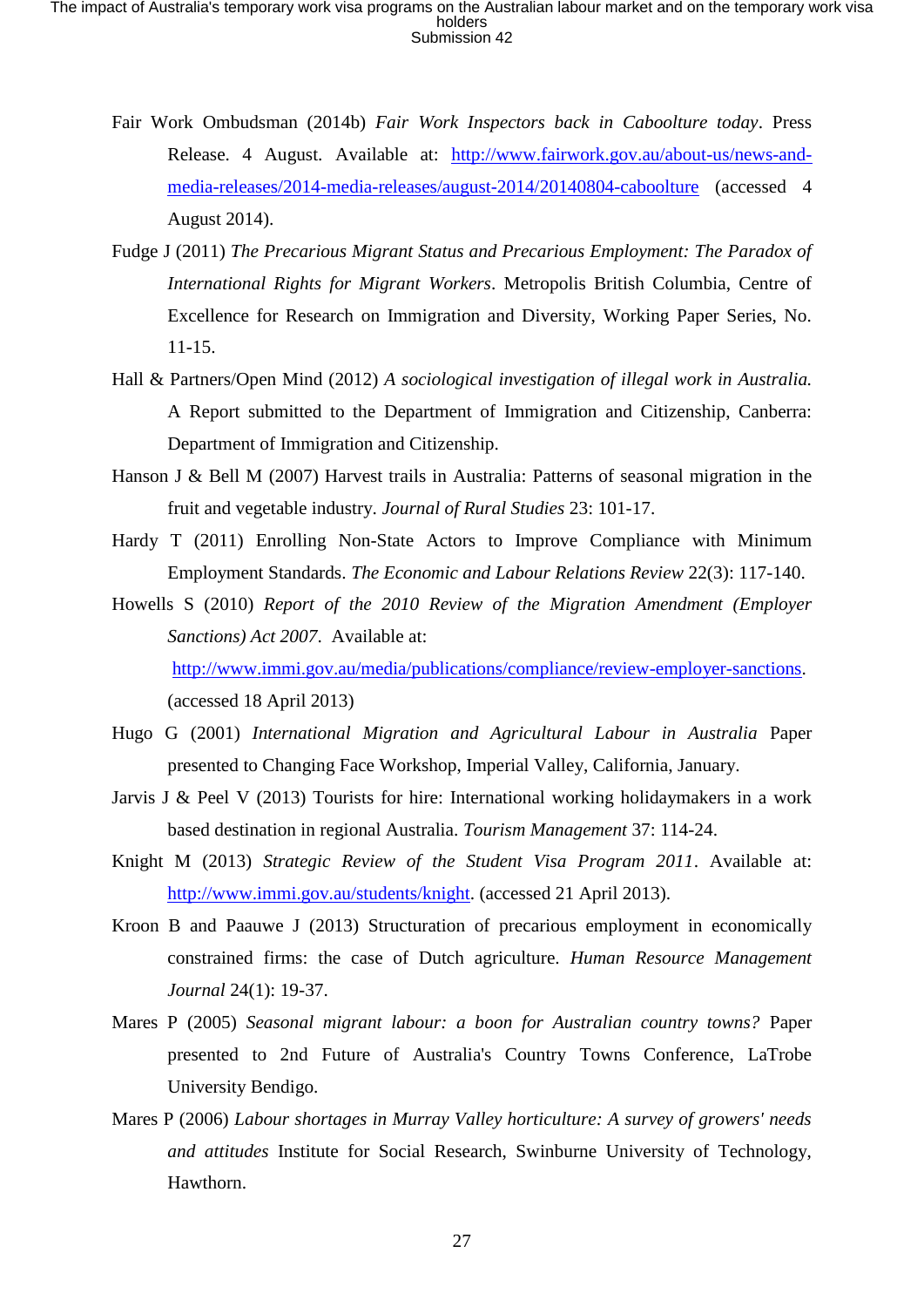- Mares P (2012) *Temporary Migration and its Implications for Australia*, Senate: Papers on Parliament No 57, Parliament of Australia, Canberra.
- Martin P (2003) AgJOBS: New Solution or New Problem. *International Migration Review*  37(4): 1282-1291.
- Mitchell S (2014) Food sector code takes shape. *Australian Financial Review*, 26 March: 14.
- Murphy A (2012) Murder motives: Several reasons for killing established, Kumar inquest told. *Sunraysia Daily,* 13 March. Available at: [http://www.sunraysiadaily.com.au/story/196252/murder-motives-several-reasons-for](http://www.sunraysiadaily.com.au/story/196252/murder-motives-several-reasons-for-killing-established-kumar-inquest-told/)[killing-established-kumar-inquest-told/](http://www.sunraysiadaily.com.au/story/196252/murder-motives-several-reasons-for-killing-established-kumar-inquest-told/) (accessed 24 April 2013).
- National Harvest Labour Information Service (NHLIS) (2014) *Harvest Guide*. Available at: [www.harvesttrail.gov.au](http://www.harvesttrail.gov.au/) (accessed 13 May 2014).
- National Institute of Labour Studies (NILS) (2009) *Evaluation of Australia's Working Holiday Maker (WHM) Program*: Adelaide, Flinders University.
- Parliament of the Commonwealth of Australia (1997) *Joint Standing Committee on Migration, Working Holiday Makers: More than Tourists*. Parliament of the Commonwealth of Australia, Canberra.
- Parliament of the Commonwealth of Australia (2005) *Senate Hansard*, 6 December. Available at:

[http://parlinfo.aph.gov.au/parlInfo/search/display/display.w3p;query=Id%3A%22cha](http://parlinfo.aph.gov.au/parlInfo/search/display/display.w3p;query=Id%3A%22chamber%2Fhansards%2F2005-12-06%2F0029%22) [mber%2Fhansards%2F2005-12-06%2F0029%22](http://parlinfo.aph.gov.au/parlInfo/search/display/display.w3p;query=Id%3A%22chamber%2Fhansards%2F2005-12-06%2F0029%22) (accessed 20 February 2015).

- Pena AA (2010) Poverty, legal status and pay basis: the case of U.S agriculture. *Industrial Relations* 49(3): 429-454.
- Potter M and Hamilton J (2014) Picking on vulnerable migrants: precarity and the mushroom industry in Northern Ireland. *Work, Employment and Society* 28(3): 390-406.
- Preibisch K (2004) Migrant agricultural workers and processes of social inclusion in rural Canada: encuentros and desencuentros. *Canadian Journal of Latin American and Caribbean Studies* 29(57-58): 203-39.
- Preibisch K (2010) Pick-Your-Own Labor: Migrant Workers and Flexibility in Canadian Agriculture. *International Migration Review* 44(2): 404-441.
- Refslund B (2014) Intra-European labour migration and deteriorating employment relations in Danish cleaning and agriculture: Industrial relations under pressure from EU8/2 labour inflows? *Economic and Industrial Democracy*, DOI: 10.1177/0143831X14550421.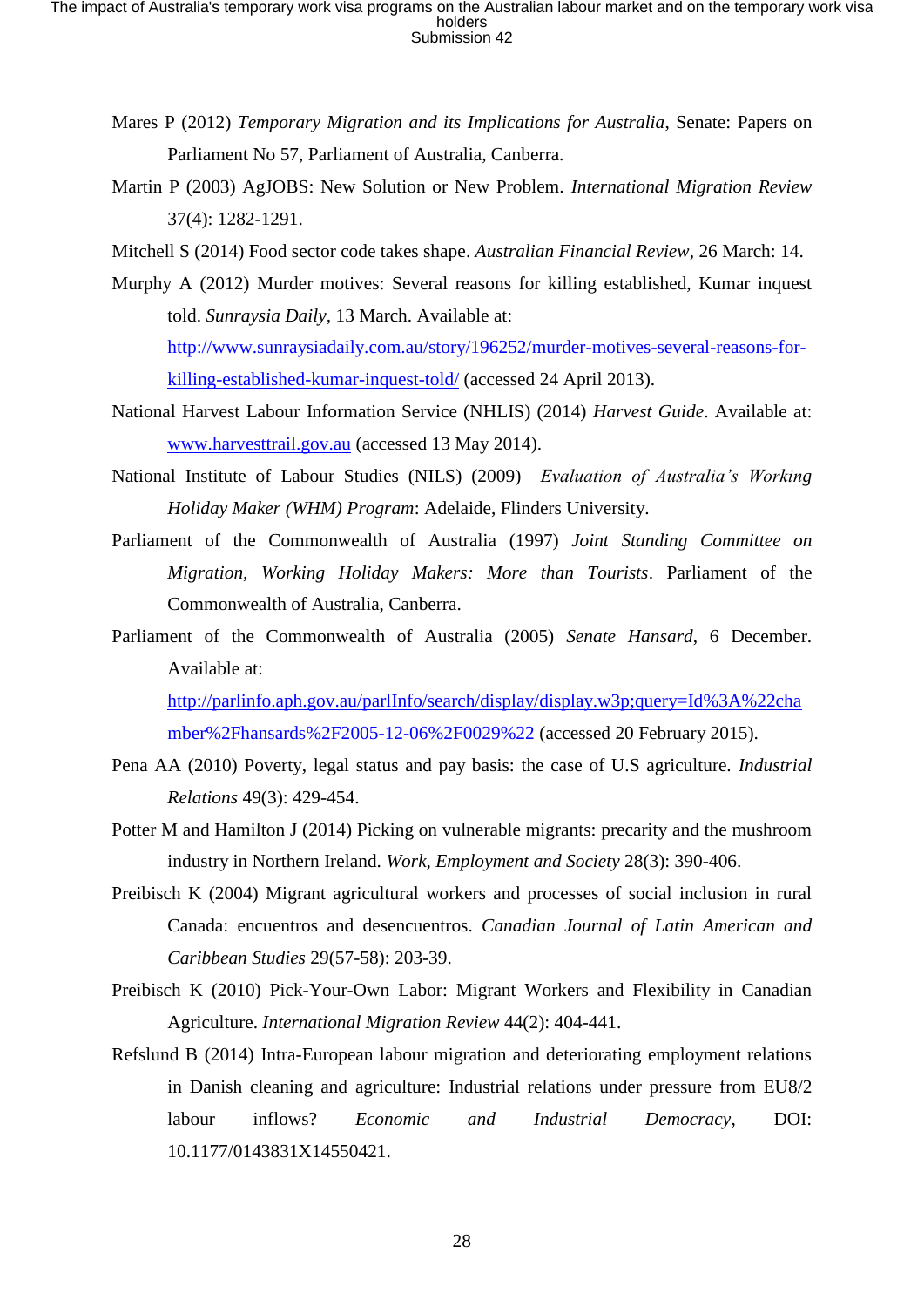- Rogaly B (2008) Intensification of workplace regimes in British horticulture: the role of migrant workers. *Population, Space and Place* (14): 497-510.
- Sargeant M & Tucker E (2009) Layers of vulnerability in occupational safety and health for migrant workers: case studies from Canada and the UK. *Policy and Practice in Health and Safety* 7(2): 51-74.
- Segrave M (2009) Illegal labour & labour exploitation in regional Australia. in *Conference Proceedings: Australian & New Zealand Critical Criminology Conference 2009*, School of Political & Social Enquiry, Monash University, Australia, pp. 205-14.
- Tan Y & Lester LH (2012) Labour market and economic impacts of international working holiday temporary migrants to Australia, *Population, Space and Place* 18: 359-83.
- The Backpacker (2013) Available at:

<http://www.thebackpacker.net/accomodations/Australia/queensland> (accessed 9 June 2013).

- Toh S and Quinlan M (2009) Safeguarding the global contingent workforce? Guestworkers in Australia. *International Journal of Manpower* 30(5): 453-471.
- Underhill E (2013) *A Review of Licensing Arrangements for Labour Hire Firms,* Report prepared for the National Union of Workers. Melbourne: Deakin University.
- Victorian Government (2015) Labour Hire Inquiry Press Release, available at: [http://www.premier.vic.gov.au/labour-hire-inquiry,](http://www.premier.vic.gov.au/labour-hire-inquiry) (accessed 6 May 2015).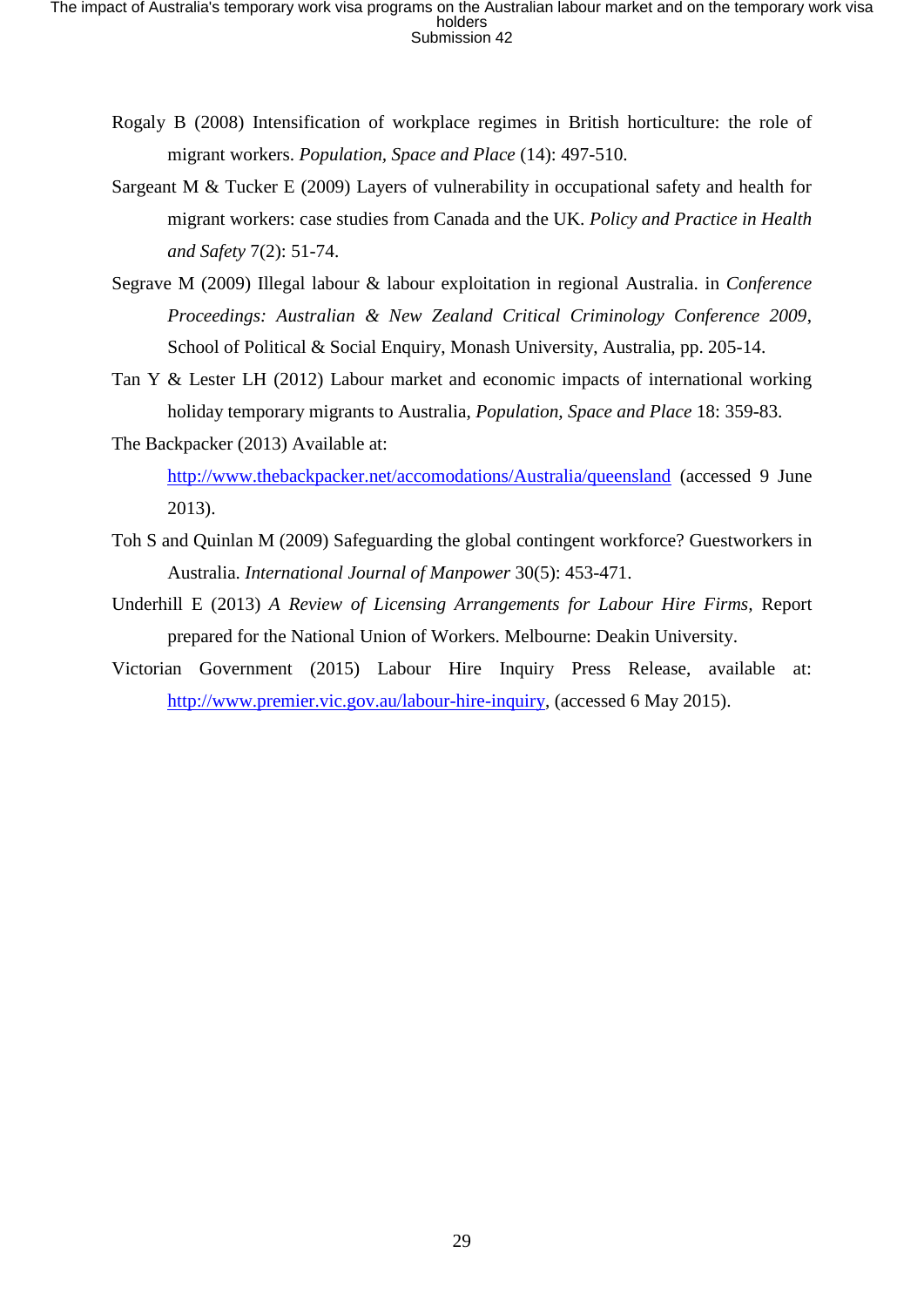### **Itinerant Foreign Harvest Workers in Australia: The Impact of Precarious Employment upon Occupational Health and Safety**

Dr Elsa Underhill, BCom MCom PhD, Deakin University Melbourne, Visiting Fellow, UNSW Sydney Australia Professor Malcolm Rimmer, MA, LaTrobe University Melbourne Australia Correspondence: to Elsa.Underhill@deakin.edu.au

#### **Abstract**

Horticulture work in many developed economies is increasingly performed by temporary migrant workers from low-wage economies. In Australia, such work is now performed predominantly by international backpackers – young well-educated workers with mostly sound English language skills. These workers are drawn to harvesting work by a government scheme which offers a second year working visa in return for completing a specified number of days work in horticulture. This paper examines the health and safety experience of these workers, through focus groups, interviews and a survey of international backpackers. The health and safety risks encountered by backpackers are explored, and the accentuating role of work organisation, contracting, and payment systems examined. Compliance with OHS legal requirements, notwithstanding a heavily regulated environment, is found to be unsystematic, leaving these young workers vulnerable to injury. The presence of undocumented workers also places downward pressure on conditions for all workers in horticulture, especially backpackers with whom they compete for work**.**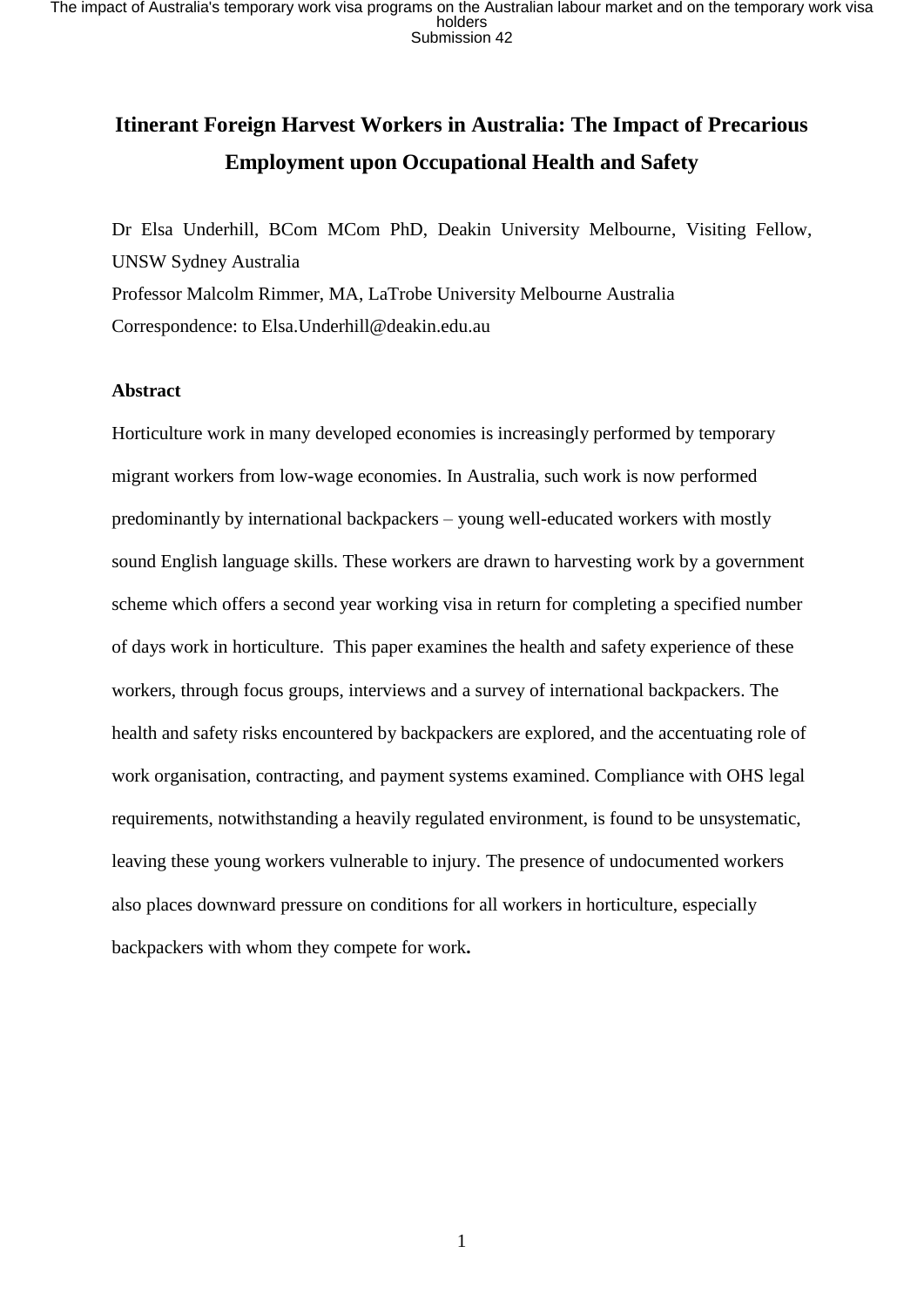#### **Introduction**

Standish recently characterised the 'precariat' as a global phenomenon produced since the 1970s by the neo-liberal search for labour market flexibility.<sup>1</sup> As a new layer in the labour market positioned beneath the level of the traditional working class, the precariat is defined by lack of security. Amongst the several dimensions of insecurity listed by Standish is 'employment insecurity' involving unregulated hiring and inadequate protection against arbitrary dismissal. Most often associated with casual employment which has grown rapidly since the 1970s, this dimension of insecurity also extends to temporary migrant workers. According to one recent estimate, as many as 90 million workers or 3% of the global workforce cross national boundaries to obtain jobs. $<sup>2</sup>$  Such estimates include primarily</sup> documented workers admitted legally for the purpose of temporary employment rather than undocumented (illegal) workers who are hard to count. Demand changes affect this flow. Following the Global Financial Crisis, between 2008 and 2009 temporary migration in OECD countries fell by 16.5%.<sup>3</sup>

Horticulture (growing fruit and vegetables) is an industry where large numbers of temporary, unskilled workers are employed for harvesting. High-wage economies with an insufficient supply of domestic harvest workers fill these jobs with temporary migrants from low-wage countries. They do so in two ways. First farmers hire undocumented workers – a resource often employed covertly in countries with restrictive migration laws. Thus before the AgJobs legislation of 2003, it was estimated that undocumented workers (mainly Mexican) filled about 40% of US farm jobs.<sup>4</sup> Second farmers recruit through formal temporary migrant worker programs that offer short-term working visas to harvest workers. Germany and Canada took this approach recruiting harvest workers from Eastern European and Latin American nations respectively with which they had agreements.<sup>5, 6</sup> The Australian approach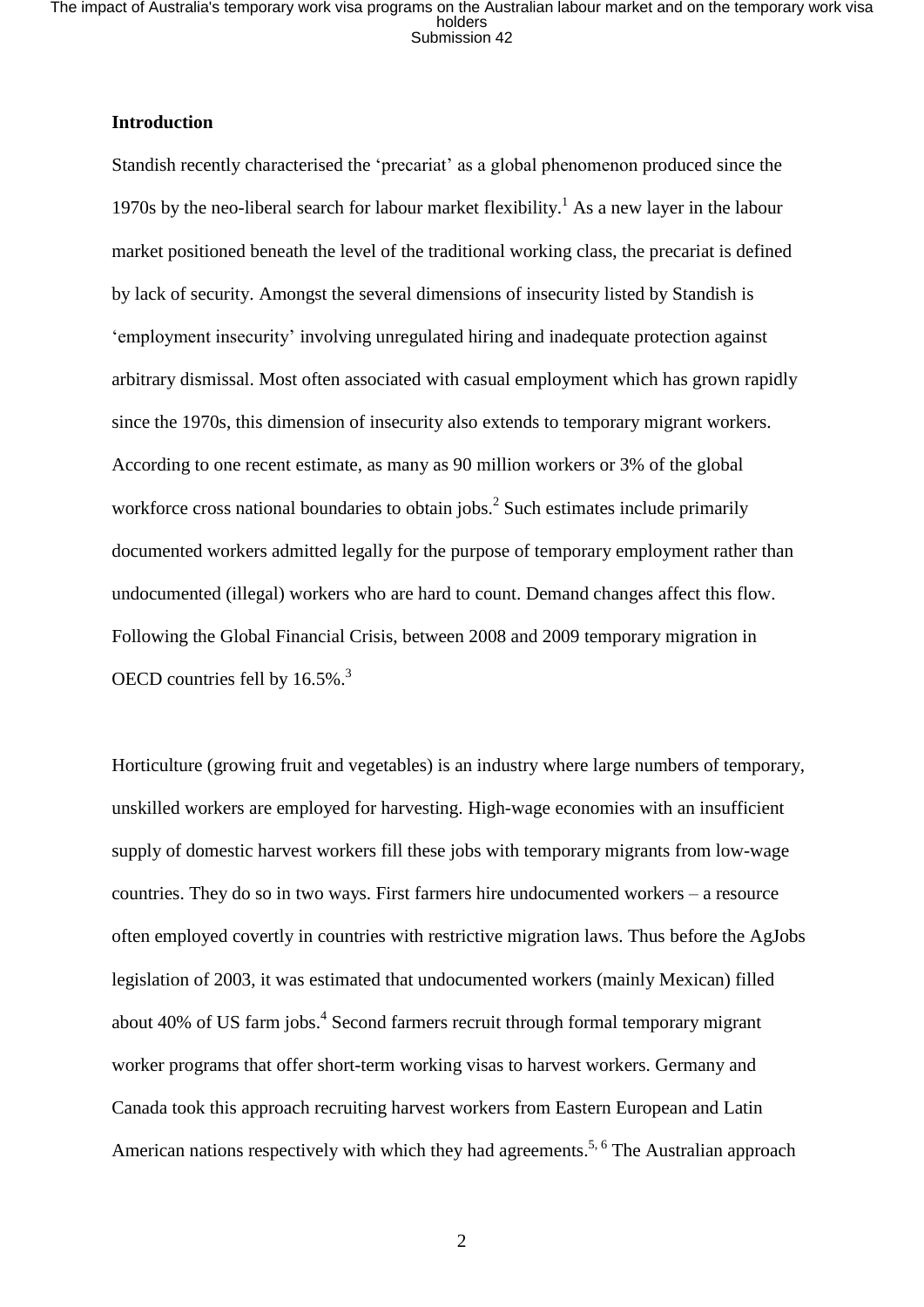is similar in the sense that temporary harvest workers are given formal work visas. However, Australia differs from Germany and Canada where these visas are issued specifically for horticulture. Rather Australia offers incentives so that part of the much larger pool of international working holiday makers (WHM, also known as backpackers) will choose farm work.<sup>7</sup> The incentive is a second year extension of the initial 12 month working visa.

Australia is also distinctive in having a highly regulated labour market in which minimum wage, unfair dismissal, and occupational health and safety (OHS) protection applies equally to native and temporary migrant workers. However a growing body of research suggests that temporary migrant workers, whether documented or undocumented, are often denied full equality. They encounter systematic employment disadvantages,<sup>8,9,10</sup> are unable to claim normal legal rights,  $6, 11, 12, 13$  and have higher exposure to certain job hazards.  $14, 15$  This paper seeks to explore how the precarious nature of temporary migrant work in Australian horticulture affects OHS conditions.

The paper is organised into six sections. First we provide a brief account of the methodology used to collect the empirical data upon which our analysis is based. Second, we examine the temporary migrant workforce in horticulture looking at the numbers of workers and their different migration status. Third the paper examines the nature of horticultural work and job search and hiring practices in the industry. The fourth section looks at OHS in horticulture focusing upon legal regulation, the nature of risks, and the role of training in incident prevention. The fifth section draws upon focus group and survey data to report horticultural workers' perceptions of risks, training and factors adversely impacting their health and safety. Finally, we conclude by questioning whether temporary migrant employment practices in horticulture are consistent with the maintenance of appropriate OHS standards and practices.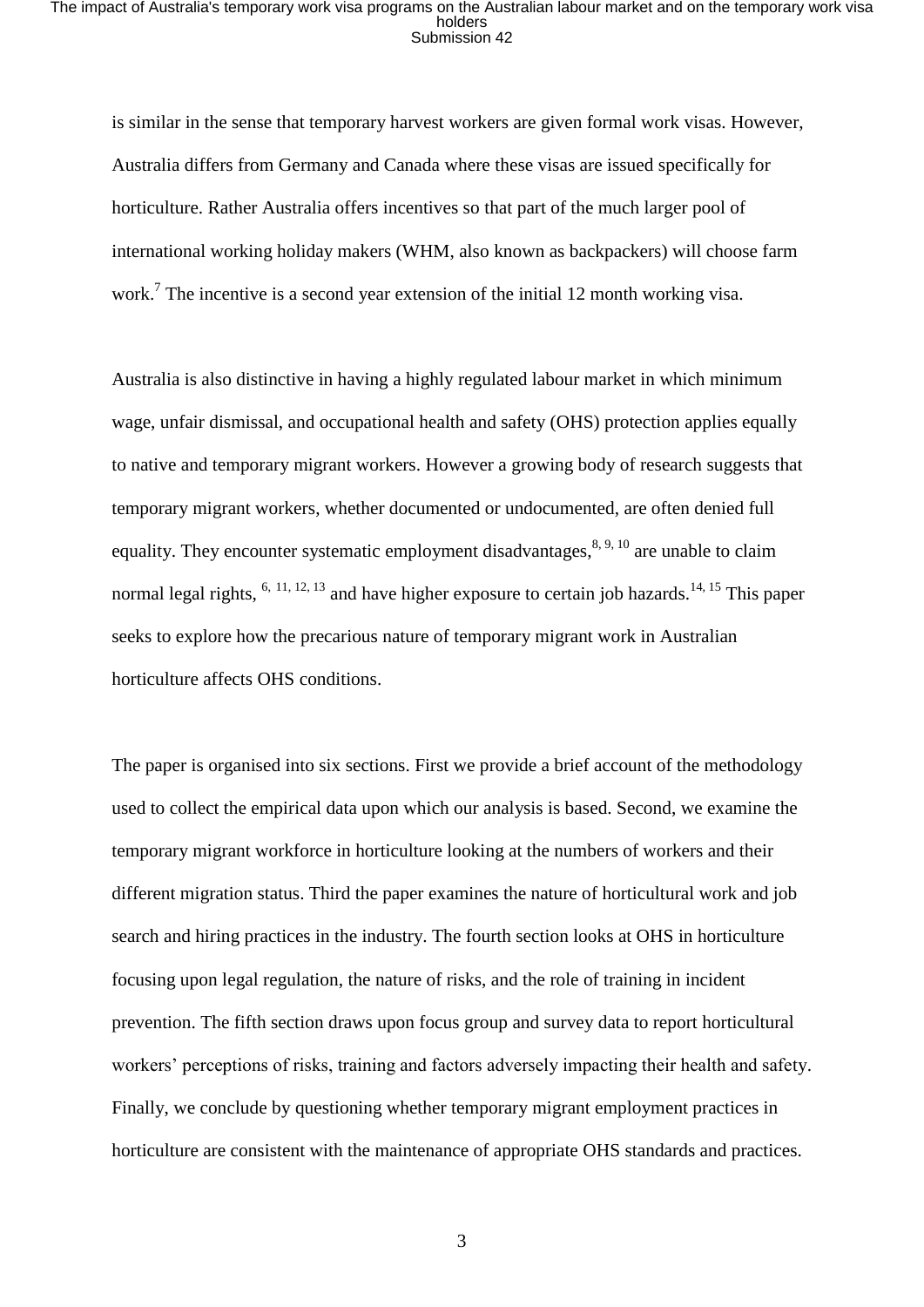#### **Methodology**

The paper is based upon empirical fieldwork collected in two stages during 2013 and 2014. First an extensive interview program was conducted at three regional locations in Victoria (Bendigo - apple and cherry orchards, Maffra - salad vegetables, and Mildura - grapes, citrus, and mixed vegetables); Tasmania (apples, cherries and strawberries); and the Northern Territory (mangoes). Most interviewees were harvest workers, although data was also collected from farmers and contractors, employment agency staff, migrant hostel operators, union officials, OHS authority staff, and ethnic community organisers. Harvest workers were interviewed initially through nine focus groups with a total of 64 participants from the following countries: England (15), France (8), Burundi (7), Ireland (7), Germany (5), Hong Kong (5), Italy (3), Afghanistan (3), Taiwan (3), Malaysia (3), Scotland (2), Estonia (1), South Korea (1), and Japan (1). Drawing on the focus group findings, a questionnaire was designed for administration on-line. The survey was presented in both English and Chinese. Respondents were recruited initially in all Australian states by placing invitation cards at hostels used by harvest workers. Following this a further round of invitations was issued through a web-site used by WHMs seeking harvest work. A total of 417 initial responses were received. These were checked for duplication, factual errors and inconsistencies after which 303 valid responses remained. Data was analysed using SPSS 21. The national origin of respondents is shown in Table 1.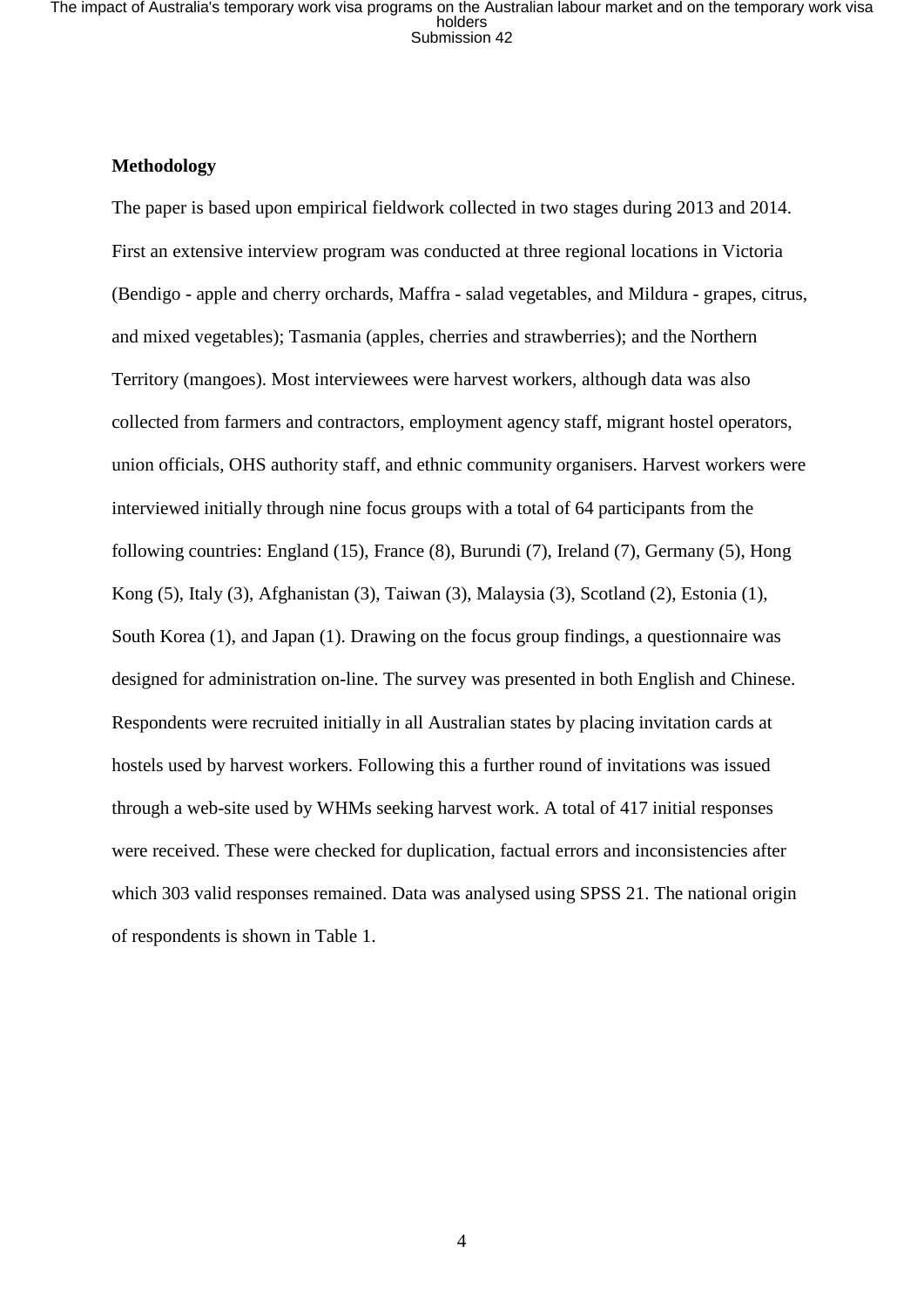| Region                                                                                        | $%$ of<br>responses |
|-----------------------------------------------------------------------------------------------|---------------------|
| Australia & New Zealand (14.5% Australian)                                                    | 15.5%               |
| Europe $(21.8\% \text{ UK} \& \text{ Ireland}; 16.8\% \text{ Germany}; 6.9\% \text{ France})$ | 55.1%               |
| Asia (12.9% Taiwan)                                                                           | 23.1%               |
| Americas (5% Canada)                                                                          | 5.6%                |
| Total                                                                                         | 100\%               |

**Table 1: National origin of survey respondents (n=303)**

Of these respondents, 69% were paid by farmers, 27% by contractors, and most of the remaining 4% were unpaid volunteers. Undocumented workers were unlikely to respond and could not be identified.

#### **The global reserve army: Temporary migrants in Australian horticulture**

The observation that a reserve army of labour is used to meet demand fluctuations is not new.<sup>16</sup> Only recently, however, has the use by developed economies of a global pool of surplus workers been observed.<sup>17</sup> Australian horticulture had little need to tap into this global pool until recently since Australian working class families traditionally provided the peak harvest workforce, often leaving the cities to harvest fruit and vegetables during their holidays. As recently as 1999, Victorian fruit growers reported that 80% of harvest workers in the rich Goulburn valley stone-fruit (apricots and peaches) district were local Australians.<sup>18</sup> Until 1993 (when the railway closed) the Dried Fruits Association used to hire 4 or 5 trains a year to take Melbourne working class families to Mildura (a remote regional centre 600 kilometres away) to pick grapes during their holidays. To some extent Australians, including 'grey nomads' (itinerant retirees) still work in horticulture often performing skilled jobs such as pruning, or driving tractors and fork lifts which horticulturalists are reluctant to assign to unskilled migrants. However horticulturalists prefer WHMs for harvest work, finding them more motivated, hardworking, honest and flexible than comparable Australians.<sup>19</sup> A large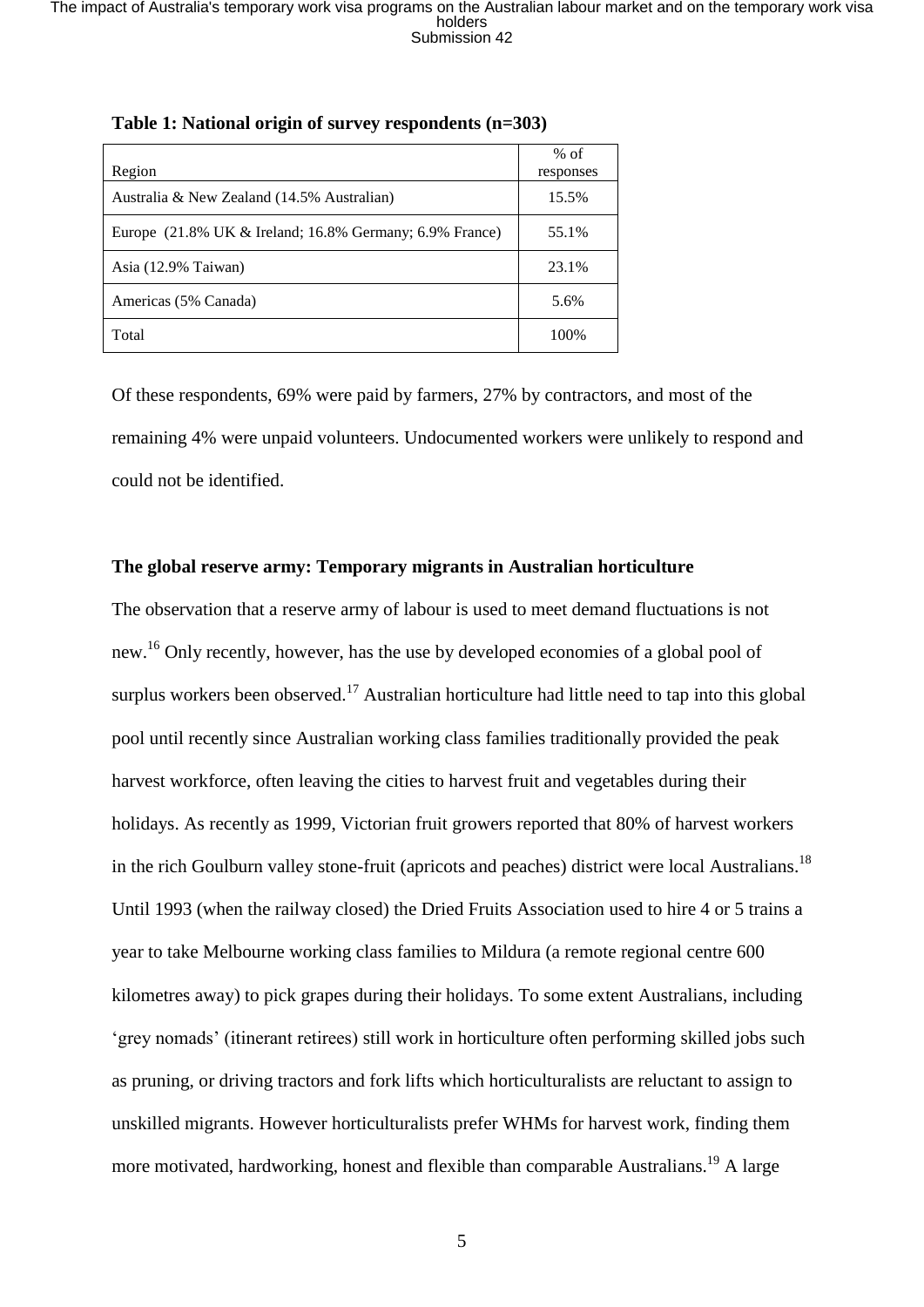share of unskilled horticultural work is now done by temporary migrant workers. There are estimated to be 30,000 horticulturists and 130,000 employees in the industry.<sup>20, 21</sup> While the number of temporary migrant workers cannot be accurately measured, it is likely they account for the majority of seasonal peak employment.

Temporary migrant harvest workers are a sub-group within the larger population of temporary entrants to Australia. Birrell and Healey<sup>22</sup> reported a stock of 1,045,838 temporary entrants in December 2011, of which 12% held Working Holiday Maker visas. Three other groups participate in harvesting work but are not numerically significant. These include student visa holders,<sup>23</sup> those employed under the Seasonal Worker Program (drawn from Pacific Islands)<sup>24</sup> and Willing Workers on Organic Farms (WWOOFERS) (WWOOF Australia,  $2014$ .<sup>25</sup> The two main sources of temporary migrant harvest workers are Working Holiday Makers and undocumented workers.

The first group - Working Holiday Makers – make up perhaps a third of the harvest workforce. They can be sub-divided into two sub-groups - Subclass 462 and Subclass 417 visa holders. There are fewer than 6,000 of the former recruited from the USA and 9 other countries. Since their 12 month visas cannot be extended they have no incentive to take harvest jobs. More important are Subclass 417 visa holders. This scheme commenced in 1975 catering initially for British, Irish and Canadian backpackers, and now extends to 19 countries with which Australia has reciprocal arrangements (centred predominantly upon work entitlements). Eligibility for the scheme is confined to single people without dependants aged between 18 and 30 years old. In 2012/13 a total of 258,248 WHM visas were granted (DIBP, 2013).<sup>26</sup> Two thirds of these visa holders came from 5 countries - the UK, Germany, Taiwan, France, and South Korea. To attract these WHMs into horticulture the Subclass 417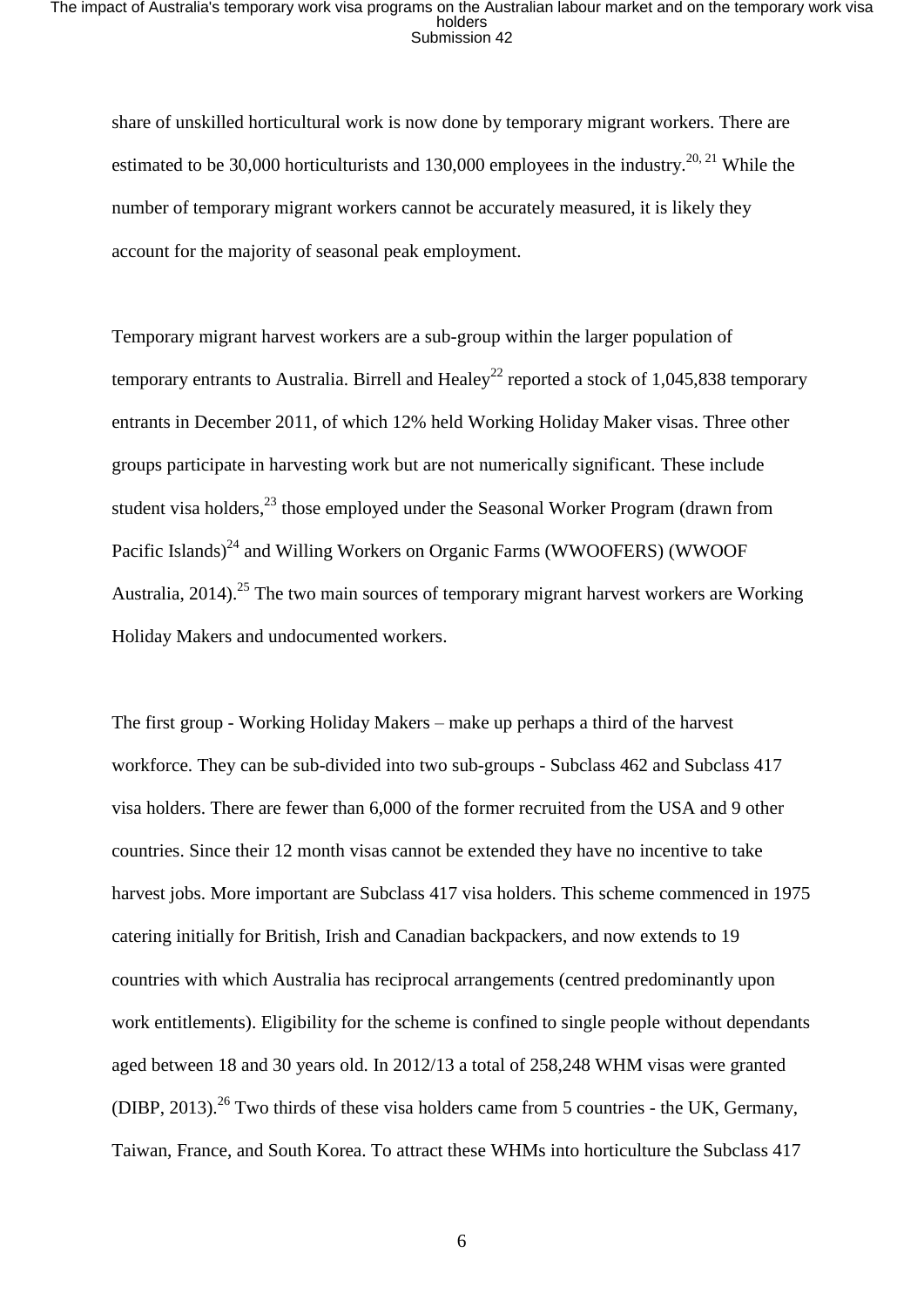visa program was amended in 2005 allowing an extension for a further 12 months to applicants who have completed 88 days of work in three specified industries (mining, construction and agriculture) in regional Australia. In 2012/13, second year visa extensions were granted to 38,862 applicants (DIBP, 2013).<sup>27</sup> Over 90% of second year visas are gained by taking horticultural jobs.<sup>19</sup> Subclass 417 visa holders now form an important part of the horticultural workforce with perhaps as many as 40,000 a year seeking harvest jobs.

Second are undocumented (illegal) workers – a growing and numerically significant part of the workforce. These are defined by the Department of Immigration and Border Protection (DIBP)\* as non-Australian citizens working in Australia without a visa (mostly 'overstayers') or who are in Australia lawfully but working in breach of their visa conditions (mostly holders of visitor or tourist visas). Over-stayers (often American or British) tend to be skilled, high-paid, city workers; those breaking their visitor's visa conditions to work in horticulture mostly come from low-wage developing countries. In 1999 the Department recommended tougher sanctions be imposed on employers to curb the problem of illegal workers. This approach was opposed then by horticulturalists who argued 'it was not always possible to attract sufficient legal workers during the harvest'.<sup>27</sup> Because undocumented workers are deported for working illegally they are elusive and difficult to count. In 2011 the Department estimated that between 40,000 and 93,000 illegal workers were working in all industries.<sup>28</sup> DIBP conducts periodic checks to identify and deport illegal workers, locating 1,788 in 2010/11 of which about a third worked in agriculture. This is likely to be the tip of a very large iceberg. Qualitative evidence suggests that undocumented workers are increasing rapidly in number.<sup>29</sup> While quantification is not possible, they may account for between a quarter and a third of the peak horticultural workforce.

<u>.</u>

<sup>\*</sup> In 1997 DIMIA (the Department of Immigration and Multicultural Affairs) changed its name to DIAC (the Department of Immigration and Citizenship) and in 2013 to the DIBP (Department of Immigration and Border Protection).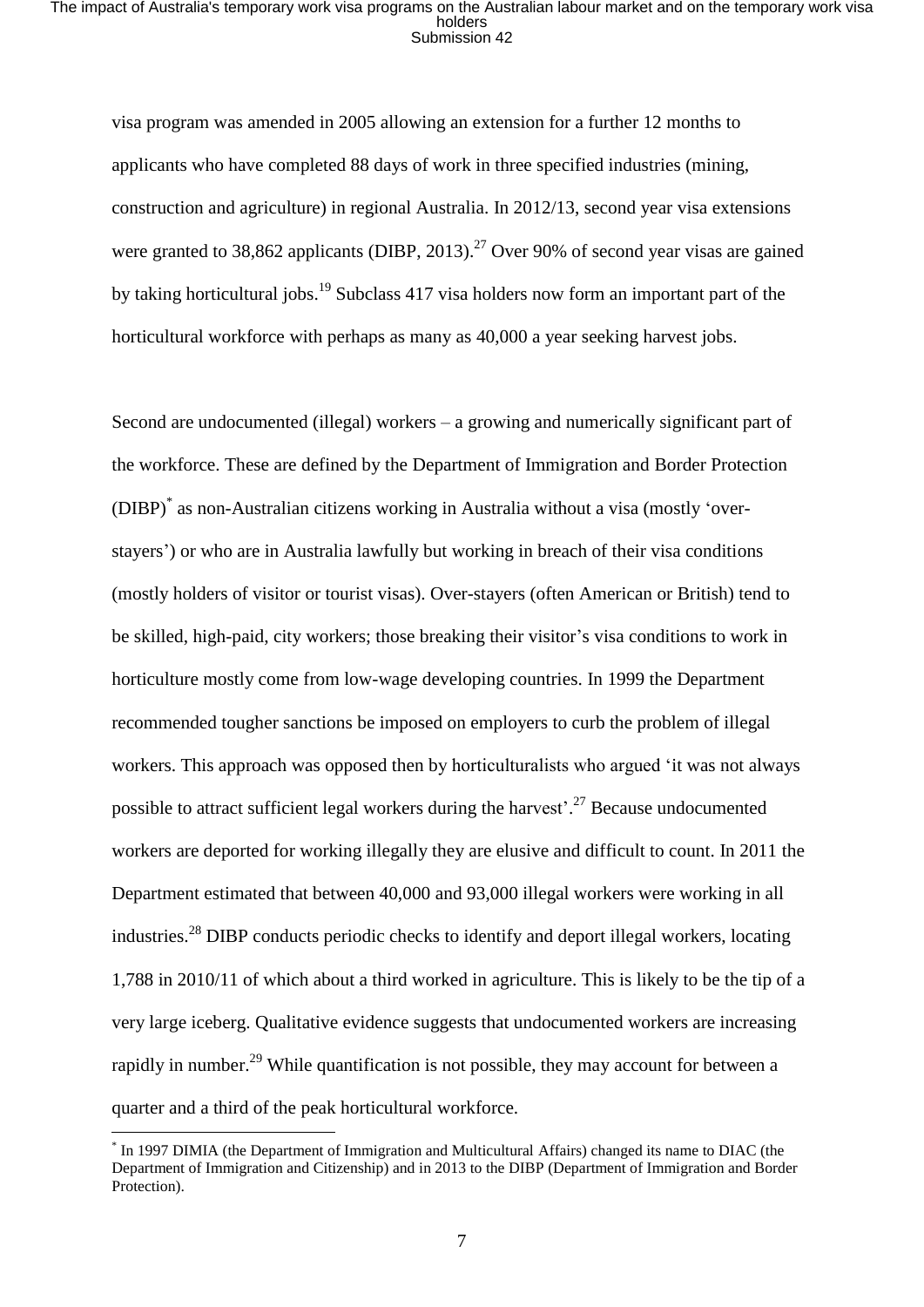To summarise, the horticultural workforce now is principally made up of three groups  $-a$ core of stable, generally skilled Australian workers; a large mobile population of WHMs mostly taking harvest work to meet requirements for a visa extension; and a large and growing number of undocumented workers mainly from low-wage, developing countries. For WHMs, their precarious status derives from their reliance on casual, short-term employment upon which their access to a second year visa is dependent. They are vulnerable because of the need to work a minimum 88 days in a volatile job market. Undocumented workers, on the other hand, are precarious because of the absence of a legal right to work. Their vulnerability extends beyond work rights to general citizenship rights.

#### **Casual harvesting: A two-tier labour market**

Harvesting jobs are short-term and unpredictable governed by the vagaries of crop size and ripeness. Recruitment under these conditions is challenging since the right number of workers must be available, at the right time, and often in remote regions. These conditions dictate a dominant hiring model of casual work paid at piece-rates – a model that is reflected in the employment conditions specified in the Horticulture Award.<sup>30</sup> This hiring model is primarily geared to the needs of horticulturalists - not harvest workers who have no guarantees of work, job duration, or earnings. Few can afford to travel to remote regional locations only to find there is little or no work. In this labour market the effective circulation of accurate and timely job information is important to both horticulturalists (so they can recruit sufficient labour) and temporary migrants (so they will find enough work as they travel).

Two different hiring methods are common in horticulture. First is direct hire by farmers who are responsible for the normal duties of an employer to observe legal employment, workplace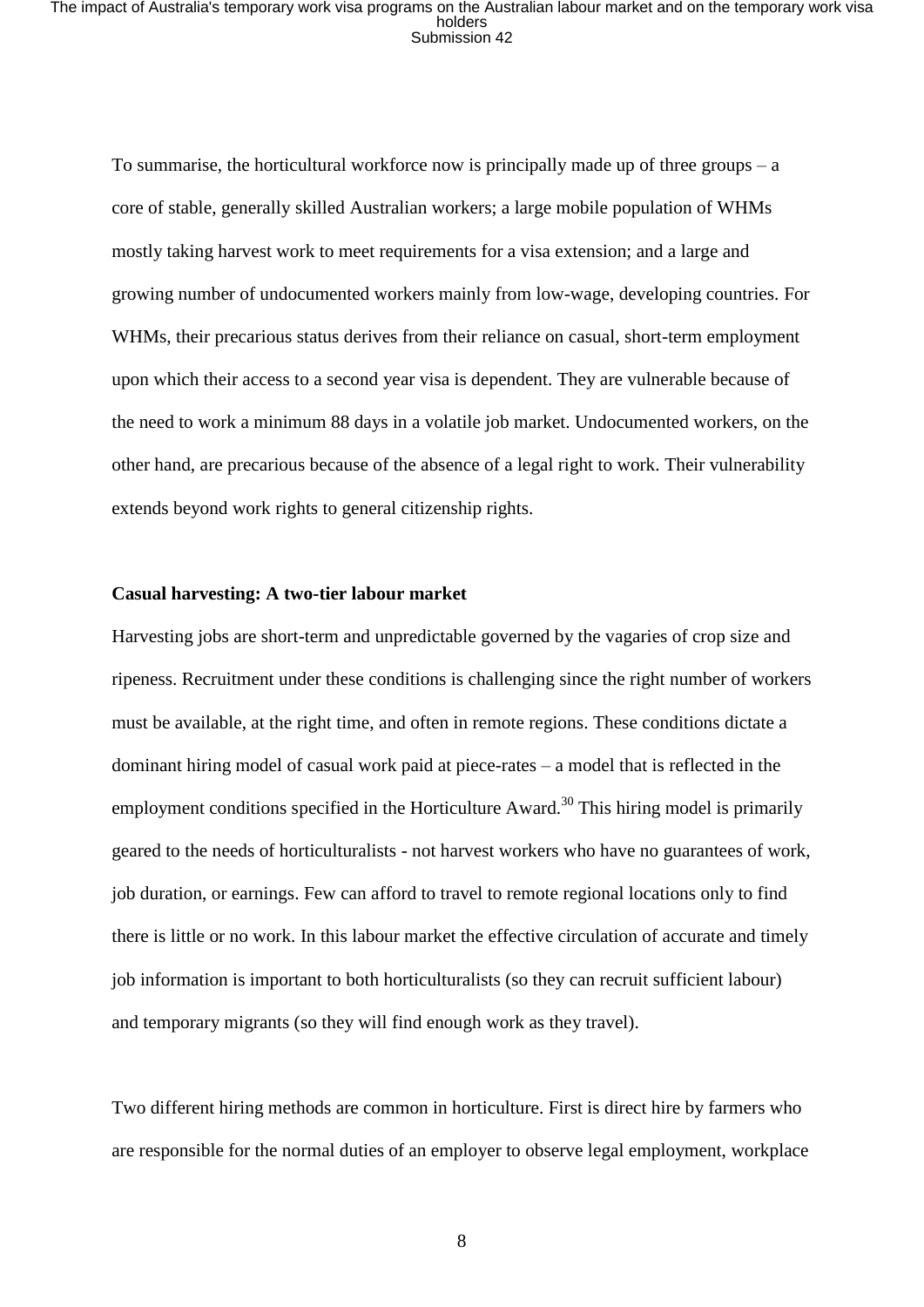safety and health conditions and collect income tax, superannuation and workers' compensation contributions. Second is employment through contractors who are paid an 'allin rate' to relieve the horticulturalist not only of the challenge of finding labour but also responsibility for remuneration, and meeting legal employment obligations (other than OHS duties which are shared). Where direct employment prevails, both horticulturalists and workers (mainly Australians and WHMs) depend upon a number of mechanisms to circulate information about job availability. First, consistent with its promotion of harvesting work to international backpackers, the federal government funds a National Harvest Labour Information Service (NHLIS). The NHLIS provides a booklet (National Harvest Guide, 2014) which sets out the harvest periods for different crops in various locations; a free-call telephone job information service; and in larger regional centres, local job agencies are paid by the government for each job placement. The 'Harvest Trail' encourages temporary harvest workers to chase the harvest around the continent since Australia's climatic range and variety of crops mean that some harvest work is almost always available somewhere. Publicity material also promotes the idea that job seekers from overseas can 'find a great way to maintain a fit and healthy lifestyle…. to meet people from around the world….and to travel and see Australia at their own pace while working and making money'.<sup>31</sup> Focus group and survey evidence indicate the NHLIS is well known, but is rarely relied on by job seekers because of the lack of timely and accurate vacancy information.

Second, informal networks relying on social media, word of mouth and working hostels are important sources of job information. Four out of five survey respondents found their current job using these three methods. The widespread use of social media has resulted in multiple websites catering to WHMs by advertising social events, accommodation and jobs. These are popular since they are effective in bridging the geographical gulf between harvest workers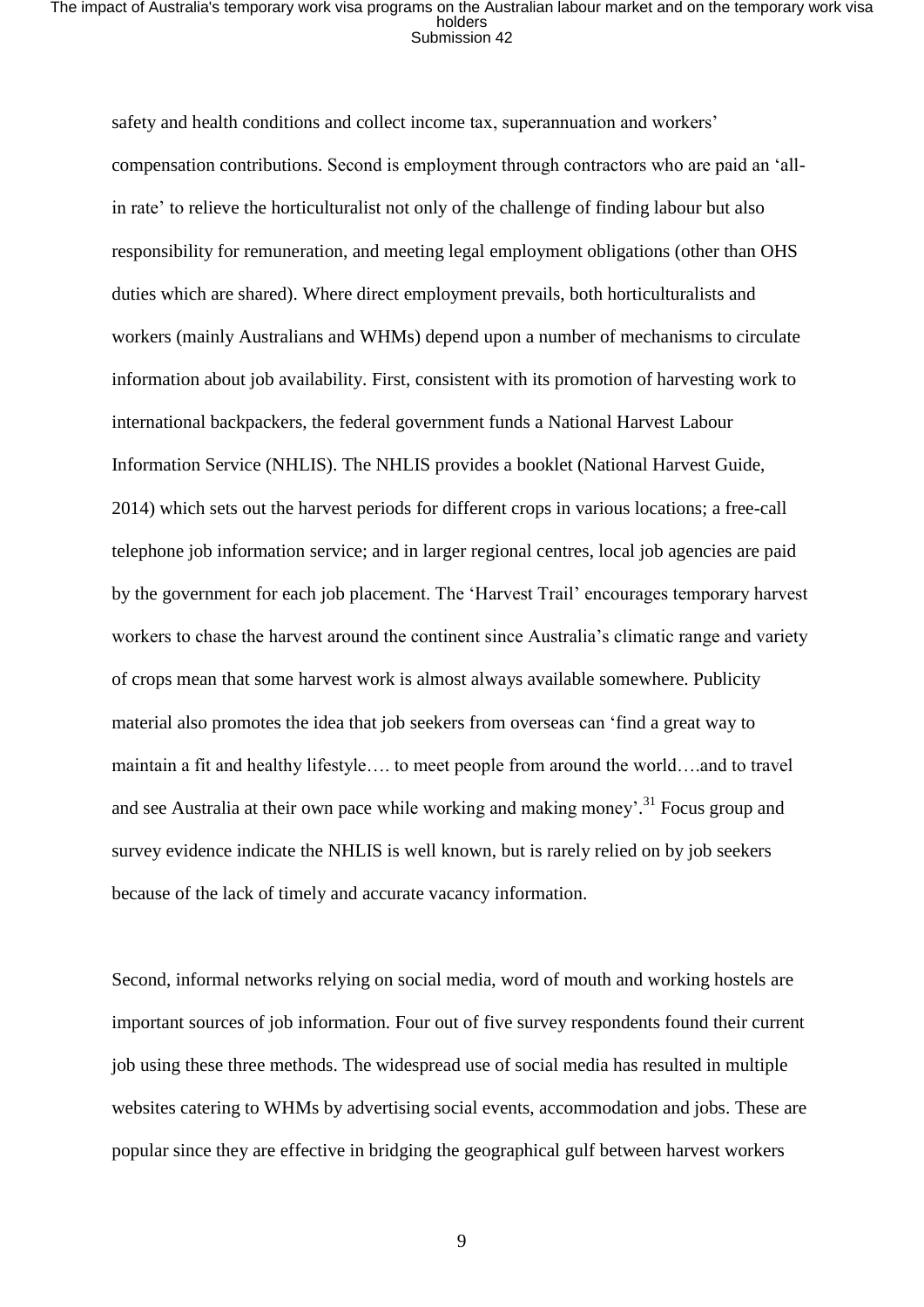and horticulturalists in real time. Informal electronic communication is also important. One group of about 30 female Taiwanese harvest workers scattered around Australia established an exclusive face-book site to pool job information gathered from their dispersed work experiences. But most often, friends simply phone each other about job openings. Mobile phones and internet access are essential tools for WHMs on the harvest trail.

Most important for informal job information, however, are working hostels which operate as information brokers between harvest workers and horticulturalists. Their websites promote accommodation and their ability to provide jobs for those who stay with them. The information they offer WHMs typically includes job vacancies, likely duration, and wage rates. For farmers they undertake to recruit sufficient labour and also sometimes to vet for skill and aptitude. Hostels make a profit by filling beds (dormitory accommodation costs between \$120.00 and \$180.00 a week) and sometimes by charging a daily fee of \$5.00 to \$8.00 to transport WHMs to work. The imperative of filling beds causes some hostels to claim harvest work is available when it is not. Such hostels get a bad reputation. An English backpacker described how 'we were promised 6-8 hours a day and 6-7 days a week. We only do 2 hours a day 4 days a week', others described how they could be kept 'waiting weeks for work'. With a limited budget, and the need to complete 88 full days of work to achieve a  $2<sup>nd</sup>$ year visa, such misleading information is resented amongst backpackers. They can wait for work to become available, or they can travel to another regional location with no greater certainty of fair treatment. Other hostels, however, take their job intermediary role more seriously including vetting WHMs for suitability (Interview, January 24: 2013), and restricting alcohol to ensure WHMs are fit for early morning work (Interview, November 11: 2013). However good a hostel may be, its success depends upon farmers seeking labour. Many hostels are finding demand for labour (and beds) is falling because farmers are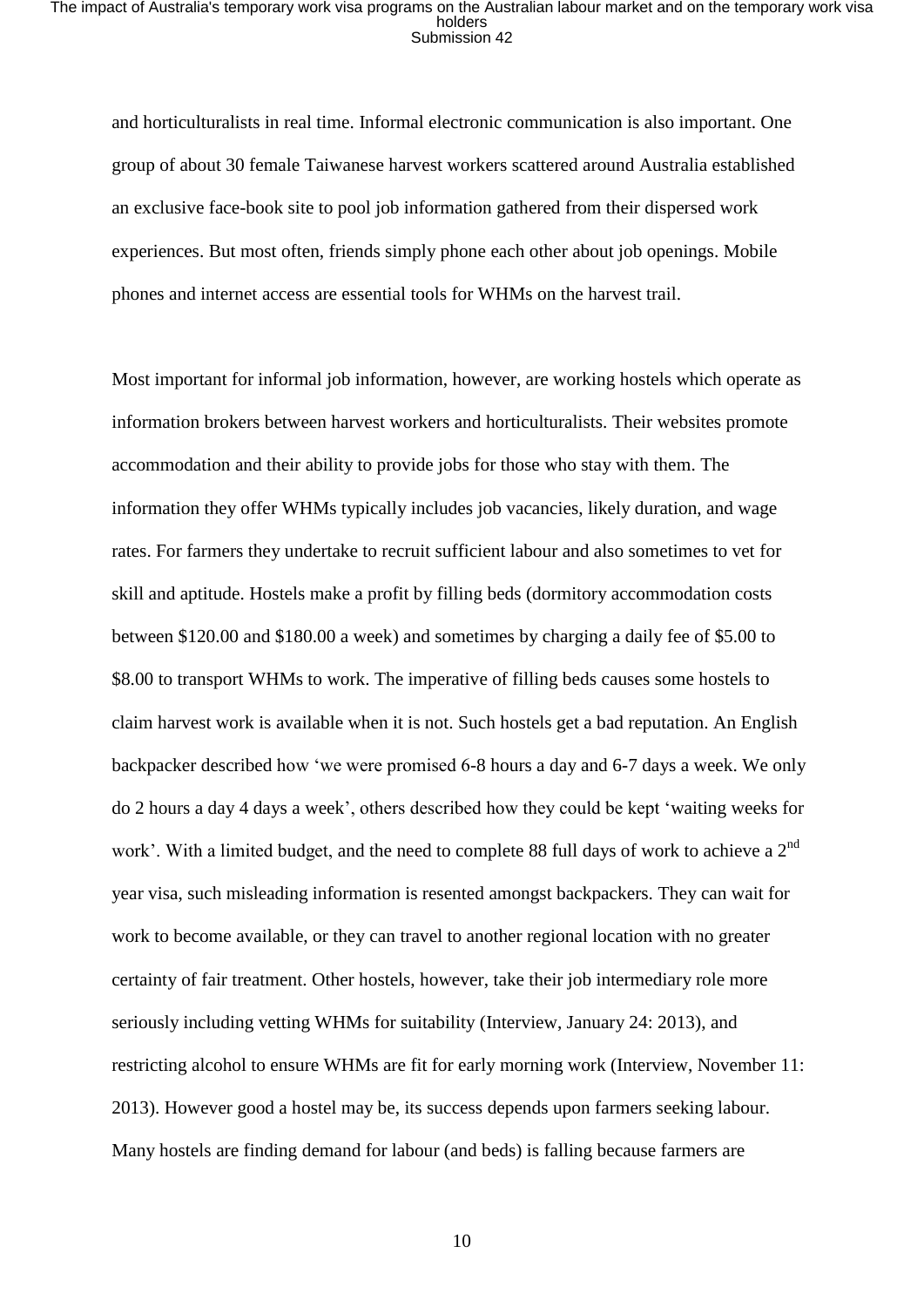recruiting undocumented workers who use alternative accommodation. One example - a caravan park in the Goulburn Valley – contracted its operations from two sites to one and was considering closing after being squeezed out by 'dodgy contractors who cram 25 illegal workers in a house, if they are nice give them a mattress, and charge each one \$85.00 to \$125.00 a week rent' (Interview, 15 January: 2014).

Where contractor employment prevails, workers may be employed through contractors or labour-hire agencies, both of which offer administrative advantages to farmers but were viewed unfavourably by focus group participants and survey respondents. Contractors paid harvest workers lower wages than farmers, and had a reputation for unreliable payment of wages, including non-payment. At the extreme are illegal contractors who 'work with agents/facilitators overseas to recruit workers…and farmers are very willing to abrogate responsibility to these labour hire contractors including with regard to the extent to which they employ illegal workers'.<sup>32</sup>

Information upon illegal contractors is difficult to obtain. However, reports from government inquiries and other sources agree upon how illegal contracting works. The most authoritative account comes from the Howells Report which had access to closed files on illegal workers held by the Department of Immigration.<sup>29</sup> Howells' account of offshore recruitment observed:

There are many people who come to Australia on a tourist visa ….but who work to support their stay. This method …..has proved reasonably successful and so it becomes attractive for organisers to arrange for tourist visas and passage and then to arrange work and some accommodation. A person then meets them on arrival and takes them to a workplace….They may not actually meet the employer.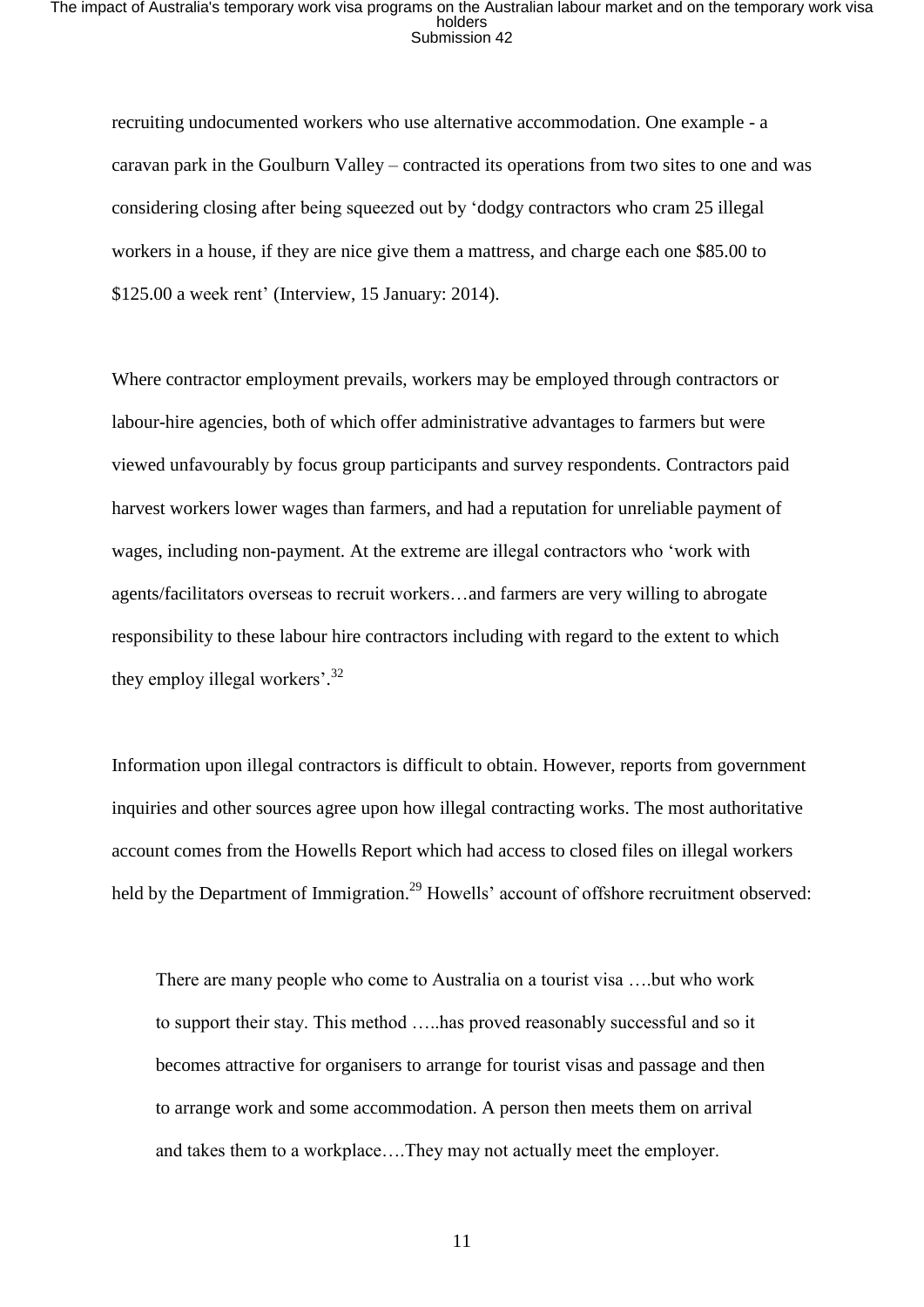Rather they are 'paid' by the intermediary…and may move from one workplace to another  $^{29}$ 

This system is attractive to horticulturalists because it relieves them of the burden of employment paperwork and the need to discipline or communicate with workers many of whom are Asian and cannot speak English. It can also yield lower labour costs and higher productivity because, as one hostel operator claimed, 'Asians are disciplined and hard working and take care to get the job right' (Interview, January 24: 2013).

The Howells Report criticised growing reliance on this source of labour, saying the presence of these workers 'is very often organised by intermediaries who abuse and exploit these workers….these intermediaries are very often involved in tax and welfare fraud and breaches of industrial, health and safety and other laws'.<sup>29</sup> The business of contracting is sufficiently lucrative and unregulated that abuses appear to be rife, with criminality often linked to the exploitation of members of closed ethnic communities by labour hire contractors.<sup>32</sup> Labour contracting systems in Australia are unregulated beyond standard employer obligations. Illegal contractors are labelled such because of their reliance on undocumented workers. Farmers, on the other hand, have until recent times been able to draw upon such contractors with impunity. In 2013, migration laws were amended so that businesses could no longer claim a defence that they were unaware undocumented workers were employed.<sup>33</sup> The effectiveness of these amendments has not been yet been assessed, although anecdotal evidence suggests the number of undocumented workers has continued to grow unabated.

There are important points of contrast between the experiences of WHMs and undocumented workers in the labour market. First, most WHMs are hired directly by farmers and need good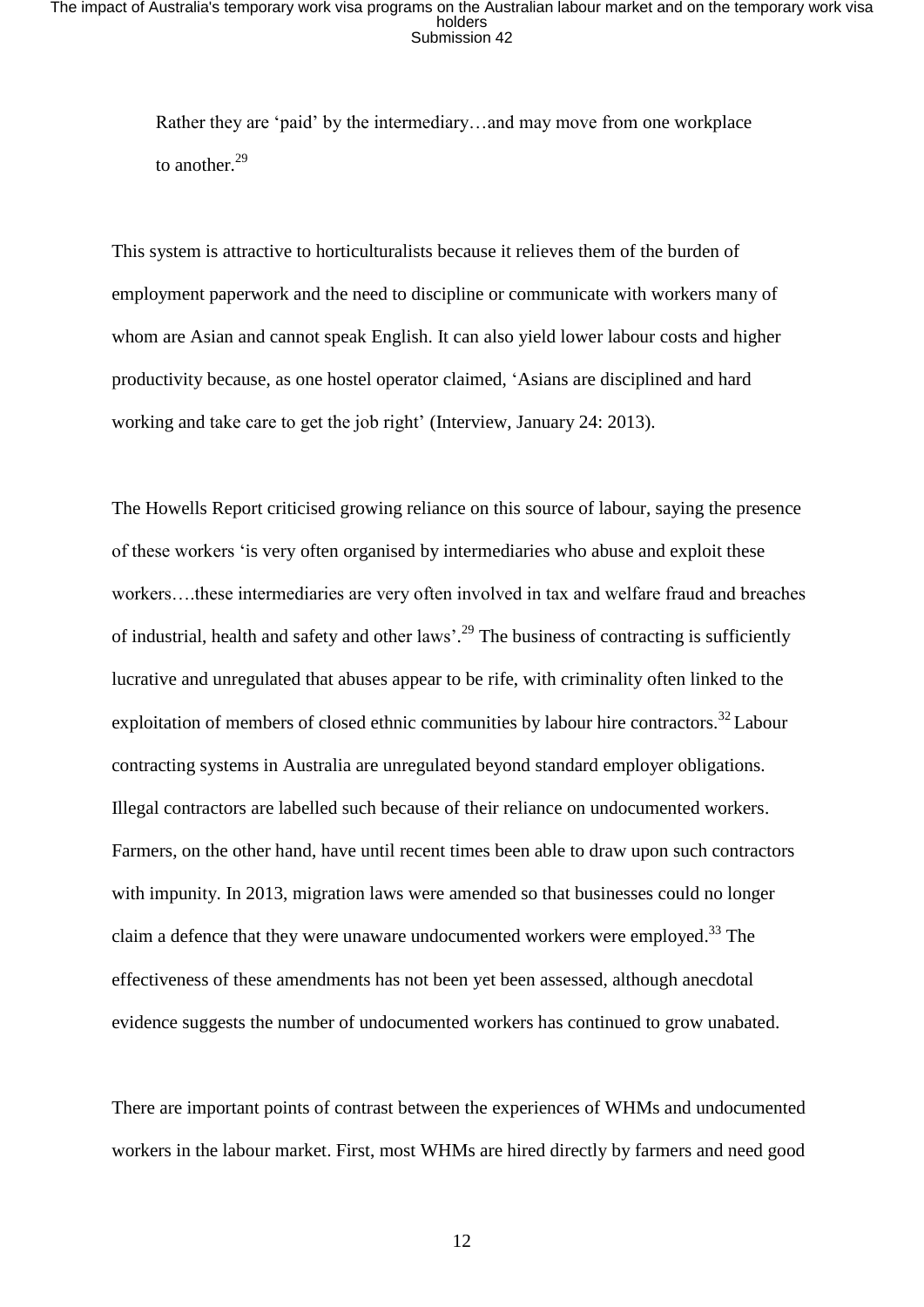job search data to locate vacancies. To maximise their opportunities of finding work, WHMs are great consumers of labour market information from both formal and informal sources. They are aided in this by being generally well educated with adequate English.<sup>19</sup> In contrast, undocumented workers generally depend upon contractors to find them work. As a result they are starved of labour market information, although their employers (the contractors) are not. They cannot find their own jobs, are unaware of employment entitlements, have poor English to access formal information sources, and may be too vulnerable to bullying or deportation to utilise labour market information. In effect the labour market has become fractured into two tiers, the one operating primarily through direct hire by farmers with well informed participants, while the other is run by illegal contractors who control a workforce with little access to job information and no freedom to act independently.

#### **OHS in horticulture: Regulation and risk**

The exchange of job information covers more than just work availability and wage rates. It includes OHS regulations and risks. While OHS information may seem unimportant to farmers and workers during the hiring process, it becomes so after employment has commenced. The case of Jessica Pera – an inexperienced 24 year old German backpacker – illustrates the point. Jessica died in December 2009 on her second day picking tomatoes on a farm near Childers in Queensland. Her employer, Barbera Farms, was fined \$25,000 for failing to supply drinking water to minimise the effects of dehydration.<sup>34</sup>

Workplace health and safety standards throughout Australian horticulture are regulated by state-based Workplace Health and Safety Acts (the *Acts*) which mostly apply the federal 'model act'. Two exceptions exist – the states of Victoria and Western Australia. These states have not adopted the national model of workplace health and safety laws but their laws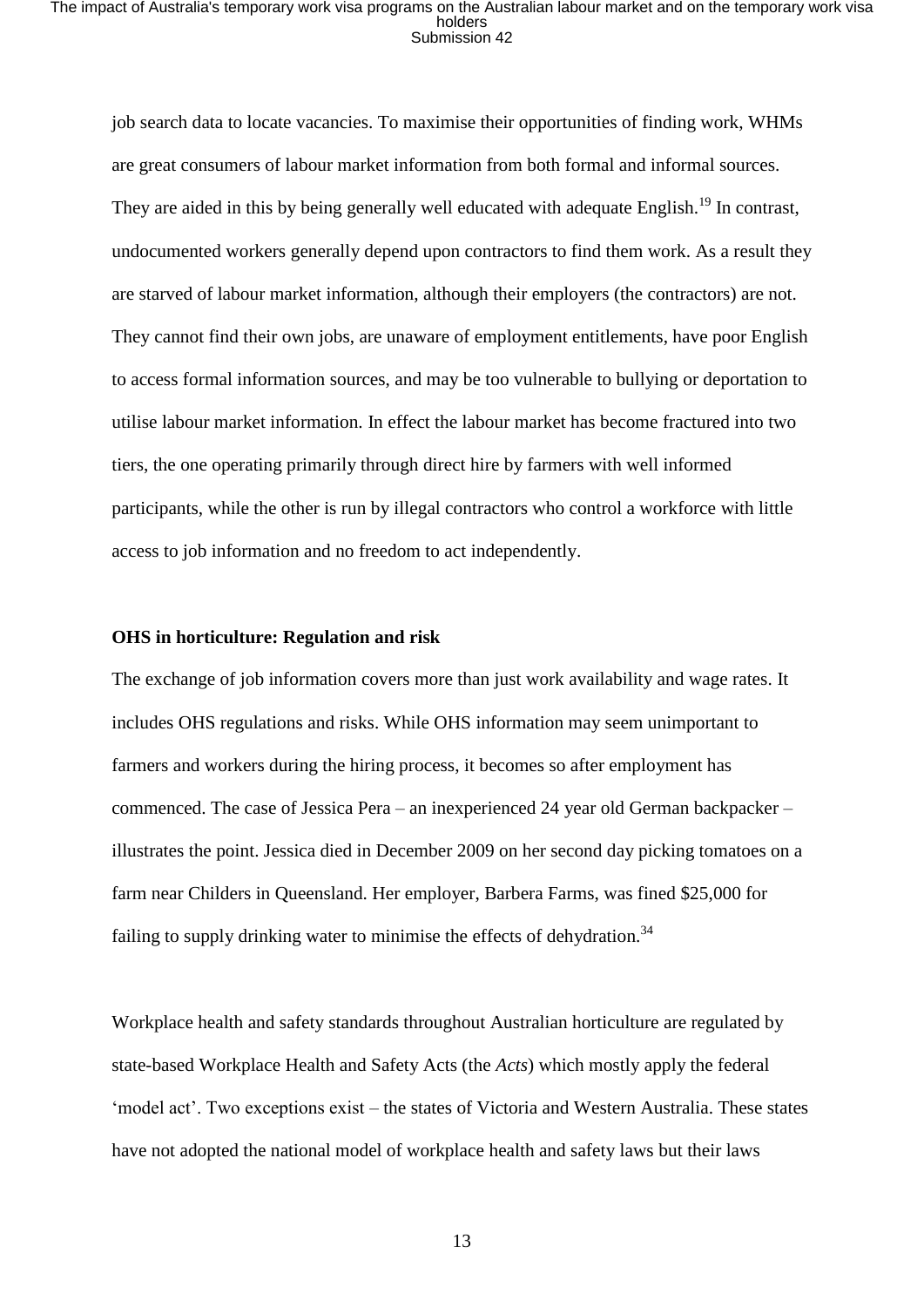specify similar obligations thereby creating the same practical obligations on employers, contractors (including labour-hire) and workers.

This legislation imposes uniform obligations upon 'persons conducting a business or undertaking' (the expression which replaced 'employers' when the federal 'model act' came into effect in 2012). Such persons are obliged to ensure the health and safety of workers whilst working in the business or undertaking, 'so far as is reasonably practicable'. This obligation extends beyond the persons' employees to workers employed by contractors and labour hire agencies. They are also required to consult with all workers carrying out work under their direction or influence, notwithstanding their employment by another party. In horticulture, both farmers and contractors providing workers to farms have to ensure the health and safety of the workforce. In the latter case, the extent to which the farmer and the contractor bear responsibilities varies according to the amount of control and influence each party has over the relevant matter. Both parties are obliged to co-ordinate activities to ensure that either the farmer or the contractor is taking the necessary steps to eliminate risks and protect workers.<sup>35, 36</sup> They may, for example, agree upon which party will provide OHS training to avoid duplication of the others' activities. Australian legislation is clearly comprehensive in coverage applying to all farm workplaces, and to all workers whether hired directly or through contractors.

The *Acts* also set out a comprehensive list of duties towards workers. Of particular relevance here are obligations with respect to providing and maintaining a risk free work environment; a safe system of work; adequate facilities for the welfare of workers; the provision of information, training, instruction and supervision; safe handling and storage of substances; and safe plant and structures. Employers are expected to eliminate risks to health and safety,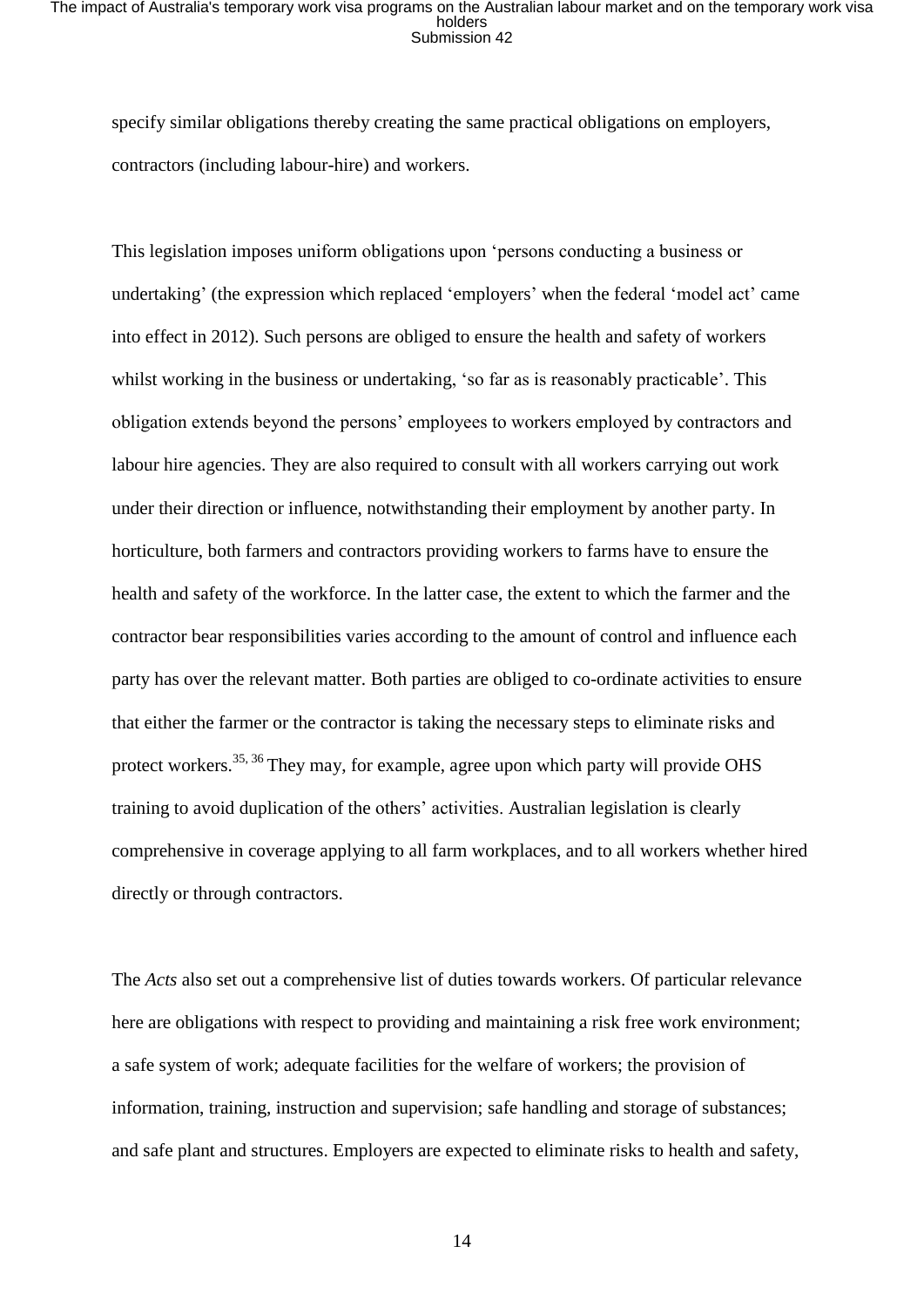and where this is not reasonably practicable, to minimise the risks. Workers also have obligations under the *Acts*. These include an obligation to take 'reasonable care' with respect to their own health and safety; that their conduct does not adversely affect the health and safety of others; and that they comply and cooperate with health and safety policies and instructions.

The importance of regulating farm OHS is underlined by the industry's poor record. Farm work is not safe. In 2007/8 the incidence of workers' compensation claims in agriculture, forestry and fishing (24 per 1,000 workers) exceeded Australia's two other most dangerous industries – construction (22 per 1,000) and mining (18 per 1,000).<sup>37</sup> Fatalities were lower than in construction, but still averaged 16.5 per 1,000 workers between 2008/9 and 20010/11 or seven times the national fatalities rate.<sup>21</sup>

The causes of severe OHS incidents reflect the high level of mechanisation in Australian agriculture. On average one person a year now dies falling from a horse while 33 are killed by vehicles and machinery including aircraft, tractors, quad bikes and motor cycles. OHS authorities are correspondingly 'vehicle and machinery' focused although they also seek to promote awareness of a wider range of risks. For example, WorkSafe Victoria produces a Horticultural Safety Guide<sup>38</sup> which provides advice on how to minimise the risks associated with a comprehensive list of hazards, including:

- Working with and around machinery (tractors, quad bikes, elevated work platforms)
- Environmental hazards (heat stress, sunburn and cold)
- Isolation in remote locations
- Cuts, abrasions, contusions and blisters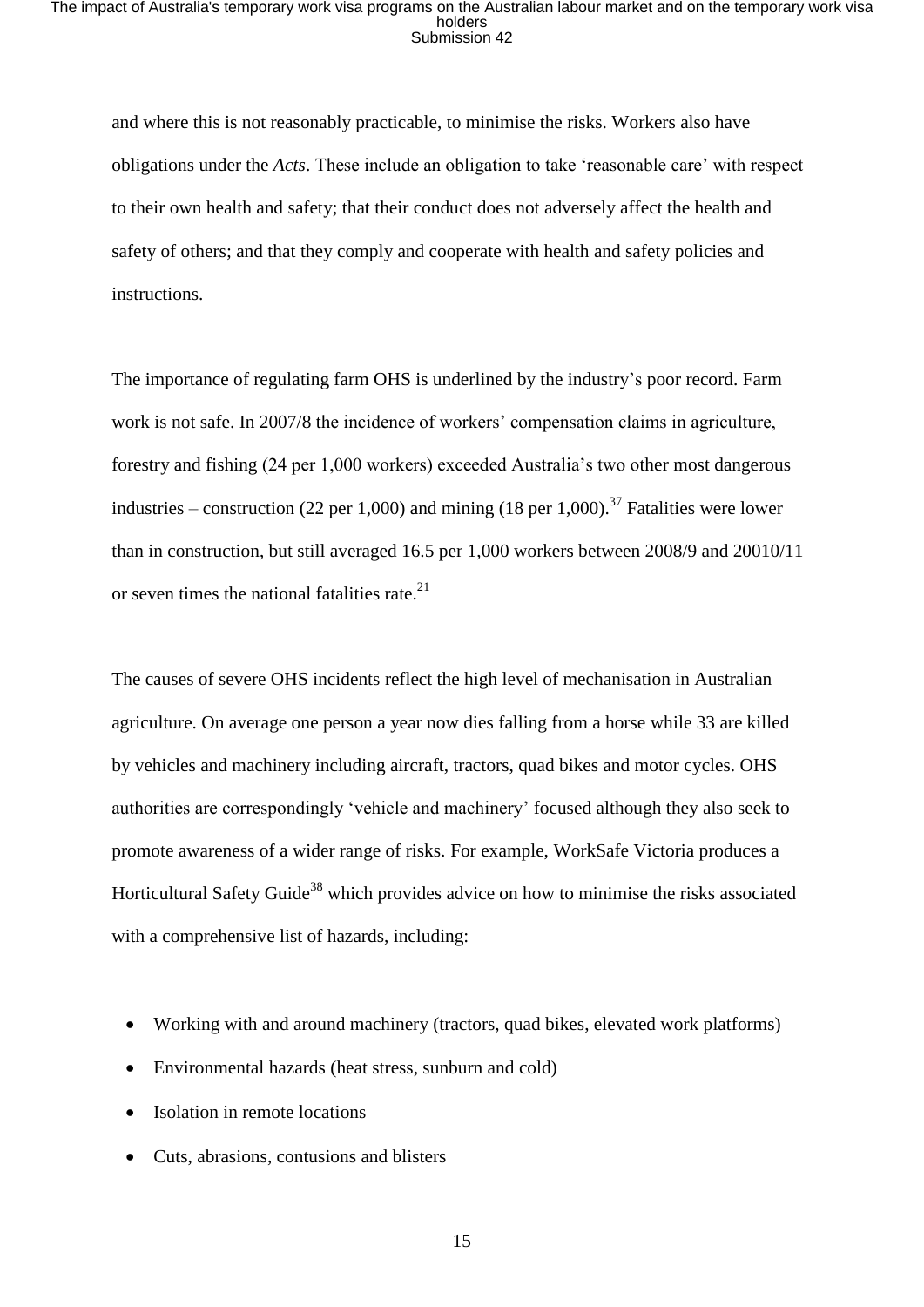- Chemical hazards
- Muscular skeletal strain caused by repetitive work in awkward positions
- Dangers picking at heights (falls) and
- Animal hazards.

The challenge OHS agencies face has been to ensure farmers and contractors act upon advice they are given about risks. Fragar et al.<sup>37</sup> describe a range of ways that farmers can improve OHS including design interventions (such as Rollover Protection Systems on tractors) and farm safety audits. However, horticulturalists and contractors must go further than adopting safe design and complying with audits; they also have a duty to provide information, training, instruction and supervision upon a range of matters including safe work practices.

One issue here is that farmers and contractors need to receive OHS information before they can in turn inform and train harvest workers. It has been suggested that raising farmer awareness of OHS risks remains difficult because of identified cultural factors including resistance to external interference, individualism, and intolerance for information that does not appear immediately relevant.<sup>37, 39</sup> Harvest workers may also be unreceptive to OHS information and training. These workers fall into identified 'at risk' groups because of the dangers of their industry, their youth,  $40$  and short job tenure.  $41$  There is evidence that questions the effectiveness of OHS training targeted at them.<sup>42, 43</sup> Thus there are several points at which the flow of OHS information and training can be interrupted causing it to fall short of achieving its intended purpose.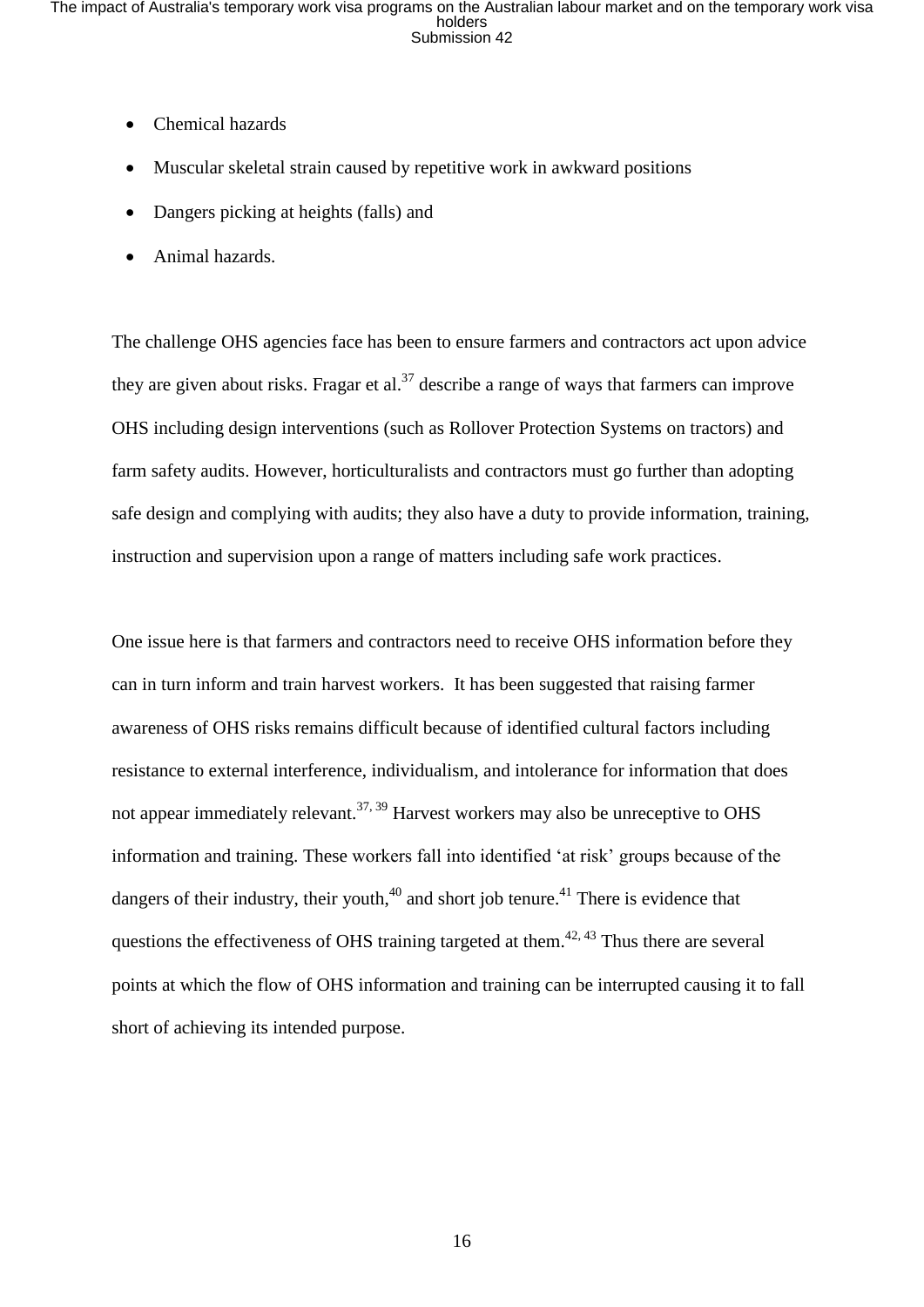#### **OHS risks and responses: The view from below**

In this section we look at focus group and survey evidence to uncover harvest workers' perceptions of and responses to OHS risk. We distinguish between hiring arrangements (hired by farmer or contractor), and payment systems (hourly or output based wages) where these are associated with different OHS risks. Both are well-documented sources of risk in other industries; the findings here are consistent with those studies. Undocumented workers were unlikely to respond to the survey, cannot be identified, and are not reported.

Focus groups quickly established three common opinions amongst young WHM harvest workers – that all farm work is safe, hazard avoidance is commonsense, and incidents will not happen to them. However focus group discussions also went on to reveal risks. The most common complaints concerned back pain ('strawberries do your back in'); falls (stretching to reach apples); dehydration (followed by hosing down between the rows of grapes); blisters and skinned fingers ('you have to work through the pain barrier picking peas'); and scratches ('even when you wear gloves to pick oranges'). Survey responses showed they regularly experienced low level injuries and near misses, irrespective of whether they were employed by farmers or contractors. Table 2 shows survey data on the relative incidence of injuries, minor incidents and near misses.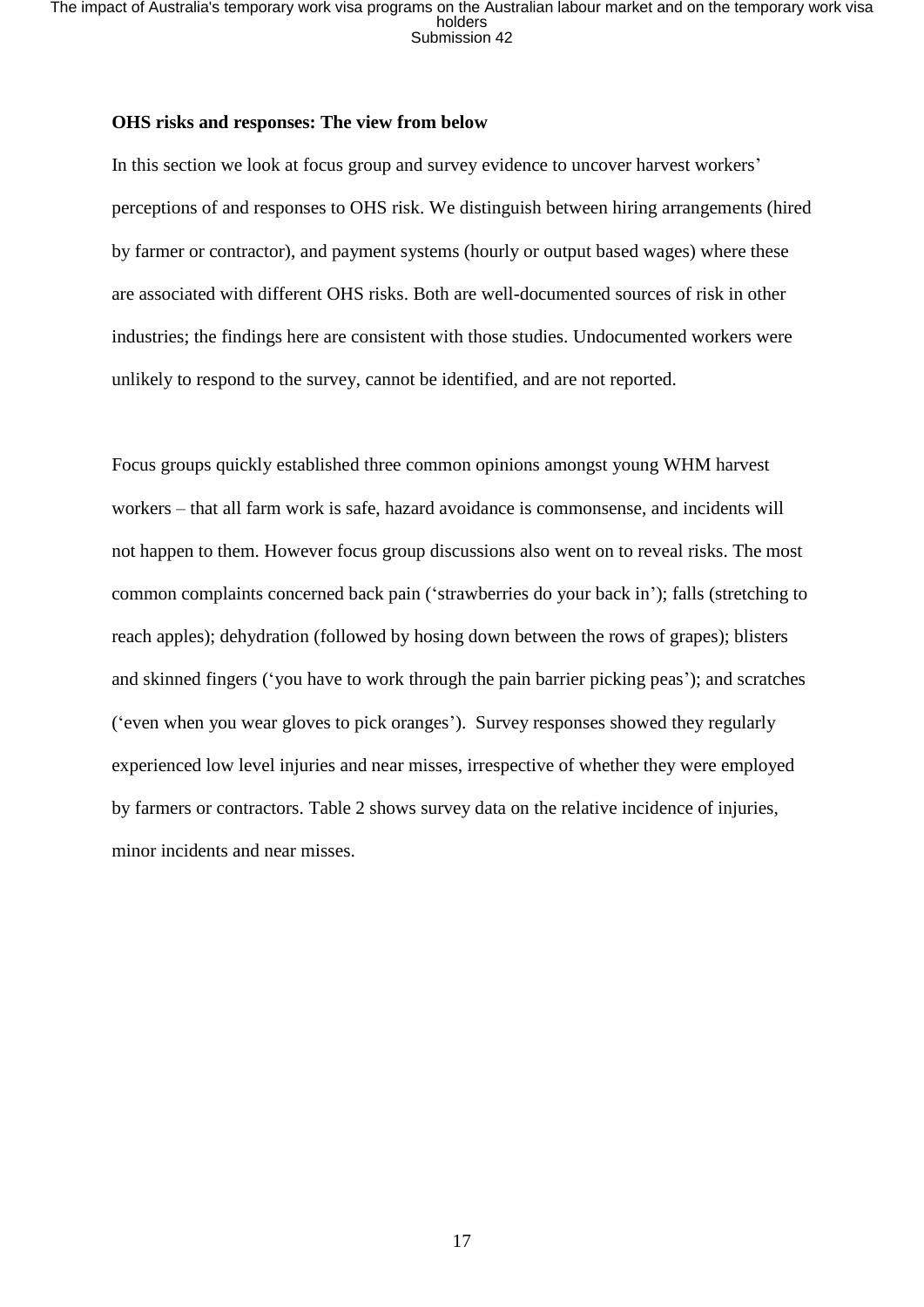|                                                  | Frequency of exposure |                          |                      |       |  |  |  |
|--------------------------------------------------|-----------------------|--------------------------|----------------------|-------|--|--|--|
| Issue $(n=275)$                                  | Never/rarely<br>(% )  | <b>Sometimes</b><br>(% ) | Often/Always<br>(% ) | Total |  |  |  |
| Sore backs                                       | 19.3%                 | 29.1%                    | 51.6%                | 100%  |  |  |  |
| Sore arms, shoulders and/or hands                | 19.6%                 | 30.2%                    | 50.2%                | 100%  |  |  |  |
| Cuts, scratches, grazes to arms, legs or<br>face | 20.7%                 | 36.4%                    | 44.9%                | 100%  |  |  |  |
| Blisters on hands                                | 33.5%                 | 32.7%                    | 33.8%                | 100%  |  |  |  |
| Sunburn                                          | 36.0%                 | 37.5%                    | 26.5%                | 100%  |  |  |  |
| Dehydration                                      | 47.6%                 | 34.5%                    | 17.8%                | 100%  |  |  |  |
| Almost being hit by tractor/farm<br>machinery    | 82.9%                 | 14.2%                    | 2.9%                 | 100%  |  |  |  |
| Almost falling off a ladder                      | 78.5%                 | 14.9%                    | 6.5%                 | 100%  |  |  |  |
| Exposure to chemicals and/or pesticides          | 65.5%                 | 21.5%                    | 13.1%                | 100%  |  |  |  |

**Table 2: Harvest workers' experience of minor incidents and near misses**

Half the respondents often or always experienced body stressing, indicated by sore backs, and sore arms, shoulders and /or hands. A substantial minority regularly experienced cuts, grazes and scratches, and one-third often or always developed blisters on their hands. Over-exposure to sun and heat were common and one in ten reported frequent exposure to chemicals. Hazards with potentially severe consequences such as near-misses involving farm tractors or machinery and falls from ladders were less common.

Respondents' exposure to hazards mostly reflects the physically demanding nature of their tasks and the harsh environment in which they are undertaken. Fruit and vegetable picking is not amenable to mechanisation and harvesting work must be undertaken when the product is ready, usually in high summer. However, both farmers and contractors have a legal obligation to control or minimise these risks. To minimise muscular strains and sprains, for example, they are obliged to train workers in manual handling techniques, provide sufficient rest breaks, consider task rotation, and ensure tubs of products are not overfilled nor lifted over shoulder height.<sup>38</sup> They are also obliged to provide personal protective equipment to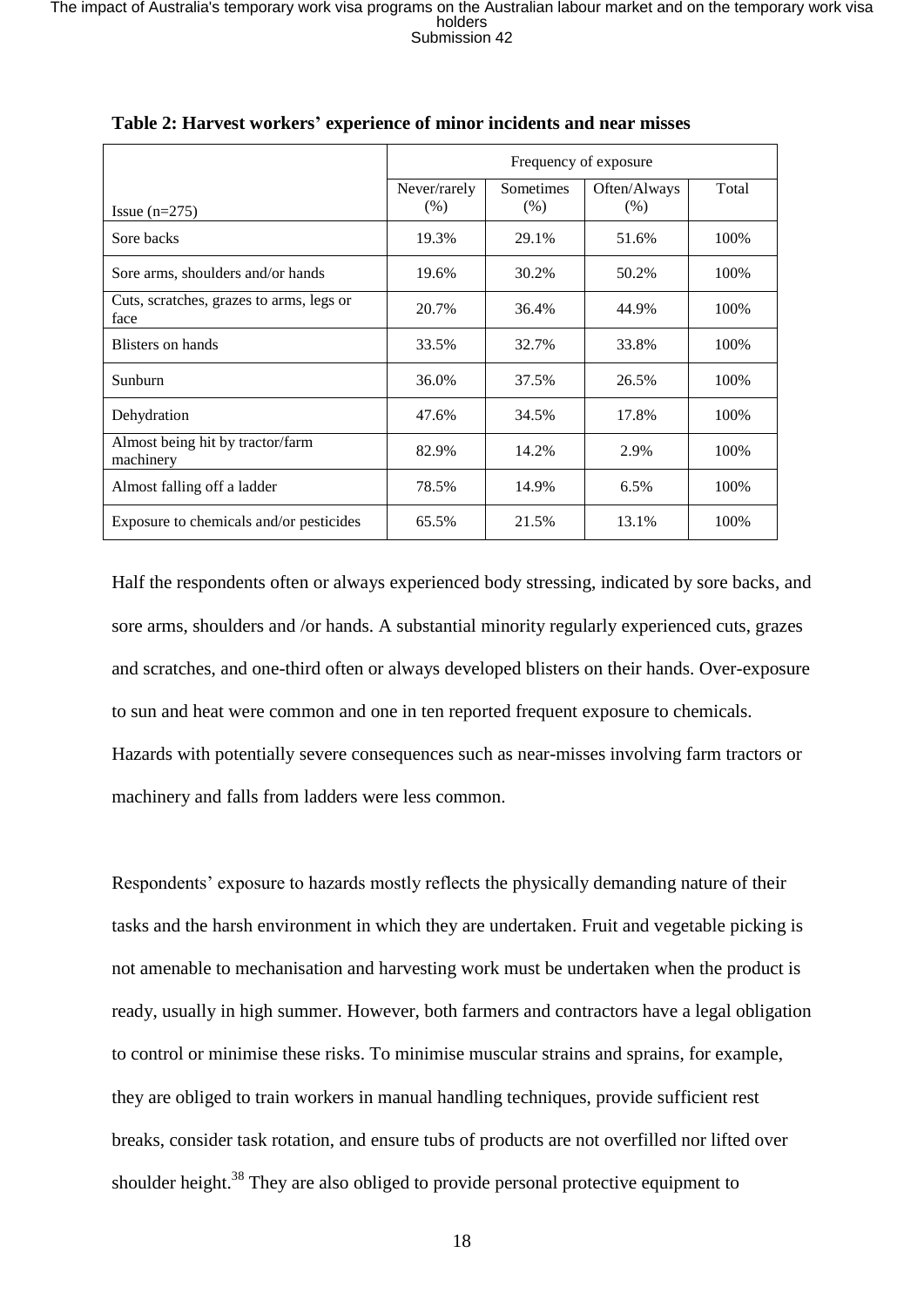minimise the risk of injuries such as scratches, grazes, blisters, and sunburn as well as provide workers with cool, palatable drinking water.<sup>38</sup> The responses in Table 2 suggest a low level of compliance with these obligations. It appears that farmers are most responsive to high hazard risks, such as separating workers from machinery and providing stable ladders, leaving workers to shoulder the responsibility for managing risks which farmers regard as 'common sense' and 'part of the job' of harvesting work (Interview, February 9: 2013).

The extent to which workers received health and safety instructions, and were provided with personal protective equipment reflects this approach. Survey respondents were asked whether, and when, they were informed about the need for protections against environment risks and received health and safety instructions. Table 3 provides their responses.

|                                                | When information was provided                            |       |       |     |       |  |
|------------------------------------------------|----------------------------------------------------------|-------|-------|-----|-------|--|
|                                                | Not told at<br>On first day at<br>Before starting<br>No. |       |       |     |       |  |
| Information provided                           | at farm                                                  | farm  | all   |     | $\%$  |  |
| Need to wear protective clothing               | 56.3%                                                    | 30.5% | 13.2% | 302 | 100%  |  |
| Need for sun protection                        | 53.3%                                                    | 30.5% | 16.2% | 302 | 100%  |  |
| Need to carry drinking fluids                  | 54.6%                                                    | 33.4% | 11.9% | 302 | 100%  |  |
| Safety Instructions:                           |                                                          |       |       |     |       |  |
| Brief $(< 5$ minutes)                          | 3.3%                                                     | 20.5% | 13.9% | 114 |       |  |
| Detailed $(> 5$ minutes)                       | 21.5%                                                    | 40.7% |       | 188 |       |  |
|                                                |                                                          |       |       | 302 | 100%  |  |
| Health $\&$ safety risks they may<br>encounter | 21.5%                                                    | 28.5% | 50%   | 302 | 100\% |  |

**Table 3 Provision of health and safety information and protections**

Arriving at a farm with adequate protection such as a long sleeved shirt, sun hat, UV sun blockout and sufficient drinking water is important to minimise the risk of exposure hazards,<sup>44</sup> yet almost one-third of survey respondents were not informed in advance of commencing their job and another 12-16% said they were not informed at all.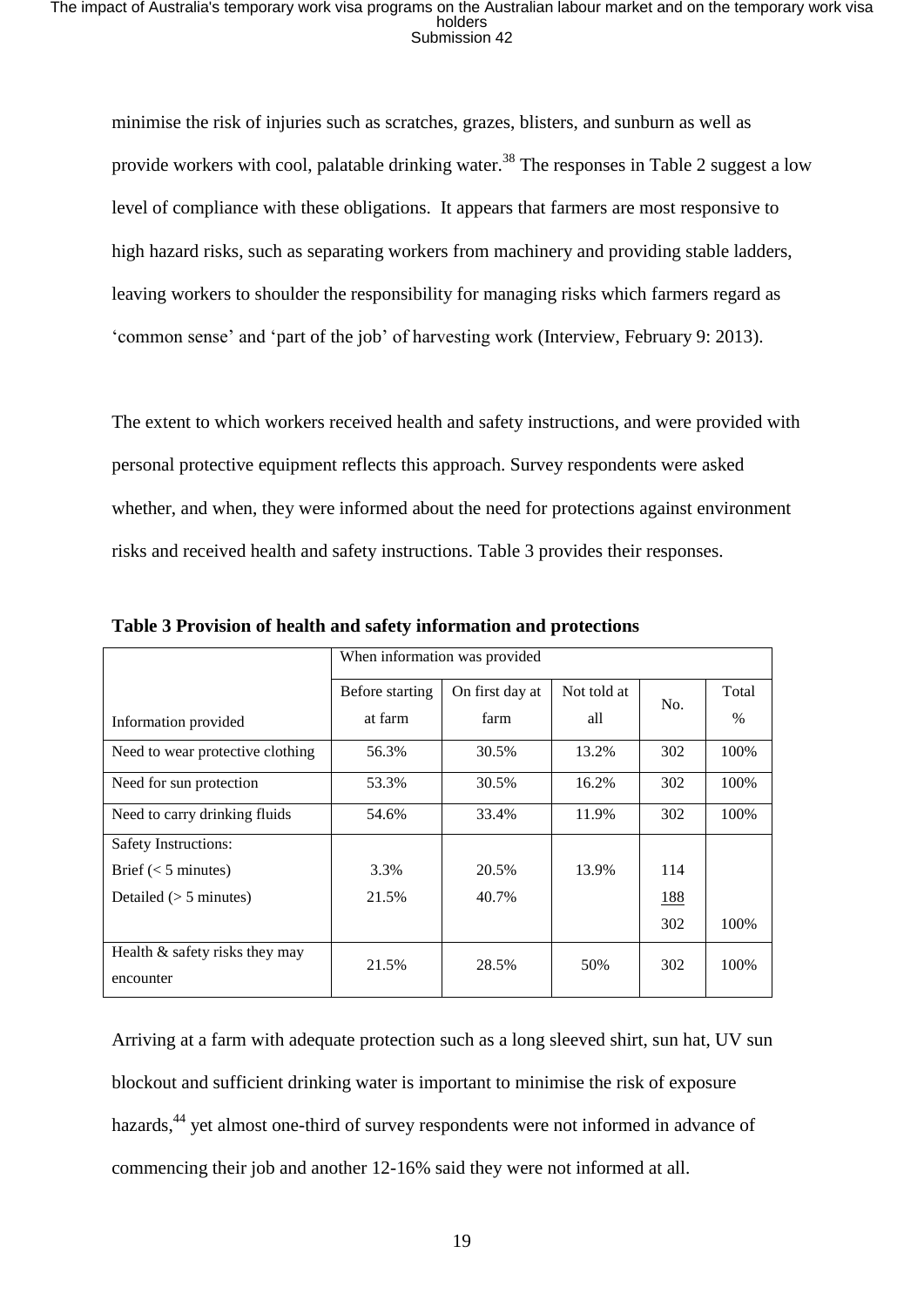Notwithstanding a statutory obligation to do so, workers could not depend on farmers or contractors to provide these protections (40% of respondents said the farmer or contractor never or rarely provided UV blockout for sun protection). All but 14% of survey respondents received some form of safety instructions. Instructions of more than 5 minutes duration were most common but the quality of that instruction is questionable. Half of all respondents said they were not informed about the risks they may encounter. Instead, safety instructions appear to have been limited to the immediate work tasks.

The obligation on farmers and contractors to provide induction, training and instructions to workers is fundamental to providing a safe and healthy working environment. According to guidance material issued by one government OHS agency, harvest workers should be treated as 'new, inexperienced workers' because their seasonal employment means they lack familiarity with the workplace and associated risks.<sup>38</sup> Reflecting the brevity of survey respondents' training, 21.8% of farm employees and 35.8% of contractor employees believed the training they received was not sufficient to perform their work safely, and a further 18% of farm employees and 30.9% of contract employees were ambivalent about its effectiveness  $(\chi^2 = 17.732, \text{DF } 3, p < .01)$ . Examples provided by survey respondents illustrate the brevity of information provided: 'told to keep clear of machinery and to avoid putting hands/arms into moving conveyor belts etc. Not very much information really'; and 'only that I may get incredibly hot and would always need to keep rehydrated from my own supply'. There were some exceptions. A Tasmanian orchardist, for example, gave a 30 minute safety talk before the start of each working day; and a hostel showed pickers an industry developed safety training DVD before commencing work; but these were rare instances.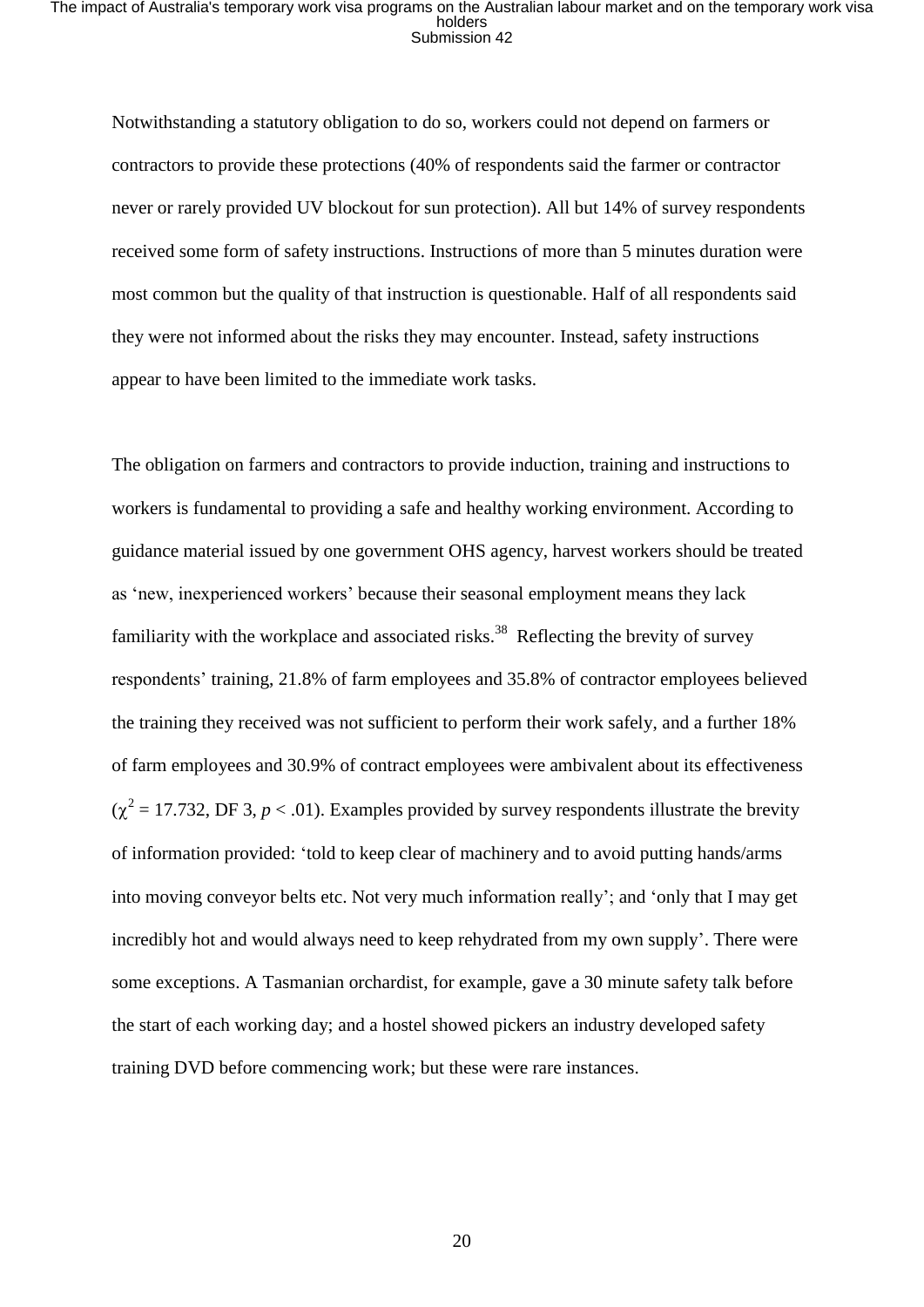Focus group participants instead reported a strong reliance on word-of-mouth communication about clothing, water and sun protection. But informal communication is not systematic, comprehensive nor necessarily accurate. If workers are not aware of the need for protections before arriving at a job, and the farmer is not providing those protections, workers are immediately at risk. To illustrate, in one case a backpacker who had arrived from England only 3 days earlier was told by fellow-hostel stayers that he needed to take enough drinking water for the day. He interpreted this to mean about 750 millitres of water (barely half of what was required); by midday his co-workers had to hose him down for 20 minutes under the shade of a tree to overcome dehydration and heat stress. Many WHMs come from cooler climates and have not experienced working in extreme heat for extended hours. The assumption that their 'common sense' will ensure they protect themselves from exposure is misplaced.

Turning to ways in which employment characteristics impacted upon WHMs' OHS experience, the two least preferred employment practices encountered by WHMs were being forced to work for a contractor (when farmers were not hiring their own workers) and being paid piece rates. Both practices were regarded as unfair by WHMs; and both carried greater risks. Table 4 provides survey responses on four OHS issues on which employers had discretion, where significant differences were found between the practices of farmers and contractors.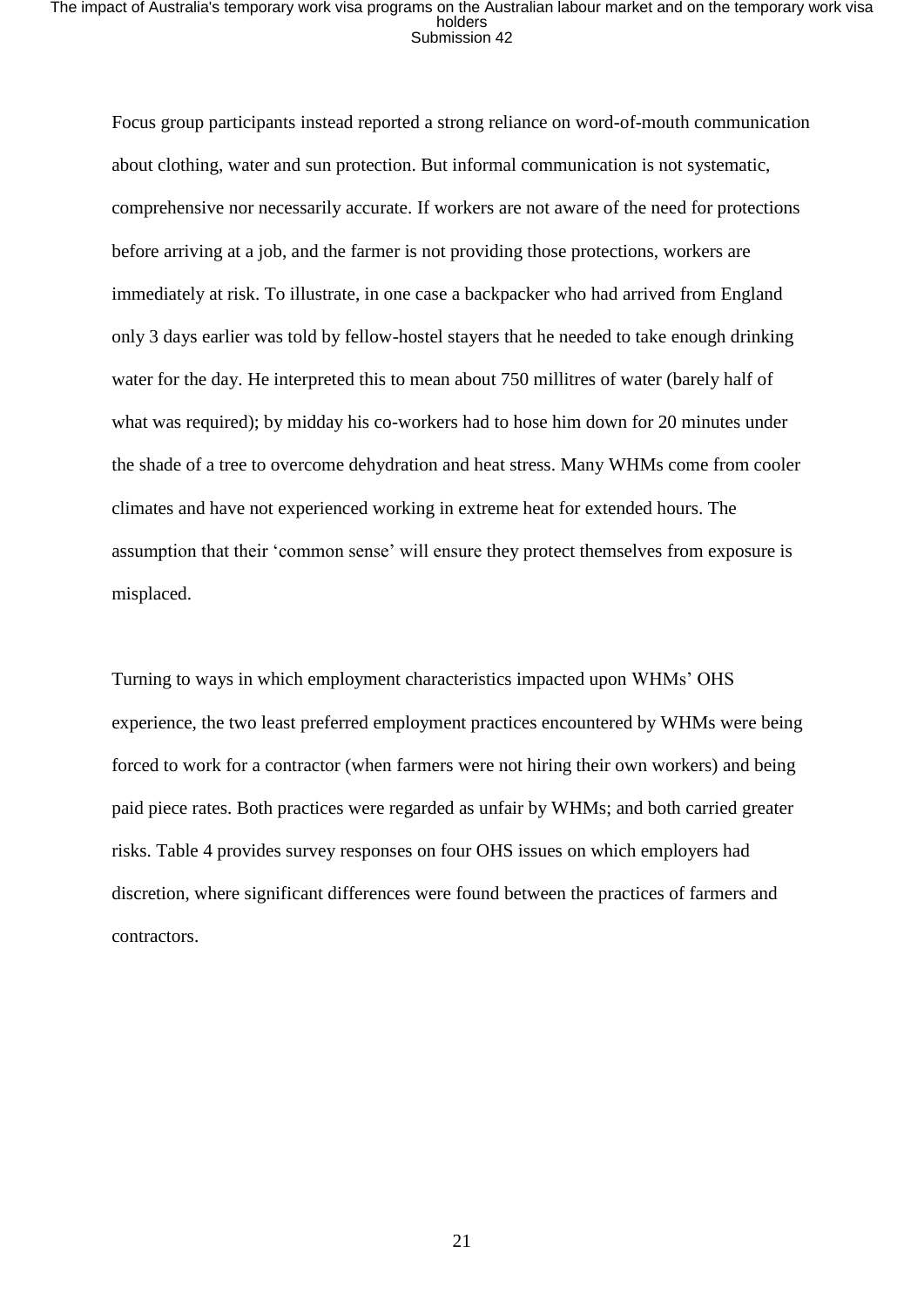|                                                                                                                                                                         | Frequency of event  |                        |                  |                        |                      |                        |  |
|-------------------------------------------------------------------------------------------------------------------------------------------------------------------------|---------------------|------------------------|------------------|------------------------|----------------------|------------------------|--|
|                                                                                                                                                                         | Never/rarely<br>(%) |                        | Sometimes        |                        | Often/Always<br>(% ) |                        |  |
|                                                                                                                                                                         | Farm                |                        | $(\% )$          |                        |                      |                        |  |
|                                                                                                                                                                         | employee            | Contractor<br>employee | Farm<br>employee | Contractor<br>employee | Farm<br>employee     | Contractor<br>employee |  |
| Issue                                                                                                                                                                   | $(n=195)$           | $(n=75)$               | $(n=195)$        | $(n=75)$               | $(n=195)$            | $(n=75)$               |  |
| Discouraged from stopping<br>to drink water <sup>1</sup>                                                                                                                | 60.6%               | 41.3%                  | 23.3%            | 34.7%                  | 16.1%                | 24.0%                  |  |
| Working in extreme heat<br>$(35 \text{ degrees}^2)^2$                                                                                                                   | 41.5%               | 30.7%                  | 28.5%            | 22.7%                  | 30.1%                | 46.7%                  |  |
| Drinking water supplied <sup>3</sup>                                                                                                                                    | 21.8%               | 39.2%                  | 17.1%            | 27.0%                  | 59.1%                | 29.7%                  |  |
| Raise OHS issues without<br>negative consequences <sup>4</sup>                                                                                                          | 26.4%               | 31.1%                  | 25.9%            | 32.4%                  | 37.3%                | 20.3%                  |  |
| $1 \gamma^2 = 8.127$ DE 2 $n \le 0.5 \cdot 2 \gamma^2 = 6.614$ DE 2 $n \le 0.5 \cdot 3 \gamma^2 = 18.605$ DE 3 $n \le 0.1 \cdot 4$<br>$\mu^2$ – 7.524 DE 3 n $\epsilon$ |                     |                        |                  |                        |                      |                        |  |

**Table 4 Mode of employment and risk taking by workers**

1.  $\chi^2 = 8.127$ , DF 2,  $p < .05$ ; 2.  $\chi^2 = 6.614$ , DF 2,  $p < .05$ ; 3.  $\chi^2 = 18.605$ , DF 3,  $p < .01$ ; 4. .  $\chi^2 = 7.534$ , DF 3,  $p < .01$ .05.

Those employed by contractors experienced less discretion and endured more intense work pressures, measured by being discouraged from drinking water when it took too long to access the water (such as having to walk 5 minutes) and working in temperatures greater than 35 degrees Celsius (focus group participants employed by farmers reported a standard practice of finishing work when this temperature was reached). These responses are consistent with the pressures which flow from the contractor promising the farmer a defined output within a set timeframe. Contractors' employees were also half as likely as farmers' employees to be regularly supplied with water by the farmer, suggesting farmers pass responsibility for workers' safety over to contractors. They were also less confident than farmers' employees that they could report OHS issues without negative consequences.

Around 40% of survey respondents, irrespective of whether they were hired by a farmer or contractor, were paid piece rates. Their average hourly earnings were significantly lower than those paid hourly rates (A\$11.69 compared to A\$16.20 for hourly rates) and, as shown in Table 5 below, they responded to incentives to speed up production by taking more risks.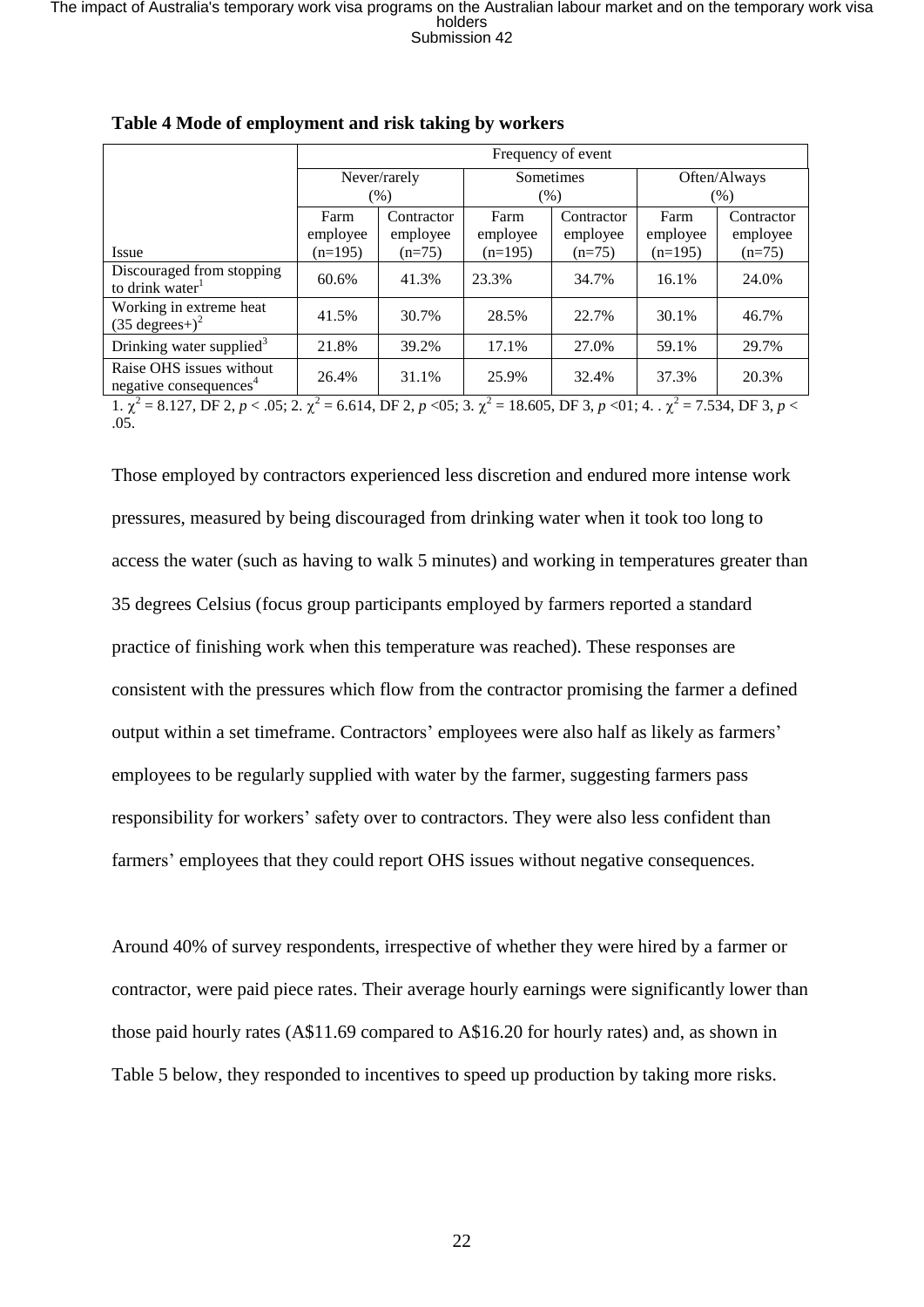|                                                                | Frequency of event |                     |           |                           |              |               |
|----------------------------------------------------------------|--------------------|---------------------|-----------|---------------------------|--------------|---------------|
|                                                                | Never/rarely       |                     | Sometimes |                           | Often/Always |               |
|                                                                | $(\%)$             |                     | $(\%)$    |                           | $(\%)$       |               |
|                                                                | Hourly             | Piece               | Hourly    | Piece                     | Hourly       | Piece         |
| Issue $(n=268)$                                                | wage               | rates               | wage      | rates                     | wage         | rates         |
| Not stabilising ladder before<br>climbing on $it1$             | 84.2%              | 62.1%               | 11.8%     | 24.1%                     | 3.9%         | 13.8%         |
| Working in extreme heat (35)<br>$\text{degrees+}$ <sup>2</sup> | 46.7%              | 26.7%               | 28.3%     | 25.0%                     | 25.0%        | 48.3%         |
| Carrying excessive loads <sup>3</sup>                          | 65.1%              | 37.9%               | 23.7%     | 30.2%                     | 11.2%        | 31.9%         |
| Discouraged from taking<br>lunch breaks $(n=259)^4$            | 45.0%              | 20.7%               | 27.2%     | 30.2%                     | 23.8%        | 47.4%         |
| $1, 2, 1700$ $\epsilon$ DP0 $\epsilon$ 01.0                    |                    | $17.222 \cdot 27.2$ |           | $24.176$ DPA $-01.4$ $-2$ |              | $22.205$ DE 2 |

**Table 5 Payment system and risk taking by workers**

1.  $\chi^2 = 17.886$  DF 2,  $p < .01$ ; 2.  $\chi^2 = 17.332$ , DF 2,  $p < 01$ ; 3.  $\chi^2 = 24.176$ , DF 2,  $p < 01$ ; 4.  $\chi^2 = 23.296$ , DF 3,  $p$  $< 01$ .

Those paid piece rates were four times as likely to often or always not stabilise a ladder before climbing on it (noting that orchards typically have uneven terrain); twice as likely to work in extreme heat; three times more likely to carry excessive loads such as climbing a ladder with a heavy bag of fruit; and twice as likely to be discouraged from taking lunch breaks.

Were harvest workers aware of the risks they were taking? Focus group participants treated such risks as 'part of the job' which could be managed through common sense. Survey responses showed that harvest workers were often poorly placed to make informed decisions about such risks. Asked whether they had performed tasks which they believed to be unsafe, 86% said they had not. Of those who answered in the affirmative, their descriptions of unsafe tasks pointed to highly dangerous work, such as 'working in close proximity to tractors with an obstructed view', 'working in a field sprayed with chemicals at the same time', 'climbing broken ladders', 'working in thunderstorms', 'being in an isolated paddock alone without phone coverage' and 'animal baits (poisonous) on bare skin'.

A small number (15) of WHMs incurred workplace injuries which required medical attention. Of these, three involved farm machinery, three arose from environmental exposure (sunburn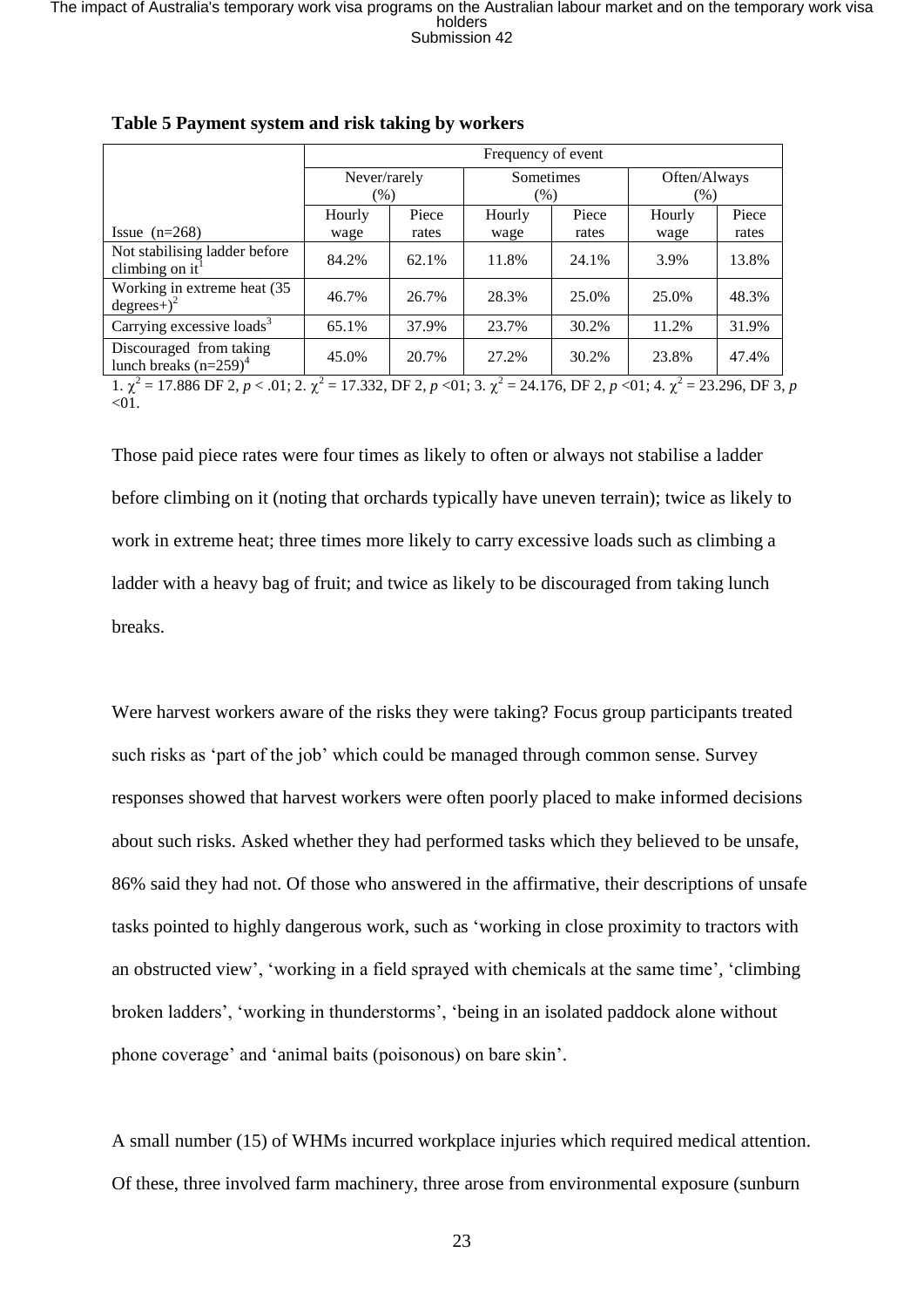and heat) two involved animals (spider and insect bites), two involved mango sap burns, and one was hospitalised with chemical poisoning. Of these, six believed their inexperience with the outdoor environment caused their injury, and only two attributed their injury to insufficient safety training. All workers in Australia are eligible for workers' compensation (the payment of medical costs and lost wages) irrespective of visa status, yet forty percent of those requiring medical attention paid their own medical costs. Of those whose injury prevented them from working, two-thirds were not compensated whilst off work.

Survey respondents included a minority of young Australian workers (15%) who might be expected to fare better than WHMs less familiar with the legal environment supporting workers' health and safety in Australia. The Australian survey respondents were more likely to claim they understood their rights and entitlements (56.8% agreed compared to 44.5% of WHMs), yet their experience of harvesting work was similar to that of WHMs. Differences arose only with respect to being employed for fewer average hours, receiving a lower average hourly rate of pay, and being more likely to be provided with sun screen protection by farmers. These differences reinforce the unattractiveness of harvesting work for local workers. They also suggest their expectations regarding healthy and safe harvesting work practices may be commensurately low.

#### **Conclusion**

Temporary migrant workers form a small but significant part of the precarious workforce, crossing national borders to take jobs that cannot be filled by the native workforce. Horticultural work, because of its seasonal nature, is especially reliant on such workers who may, depending upon national immigration policies, be documented or undocumented. Australian horticulture has, in the past two decades, become reliant upon both documented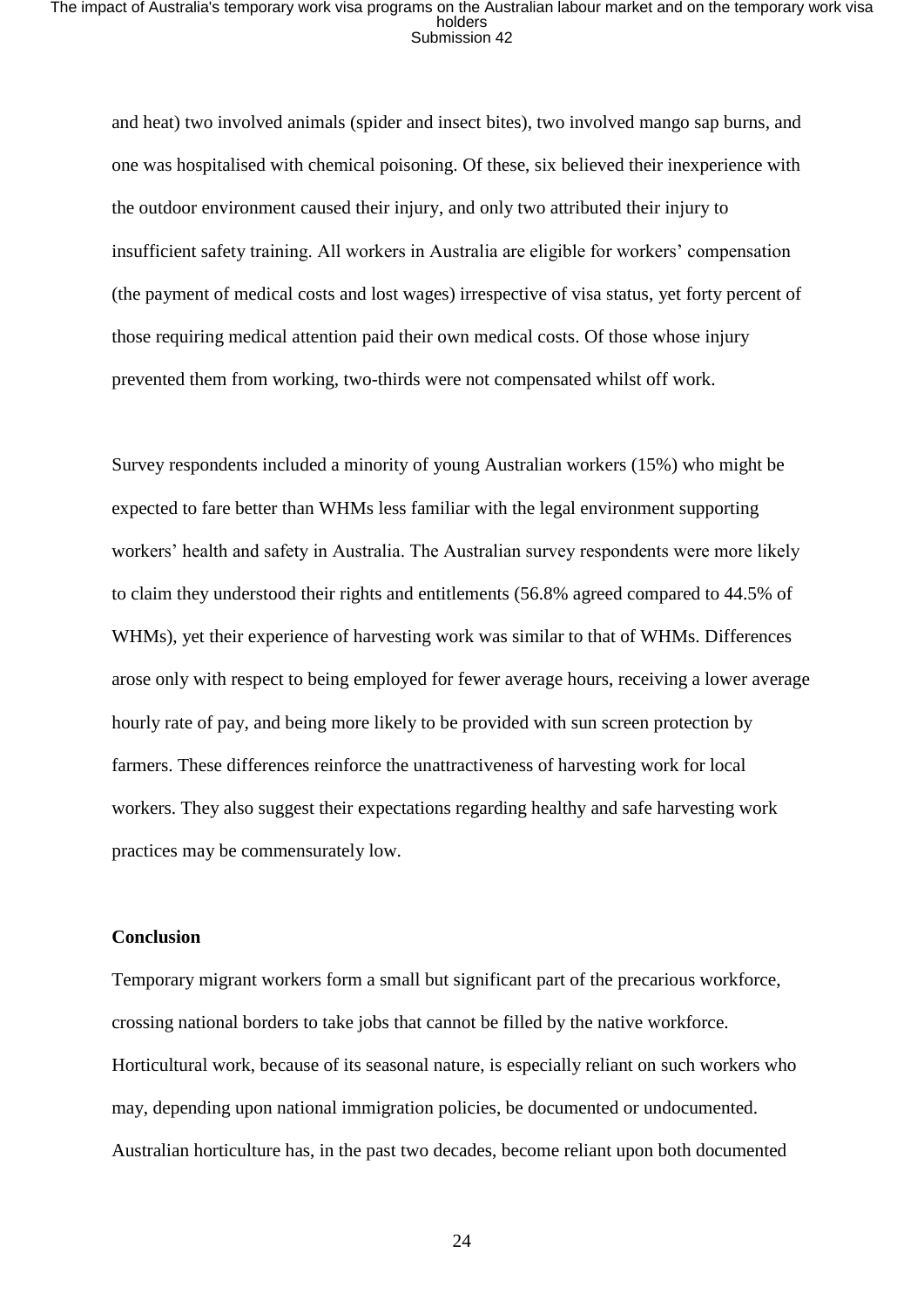migrants (usually WHMs) and undocumented migrant workers. While nominally afforded employment protection at law, their knowledge of OHS rights and capacity to claim them is open to question. It was noted that a two tier labour market exists, one level (Australians and WHMs) which is better informed about jobs and able to access information about rights, and another level (undocumented workers hired by contractors) living in a clandestine environment where they cannot access information about their rights, are intimidated, and would be unlikely to claim OHS protections. The evidence reported in this paper does not inform us of the OHS risks experienced by undocumented workers who are difficult for researchers to access.

Information about OHS is important because farming (including horticulture) is a high risk industry with a very high incidence of fatalities and workers' compensation claims and a wide range of risk factors. Legislation requires horticulturalists and contractors to both provide a safe working environment and to provide workers with OHS information and training. While there are copious industry level OHS resources, the extent to which these filter down to the workforce through comprehensive and accessible training is open to question.

While focus group evidence found harvest workers to be initially cavalier about OHS risks, survey data told a different story. A majority of respondents routinely experienced sore backs and limbs, cuts, blisters, and heat stress problems. More rare were dangerous encounters with machinery, chemicals, or falls from ladders – the likely causes of severe injuries. This pattern is symptomatic of an industry which has routinised worker suffering, despite public promotion of a 'fit and healthy lifestyle'.<sup>31</sup> Given the young and inexperienced workforce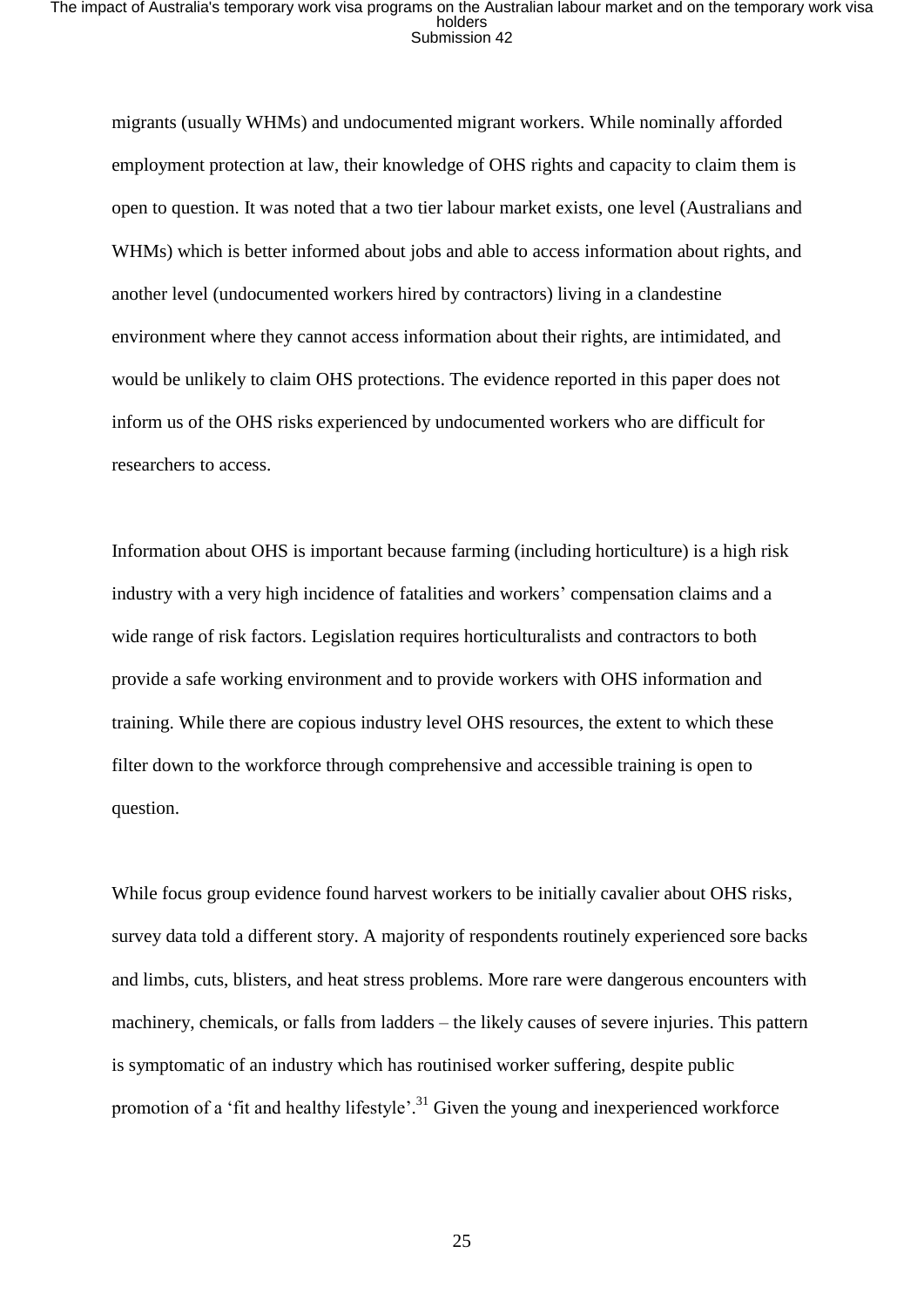upon which farmers now rely, the need for farmers to educate workers about their exposure to risks, and manage that exposure, cannot be taken lightly.

The tendency to ignore OHS risks is further reinforced by piecework which encourages workers to take OHS risks to increase earnings. The low level of piece rate earnings reported by focus group and survey participants highlight problems with the way minimum piece rates are currently regulated. As long as piece rates fail to provide a living wage, workers will continue to take chances with their safety. Also the contractor system seems to be associated with work intensification under hostile conditions and with weaker environmental protection (such as water and sun blockout). Farmers place their confidence in contractors to manage the harvesting work, but mistakenly also appear to pass their OHS responsibilities onto contractors who, in turn, shirk it. The failure of both parties to assume OHS responsibilities suggests there is considerable need for education about OHS law. While almost four fifths of survey respondents received some level of OHS training, most often this training was brief and superficial. Survey respondents instead relied upon word-of-mouth information. Horticulture appears to suffer from a minimalist and unsystematic approach to meeting legal OHS obligations.

Over the past few decades the Australian horticultural workforce has changed to introduce a large proportion of temporary migrant workers. The evidence in this paper clearly points to the OHS risks encountered by these workers, the accentuating affects of work organisation, contracting, and payment systems in the industry and the unsystematic nature of compliance with OHS laws. This leaves these especially vulnerable workers to carry the burden of OHS risk.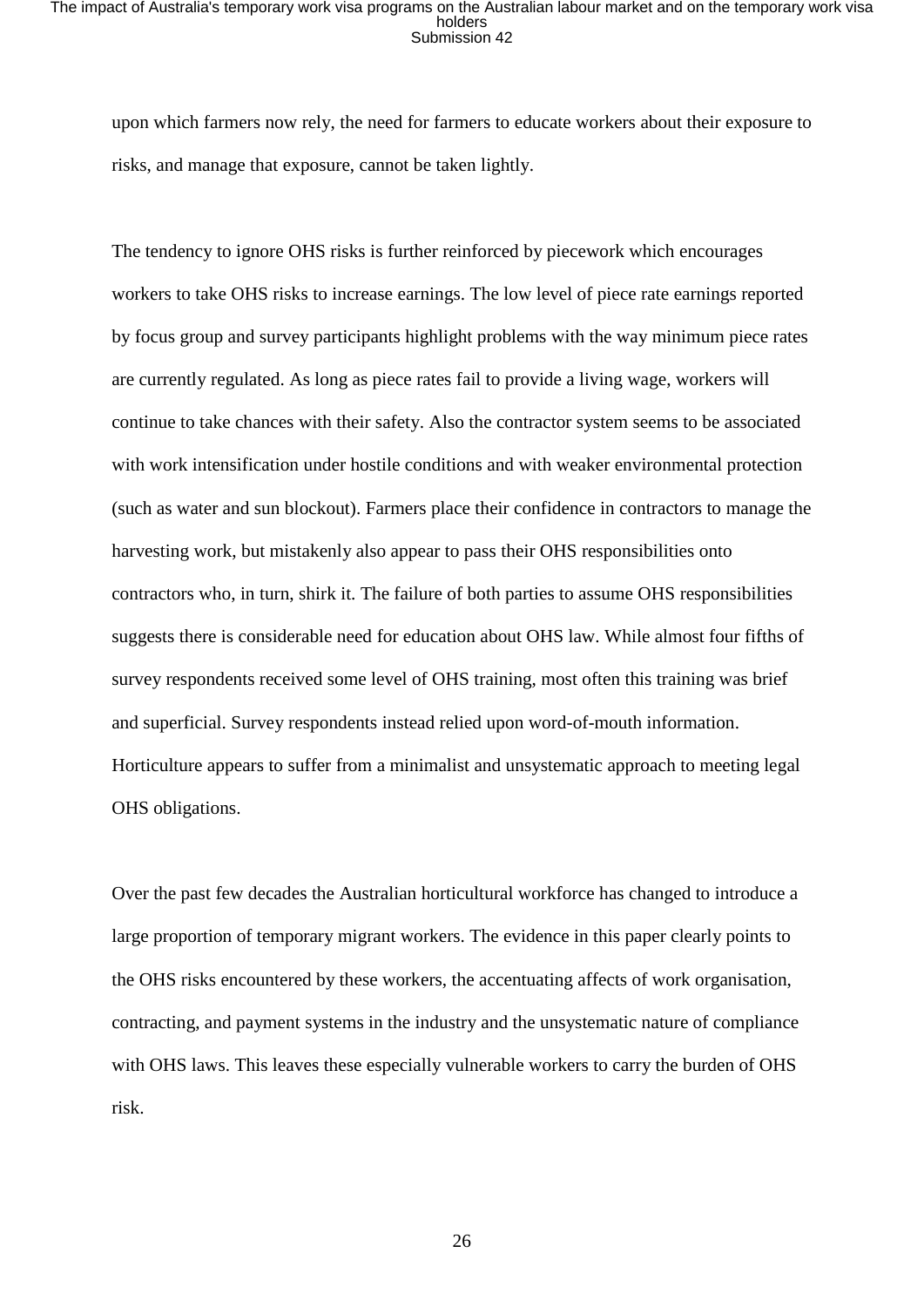### **References**

- 1. Standish G. *The Precariat: The new dangerous class.* London: Bloomsbury, 2011.
- 2. Martin P, Abella M and Kuptsch C. *Managing Labor Migration in the 21st Century* New Haven, CT: Yale University Press, 2006.
- 3. OECD. *International Migration Outlook 2013*, Paris: OECD Publishing. [http://dx.doi.org/10.1787/migr\\_outlook-2013-en. 2013.](http://dx.doi.org/10.1787/migr_outlook-2013-en.%202013)
- 4. Martin P. AgJobs: New Solution or New Problem. *International Migration Review* 2003; 38 (4): 1282-1291.
- 5. Castles S. Guest Workers in Europe: A resurrection? *International Migration Review*  2006; 40 (4): 741-766.
- 6. Preibisch K. Pick-Your-Own Labor: Migrant Workers and Flexibility in Canadian Agriculture. *International Migration Review* 2010; 44 (2): 404-441.
- 7. Underhill E. *Challenges posed by global migration to managing human resources in Australian horticulture*. Paper presented to the 2013 Conference of the International Network of Business and Management Journals, The Technical University of Lisbon, Lisbon, 2013 (unpublished).
- 8. Connell J and Burgess J. Migrant workers, migrant work, public policy and human resource management. *International Journal of Manpower* 2009; 30 (5): 412-421.
- 9. McGovern P. Immigration, labour markets and employment relations: problems and prospects. *British Journal of Industrial Relations* 2007: 45 (2): 217-235.
- 10. Ruhs M and Martin P. Numbers vs. Rights: Trade-Offs and Guest Worker Programs. *International Migration Review* 2008; 42 (1): 249-265.
- 11. Guthrie R and Quinlan M. The Occupational Health and Safety Rights and Workers' Compensation Entitlements of Illegal Immigrants: An Emerging Challenge. *Policy and Practice in Health and Safety* 2005; 3 (2): 69-89.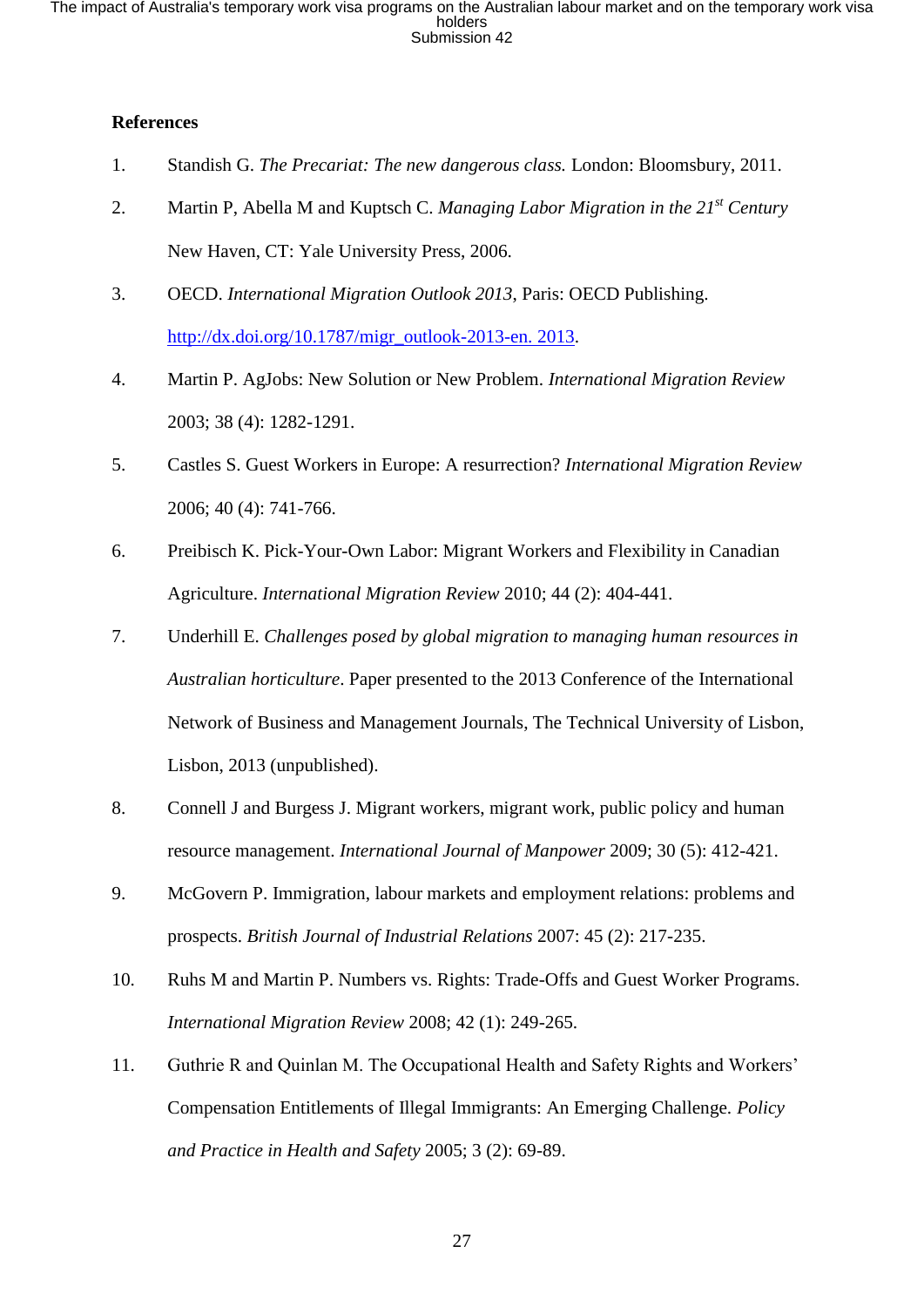- 12. Orr G. Unauthorised Workers: Labouring Beneath the Law? In Arup C, Howe J, Mitchell R, Gahan P, Johnstone R and O'Donnell A. *Labour Law and Labour Market Regulation.* Sydney: The Federation Press, 2006.
- 13. Tham J and Campbell I. Labour market deregulation and temporary migrant labour schemes: An analysis of the 457 visa program. *Australian Journal of Labour Law* 2013; 26 (3): 239–266.
- 14. Hall M and Greenman E. The Occupational Cost of Being Illegal in the United States: Legal Status, Job Hazards, and Compensating Differentials. *International Migration Review*, 2014; doi: 10/1111/imre. 12090.
- 15. Toh S and Quinlan M. Safeguarding the global contingent workforce? Guestworkers in Australia. *International Journal of Manpower* 2009; 30 (5): 453-471.
- 16. Marx K. *Capital*, *Vol. 1* , Moscow: Progress Publishers, 1954.
- 17. Castles S and Kossack G. *Immigrant Workers and Class Structures in Western Europe.* Oxford: Oxford University Press, 1973.
- 18. DIMIA. *Review of Illegal Workers in Australia. Improving immigration compliance in the workplace*. Canberrra: Department of Immigration and Multicultural Affairs, 1999.
- 19. National Institute of Labour Studies (NILS). *Evaluation of Australia's Working Holiday Maker (WHM) Program*. Adelaide: Flinders University, 2009.
- 20. Fair Work Ombudsman. *Horticulture Industry Shared Compliance Program 2010: Final Report.* <http://www.faiwork.gov.au/campaign-results/National?Horticulture> 2010 (Accessed April 25, 2013).
- 21. Safe Work Australia. *Work-Related Injuries and Fatalities on Australian Farms*, www.safework.gov.au. 2013.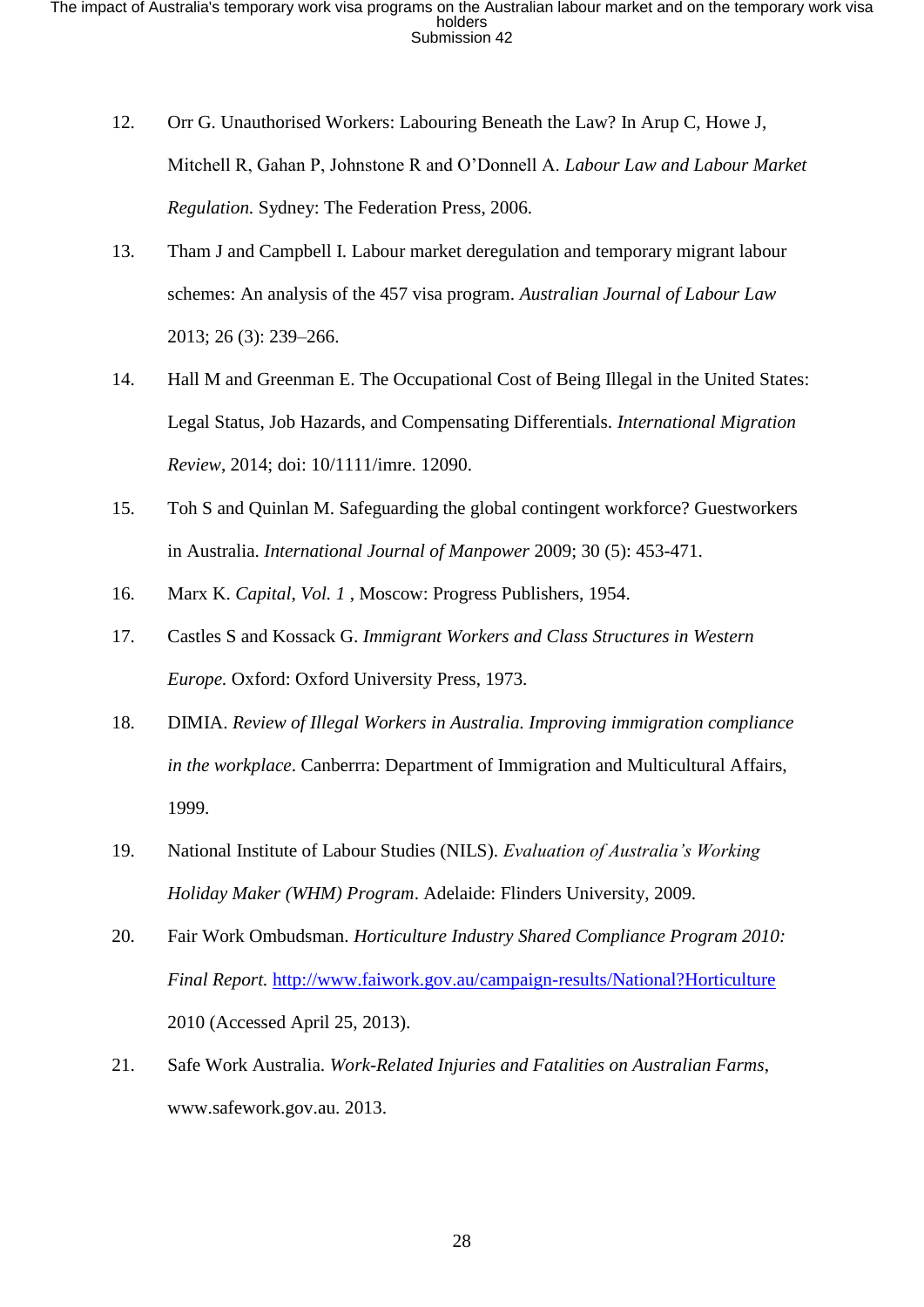- 22. Birrell B and Healy E. *The Impact of Recent Immigration on the Australian Workforce.* Centre for Population and Urban Research, Melbourne: Monash University, 2013
- 23. Knight M. *Strategic Review of the Student Visa Program 2011*, Department of Immigration and Citizenship,<http://www.immi.gov.au/students/knight> 2011. (Accessed 21 April 2013).
- 24. TNS Consultants. *Final Evaluation of the Pacific Seasonal Worker Pilot Scheme*. Report prepared for the Department of Education, Employment and Workplace Relations, 2011.
- 25. WWOOF Australia. *Welcome to WWOOF*, [www.wwoof.com.au](http://www.wwoof.com.au/) . 2014. (Accessed 22 May 2014).
- 26. DIBP. *Working Holiday Maker visa programme report, 31 December 2013*, Department of Immigration and Border Protection,

<http://www.immi.gov.au/media/statistics/pdf/working-holiday-report-dec13.pdf>

2013. (Accessed 20 May 2013)

- 27. DIMIA. *Review of illegal workers in Australia: Improving immigration compliance in the workplace*, Canberra: Department of Immigration and Multicultural Affairs, 1999.
- 28. DIAC. *Reform of Employer Sanctions (Howells Review) Regulation Impact Statement*. 2011 [www.immi.gov.au.](http://www.immi.gov.au/) (Accessed 18 April 2013).
- 29. Howells S*. Report of the 2010 Review of the Migration Amendment (Employer Sanctions) Act 2007*. [http://www.immi.gov.au/media/publications/compliance/review](http://www.immi.gov.au/media/publications/compliance/review-employer-sanctions/)[employer-sanctions/](http://www.immi.gov.au/media/publications/compliance/review-employer-sanctions/) 2010. (Accessed 18 April 2013).
- 30. Fair Work Commission. *Horticulture Award, Part 1*. Sections 4.2-4.3, [http://www.fairwork.gov.au.](http://www.fairwork.gov.au/) 2010.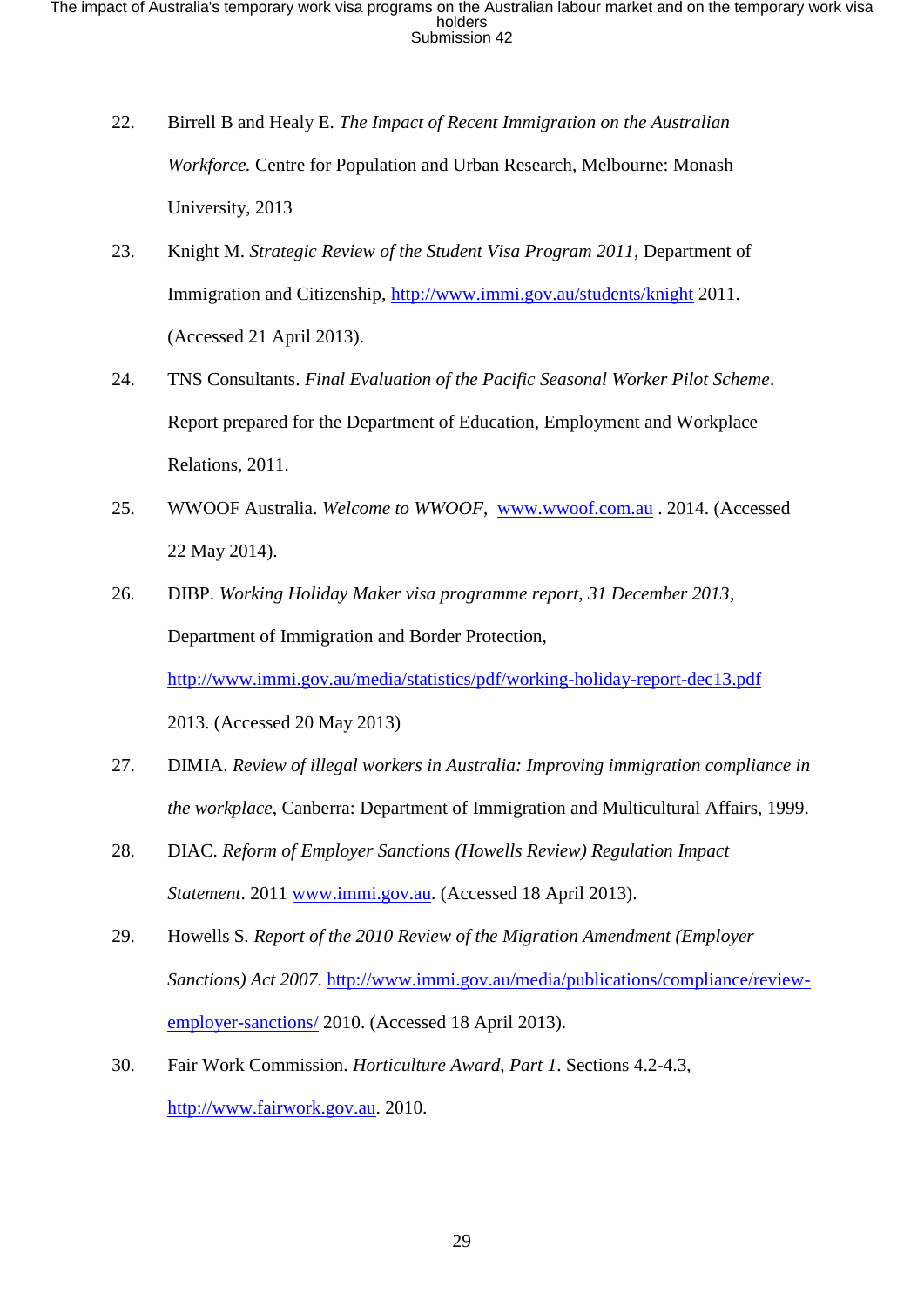- 31. National Harvest Labour Information Service. *Harvest Guide*. [www.harvesttrail.gov.au.](http://www.harvesttrail.gov.au/)2014.
- 32. Hall & Partners / Open Mind. *A sociological investigation of illegal work in Australia,* A Report submitted to the Department of Immigration and Citizenship, Canberra: Department of Immigration and Citizenship, 2012.
- 33. DIAC, *Policy Commentary, Migration Amendment (Reform of Employer Sanctions) Bill 2012*, Canberra: Department of Immigration and Citizenship, 2012
- 34. *Brisbane Times Newspaper*, June 9: 2011.
- 35. Johnstone, R. Dismantling worker categories: the primary duty of care, and worker consultation, participation and representation, in the model Work Health and Safety Bill, 2009. *Policy and Practice in Health and Safety*, 2011; 9 (2): 91-108.
- 36. Safe Work Australia, 2013, *How to determine what is reasonably practicable to meet a health and safety duty*,

[http://www.safeworkaustralia.gov.au/sites/swa/about/publications/pages/guide](http://www.safeworkaustralia.gov.au/sites/swa/about/publications/pages/guide-reasonably-practicable)[reasonably-practicable,](http://www.safeworkaustralia.gov.au/sites/swa/about/publications/pages/guide-reasonably-practicable) 2013. (Accessed 16 May 2014).

- 37. Fragar L, Lower T and Temperley J. *Adoption of Health and Safety Change on Australian Farming and Fishing Enterprises.* Canberra: Rural Industry Research and Development Corporation Publication No. 10/222, 2011.
- 38. WorkSafe Victoria. A Practical Safety Guide for the Horticultural Industry in the Murray Valley, [http://www.worksafe.vic.gov.au/safety-and-prevention/your](http://www.worksafe.vic.gov.au/safety-and-prevention/your-industry/farming/how-to-comply/fix/horticulture-safety-guide)[industry/farming/how-to-comply/fix/horticulture-safety-guide,](http://www.worksafe.vic.gov.au/safety-and-prevention/your-industry/farming/how-to-comply/fix/horticulture-safety-guide) 2007. (Accessed 10<sup>th</sup> May 2014)
- 39. Clay L, Treharne G, Hay-Smith E and Milosavljevic S. Are agricultural quad bike loss-of-control events driven by unrealistic optimism? *Safety Science* 2014; 66: 54-60.